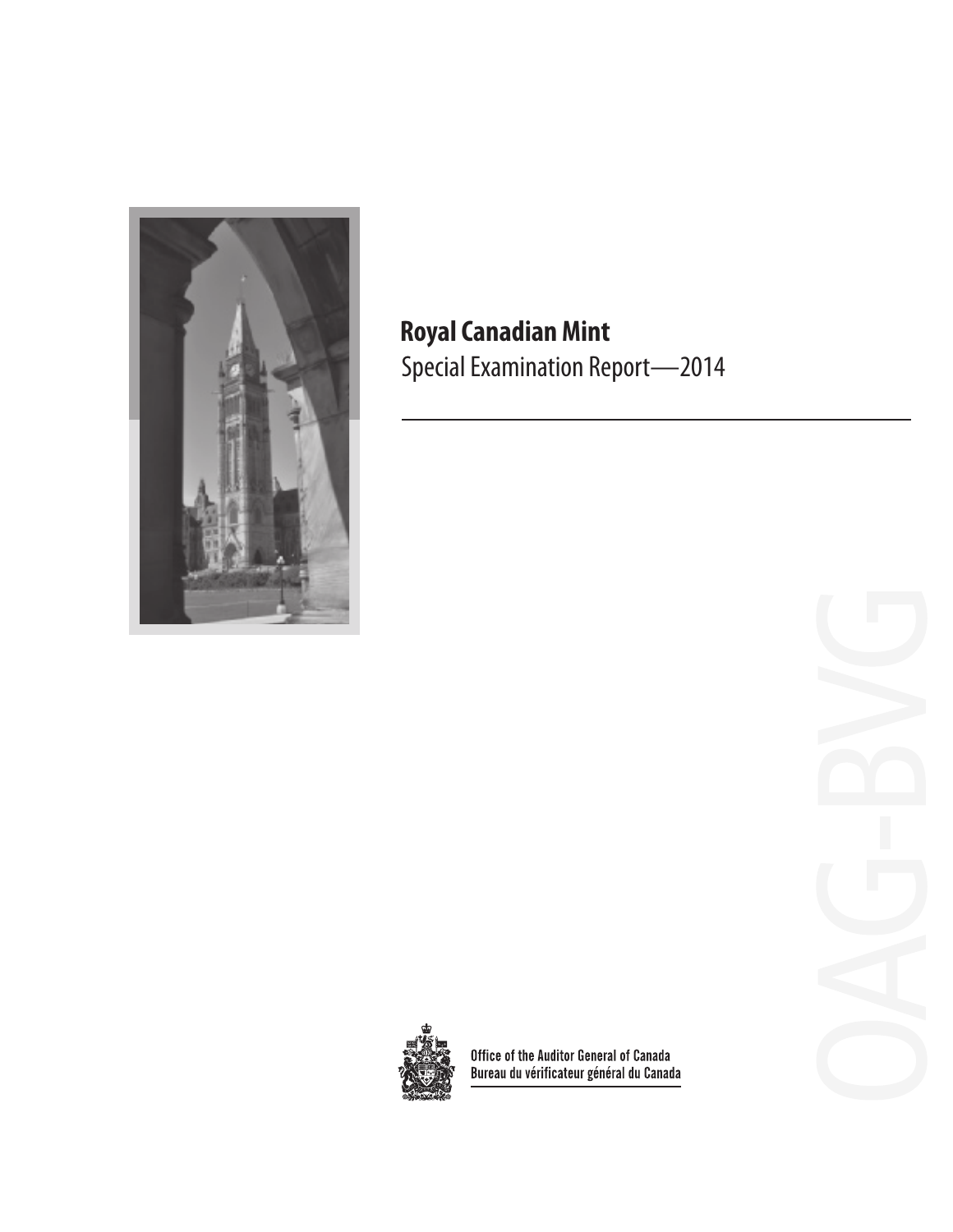*Ce document est également publié en français.*

© Her Majesty the Queen in Right of Canada, represented by the Minister of Public Works and Government Services, 2014.

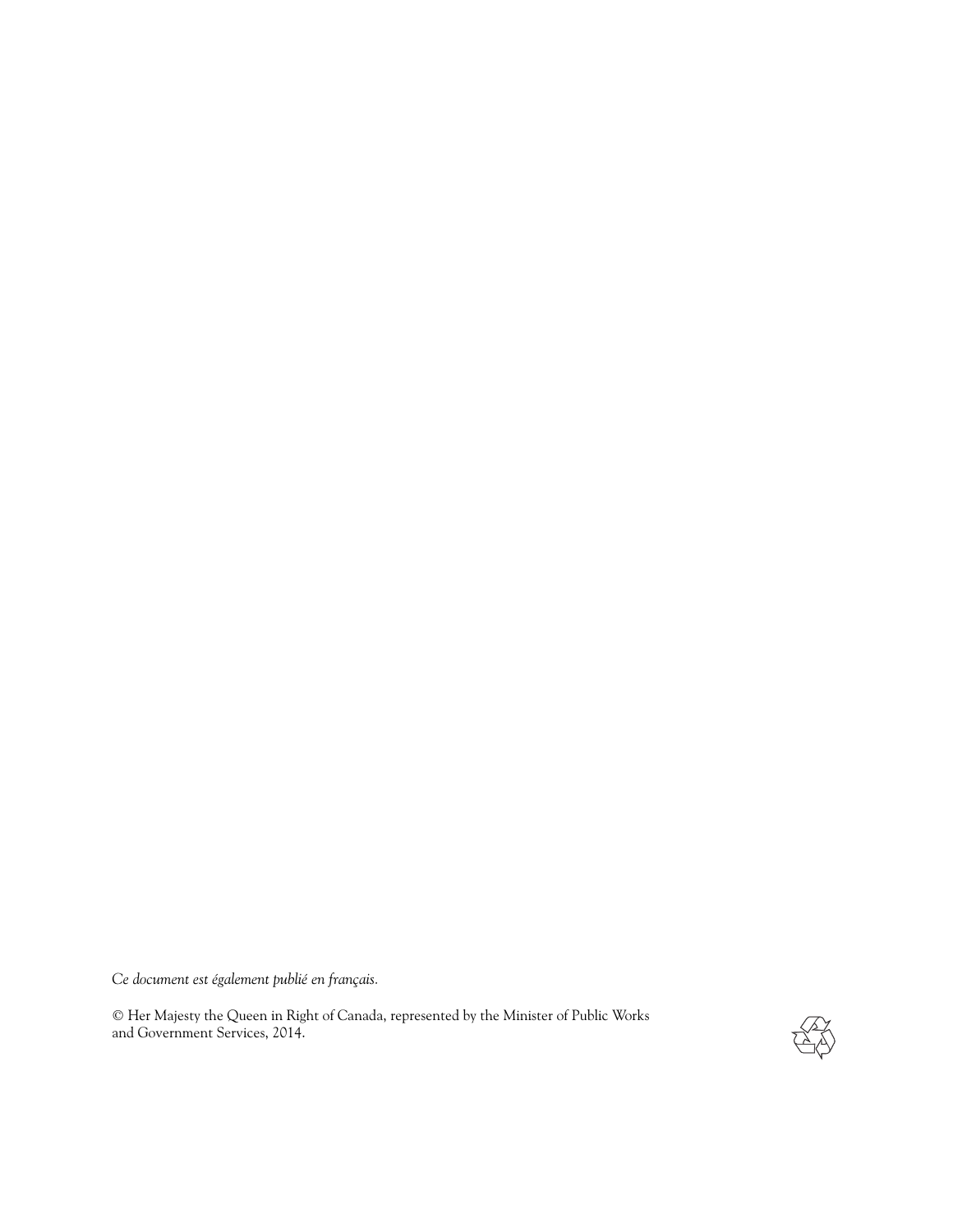

**Office of the Auditor General of Canada Bureau du vérificateur général du Canada**

To the Board of Directors of the Royal Canadian Mint:

We have completed the special examination of the Royal Canadian Mint in accordance with the plan presented to the Audit Committee of the Board of Directors on 22 August 2013. As required by Section 139 of the *Financial Administration Act* (FAA), we are pleased to provide the attached final special examination report to the Board of Directors.

I would like to take this opportunity to express my appreciation to the Board members, management, and the Corporation's staff for the excellent cooperation and assistance offered to us during the examination.

Yours sincerely,

Nancy Y. Cheng, FCPA, FCA Assistant Auditor General

OTTAWA, 10 June 2014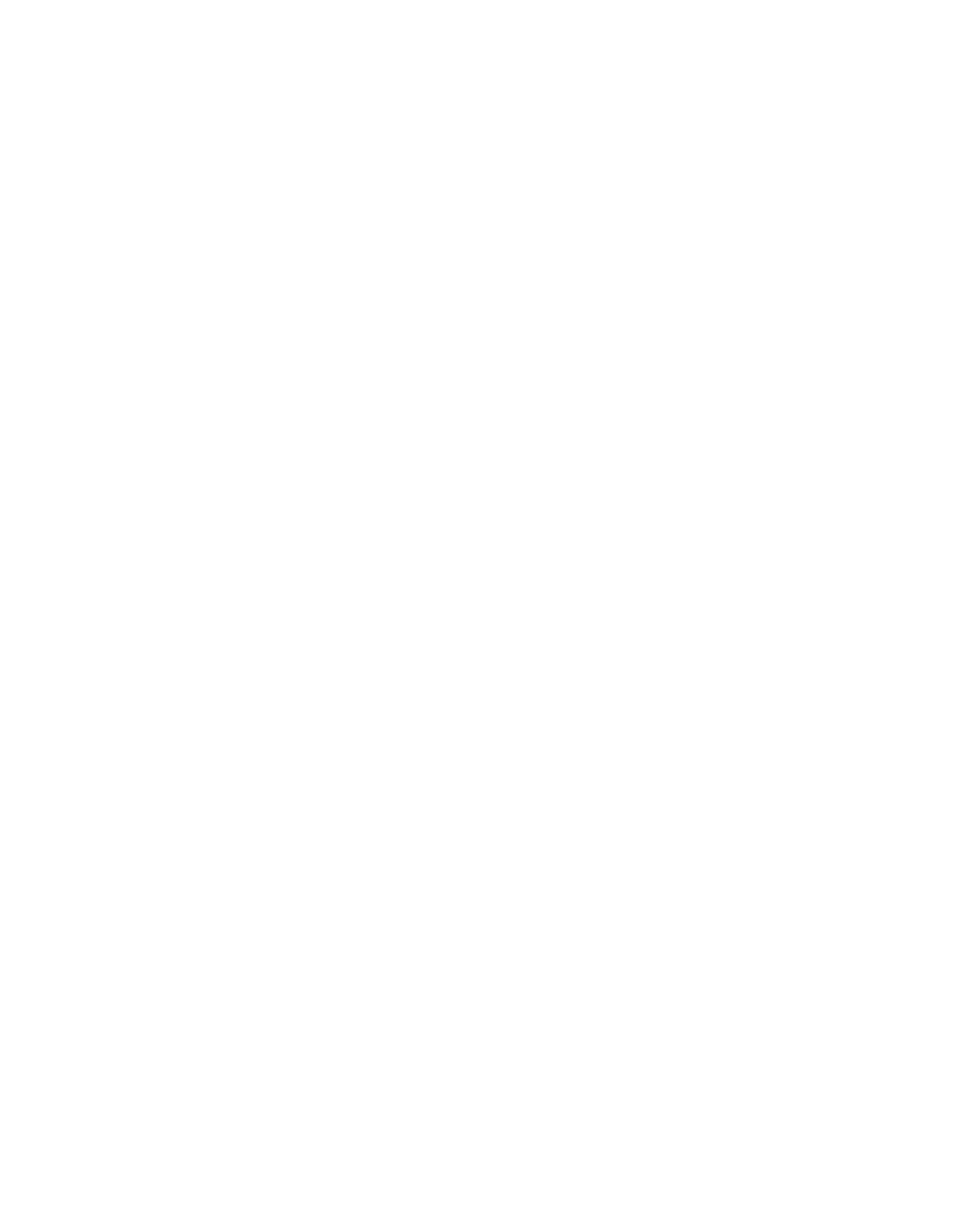# **Table of Contents**

| <b>Special Examination Opinion</b>                                                                                                                                                                                                                                                 | $\mathbf{1}$            |
|------------------------------------------------------------------------------------------------------------------------------------------------------------------------------------------------------------------------------------------------------------------------------------|-------------------------|
| <b>Overview of the Royal Canadian Mint</b>                                                                                                                                                                                                                                         | 5                       |
| Focus of the special examination                                                                                                                                                                                                                                                   | 6                       |
| <b>Observations and Recommendations</b>                                                                                                                                                                                                                                            | 6                       |
| Corporate governance                                                                                                                                                                                                                                                               | 6                       |
| The Board of Directors has many elements of a good governance framework                                                                                                                                                                                                            | $\overline{\mathbf{z}}$ |
| <b>Strategic direction</b>                                                                                                                                                                                                                                                         | 8                       |
| The Corporate plan sets strategic objectives for business lines and key divisions<br>Risk management practices are not aligned well with the Mint's Enterprise Risk Management Policy<br>The Corporation has processes in place to measure its performance and communicate results | 9<br>9<br>12            |
| Human resource management                                                                                                                                                                                                                                                          | 13                      |
| The Corporation continues to develop practices and tools for human resource management                                                                                                                                                                                             | 13                      |
| Manufacturing operations and supporting practices                                                                                                                                                                                                                                  | 15                      |
| Manufacturing operations at the Ottawa and Winnipeg plants are well managed<br>Insufficient direction and certain procurement and contracting practices for non-metals<br>expose the Mint to various risks                                                                         | 16<br>17                |
| Precious-metal hedging strategies and practices mitigate price volatility                                                                                                                                                                                                          | 18                      |
| Some cost allocations do not accurately reflect the cost of support for business lines                                                                                                                                                                                             | 19                      |
| Accounting reconciliation of precious metals requires continued attention                                                                                                                                                                                                          | 20                      |
| The business development systems and practices of the Foreign Coinage business line<br>contain weaknesses                                                                                                                                                                          | 21                      |
| Key controls in managing and administering travel and hospitality activities<br>are not operating effectively                                                                                                                                                                      | 25                      |
| <b>Research and development</b>                                                                                                                                                                                                                                                    | 27                      |
| Research and development activities are not managed in a structured fashion                                                                                                                                                                                                        | 28                      |
| Health, safety, and the environment                                                                                                                                                                                                                                                | 29                      |
| An environmental management system is in development<br>Health and safety practices and an Emergency Preparedness and Response Framework have gaps                                                                                                                                 | 30<br>31                |
| <b>Conclusion</b>                                                                                                                                                                                                                                                                  | 34                      |
| <b>About the Special Examination</b>                                                                                                                                                                                                                                               | 35                      |
| Appendix                                                                                                                                                                                                                                                                           |                         |
| List of recommendations                                                                                                                                                                                                                                                            | 39                      |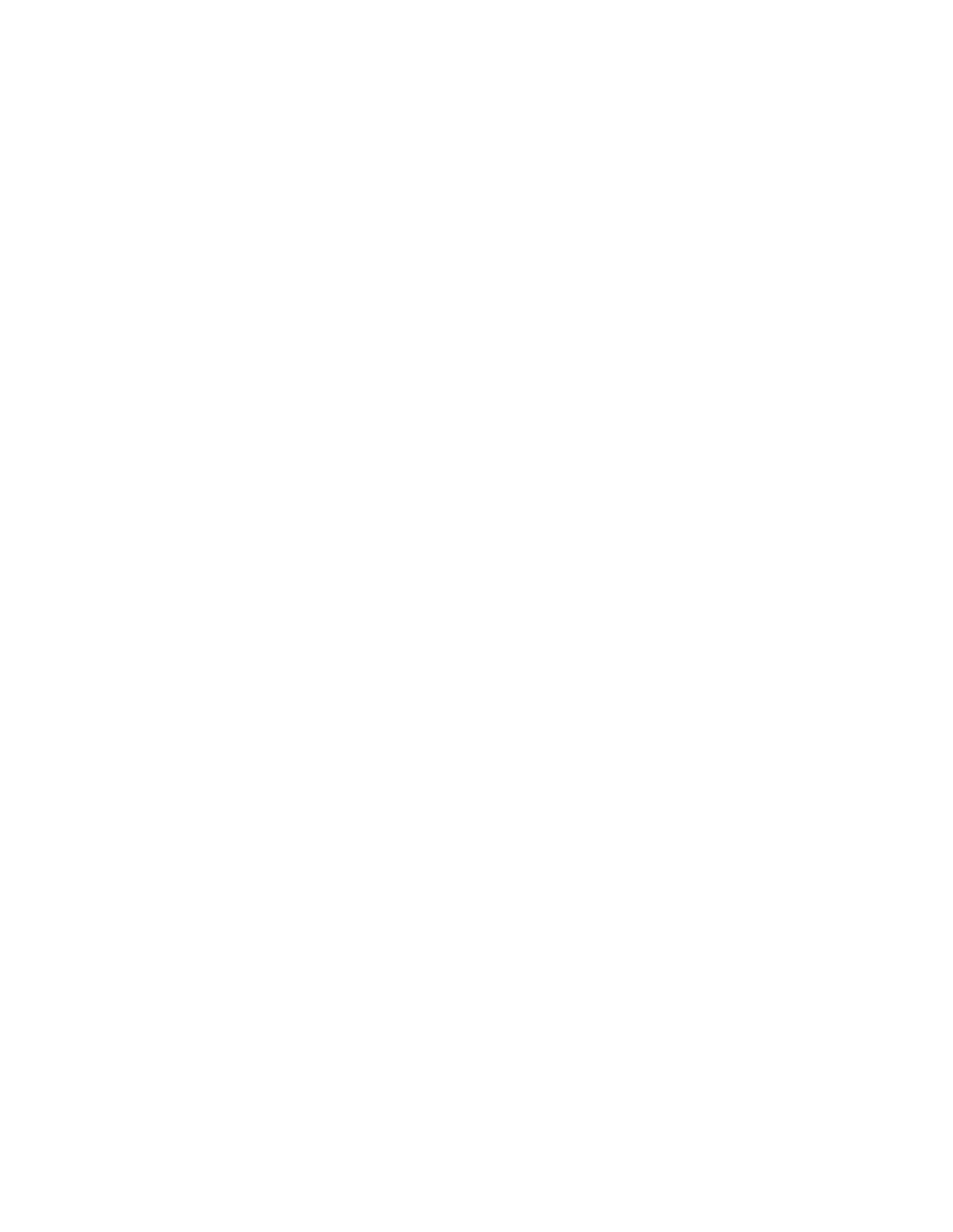### <span id="page-6-0"></span>**Special Examination Opinion**

To the Board of Directors of the Royal Canadian Mint

**Our opinion 1.** In our opinion, based on the criteria established, there is reasonable assurance that, during the period covered by the examination, there were no significant deficiencies in the Royal Canadian Mint's systems and practices that we selected for examination. The Royal Canadian Mint (the Corporation) has maintained these systems and practices in a manner that provides it with reasonable assurance that its assets are safeguarded and controlled, its resources are managed economically and efficiently, and its operations are carried out effectively.

**Findings that support our opinion 2. [Corporate governance.](#page-11-3)** We found that the Corporation has many elements of a good governance framework that meets the expectations of best practices in board stewardship, shareholder relations, and communications with the public.

> **3. [Strategic direction.](#page-13-1)** We found that the Corporation specifies strategic direction and, overall, has specific and measurable goals and objectives to achieve its mandate. The Corporation has a sound enterprise risk management policy, but it cannot demonstrate that the policy has been implemented systematically, especially at its business line and divisional levels. At the corporate level, the Corporation monitors, measures, and reports on the achievement of its goals, objectives, and mandate. We noted that the development of a corporate social responsibility framework has been slow and that, consequently, specific corporate targets and performance measures have not yet been established.

> **4. [Human resource management.](#page-18-2)** Generally, we found that the Corporation has systems and practices in place to manage human resources in a manner that provides it with the human resource capacity and the work environment needed to achieve its goals and objectives. However, we noted that certain systems and practices need further development and that the Corporation should improve its workforce planning.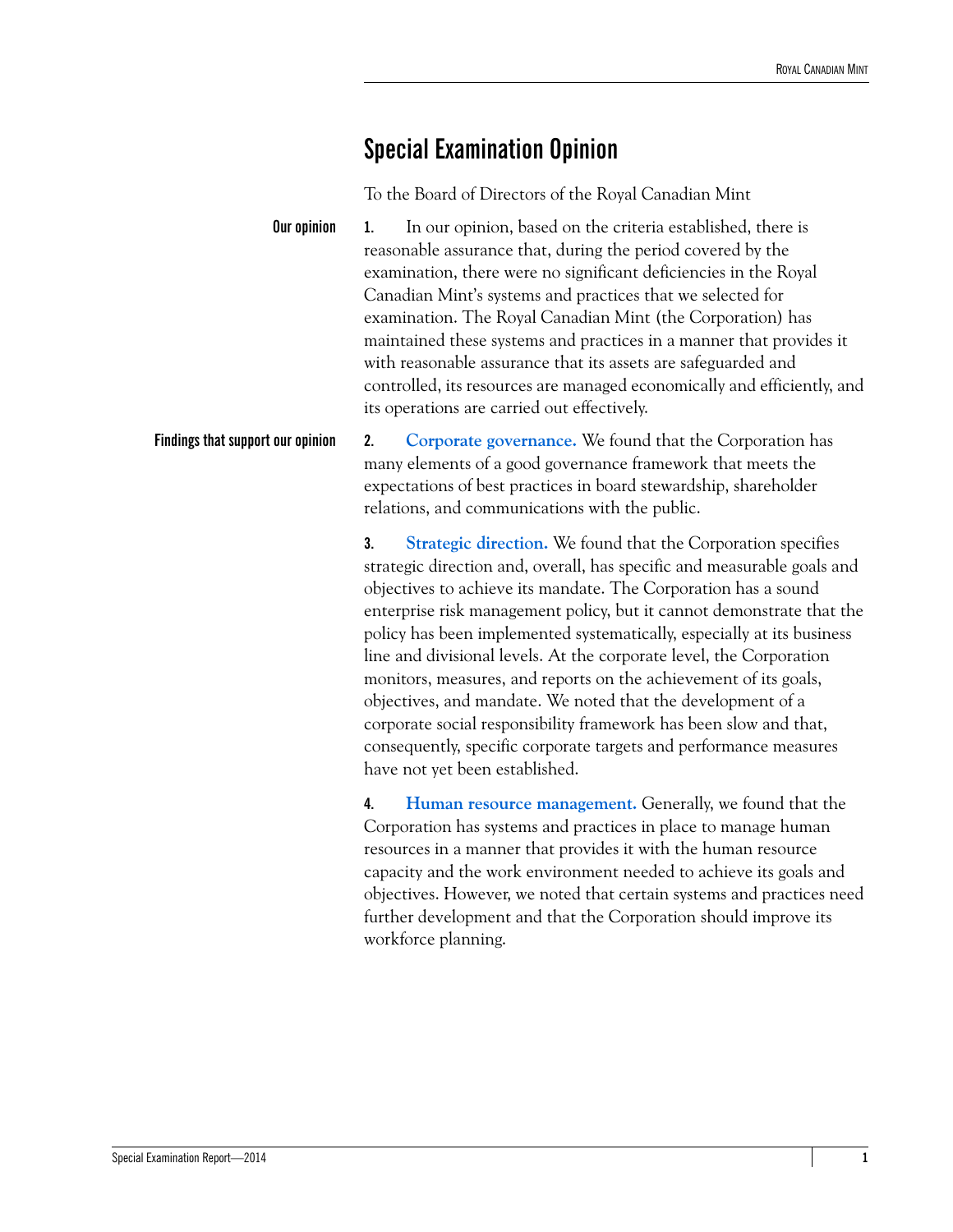**5. [Manufacturing operations and supporting practices.](#page-20-1)** We found that the Corporation has manufacturing systems and practices that are designed, implemented, and monitored in a manner that safeguards and controls assets, enables economical and efficient use of resources, and results in effective operations and the achievement of its mandate. However, we also found a number of supporting practices that should be improved:

- **•** We noted that certain corporate cost-allocation practices do not accurately reflect the costs of some activities for business lines and could, therefore, adversely affect pricing and decision making.
- **•** In the management of the Foreign Coinage business line, we found that systems and practices related to business development should be strengthened. These include articulating the sales strategy, improving the costing system for bid quotations, and capturing and incorporating intelligence gained during sales trips. The Corporation should also improve its systems and practices related to the analysis of lessons learned on selected projects.

We also noted the following areas of particular concern:

- **•** We found that some procurement and contracting activities for goods and services not related to metals lack sufficient guidance, and that weaknesses in existing controls expose the Corporation to various risks.
- **•** We found that documentation related to travel and hospitality activities did not provide sufficient information to assess whether related expenses were reasonable. We also found that key controls for managing these activities were not operating effectively.

**6. [Research and development.](#page-32-1)** We found that the Corporation identifies and selects research and development activities to support achieving its objectives within the scope of its mandate. Nevertheless, we noted that project selection and management of the Research and Development Division require more formalization, including establishing an operational plan to set measurable goals and objectives for Division-specific activities. We also noted that existing processes focus on the technical delivery of products and technologies and do not place significant emphasis on financial modelling, which would help optimize the use of corporate resources.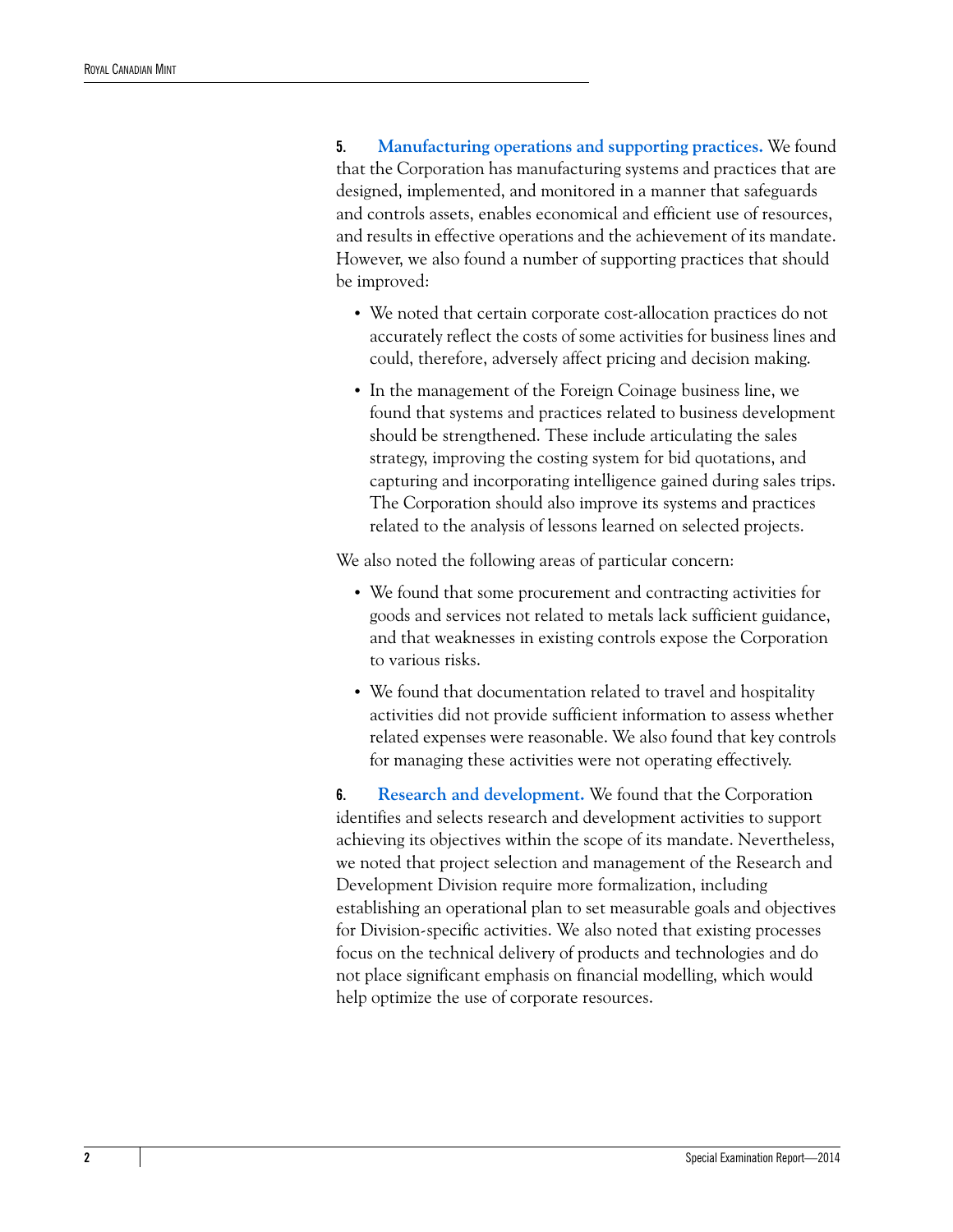|                                             | Health, safety, and the environment. Overall, we found that<br>7.<br>the Corporation is focusing on addressing environmental compliance<br>requirements. The Corporation has recently identified and assessed its<br>environmental risks as part of its effort to develop an environmental<br>management system (EMS). As the EMS is still in development, the<br>Corporation needs to evaluate comprehensively whether existing<br>programs and operational controls appropriately mitigate all those<br>risks. We found that systems and practices to mitigate occupational<br>health and safety risks pertaining to the handling of hazardous<br>substances and certain specialized equipment are in various stages of<br>development and implementation. We found that the Corporation's<br>practices related to hazardous chemicals are generally sound. However,<br>those that apply to radiation safety are less advanced, as radiation<br>safety guidance and training have yet to be provided and<br>administrative requirements are yet to be completed. We also found<br>that the Corporation has identified and is now addressing several key<br>gaps related to compliance with applicable health and safety laws and<br>regulations. We note that the Corporation needs to ensure that its<br>health, safety, and emergency response systems and practices identify<br>and address all remaining risks, and that it needs to establish a<br>systematic monitoring regime. |
|---------------------------------------------|-----------------------------------------------------------------------------------------------------------------------------------------------------------------------------------------------------------------------------------------------------------------------------------------------------------------------------------------------------------------------------------------------------------------------------------------------------------------------------------------------------------------------------------------------------------------------------------------------------------------------------------------------------------------------------------------------------------------------------------------------------------------------------------------------------------------------------------------------------------------------------------------------------------------------------------------------------------------------------------------------------------------------------------------------------------------------------------------------------------------------------------------------------------------------------------------------------------------------------------------------------------------------------------------------------------------------------------------------------------------------------------------------------------------------------------------------------------------------------------------|
| Findings, recommendations,<br>and responses | The rest of this report provides an overview of the Corporation<br>8.<br>and more detailed information on our examination findings and<br>recommendations. The Corporation agrees with all of the<br>recommendations. Its detailed responses follow the recommendations<br>throughout the report.                                                                                                                                                                                                                                                                                                                                                                                                                                                                                                                                                                                                                                                                                                                                                                                                                                                                                                                                                                                                                                                                                                                                                                                       |
| What the Corporation is required to do      | Under section 131 of the Financial Administration Act (FAA), the<br>9.<br>Royal Canadian Mint is required to maintain financial and<br>management control and information systems and management<br>practices that provide reasonable assurance that its assets are<br>safeguarded and controlled; its financial, human, and physical<br>resources are managed economically and efficiently; and its operations<br>are carried out effectively.                                                                                                                                                                                                                                                                                                                                                                                                                                                                                                                                                                                                                                                                                                                                                                                                                                                                                                                                                                                                                                         |
|                                             | Section 138 of the FAA requires the Corporation to have a<br>10.<br>special examination of these systems and practices carried out at least<br>once every 10 years.                                                                                                                                                                                                                                                                                                                                                                                                                                                                                                                                                                                                                                                                                                                                                                                                                                                                                                                                                                                                                                                                                                                                                                                                                                                                                                                     |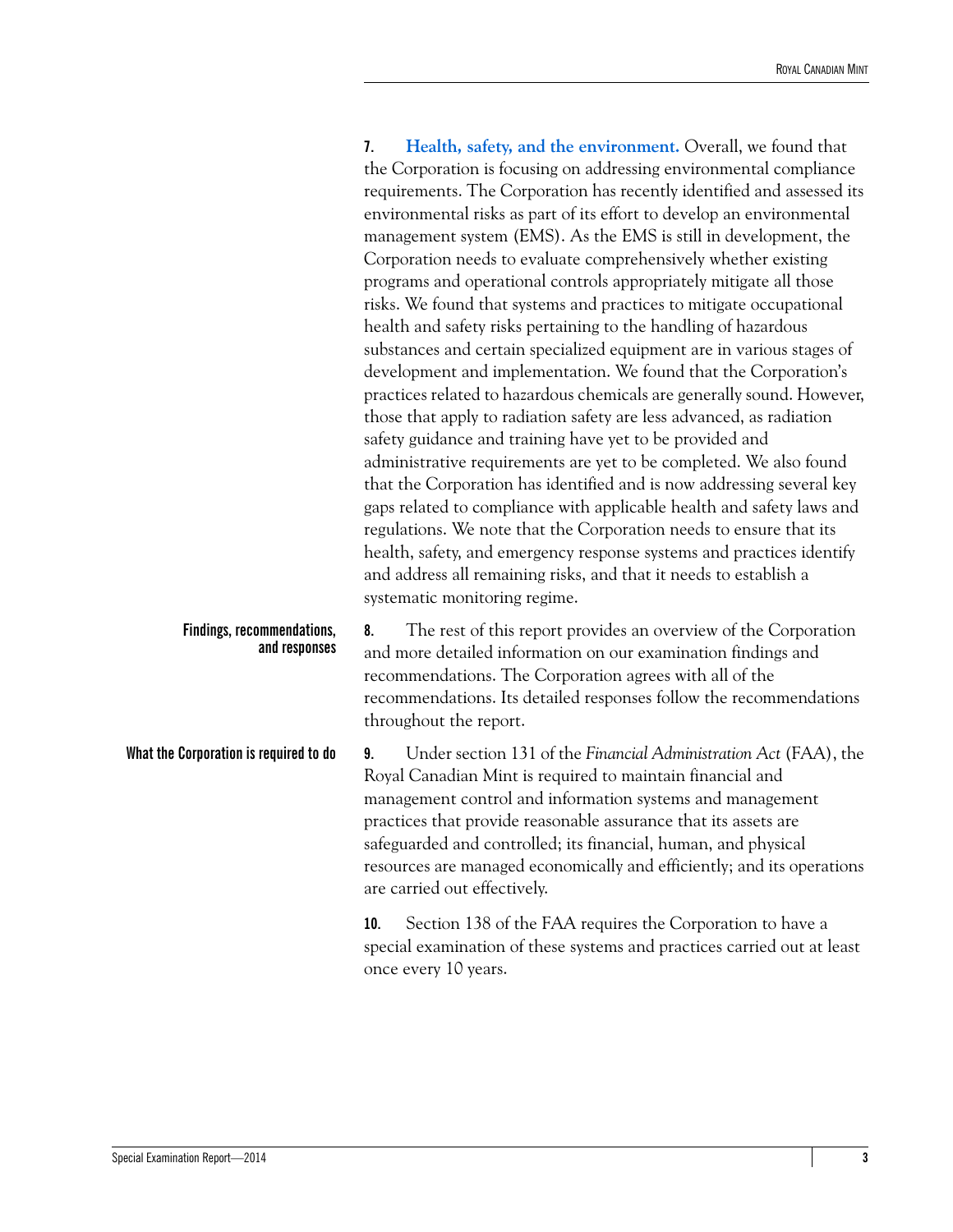#### **What the Office of the Auditor General is responsible for**

**11.** Our responsibility is to express an opinion on whether there is reasonable assurance that during the period covered by the examination—from January 2013 to December 2013—there were no significant deficiencies in the Corporation's systems and practices that we selected for examination.

**Signature and date**

Nancy Y. Cheng, FCPA, FCA Assistant Auditor General for the Auditor General of Canada

16 May 2014 Ottawa, Canada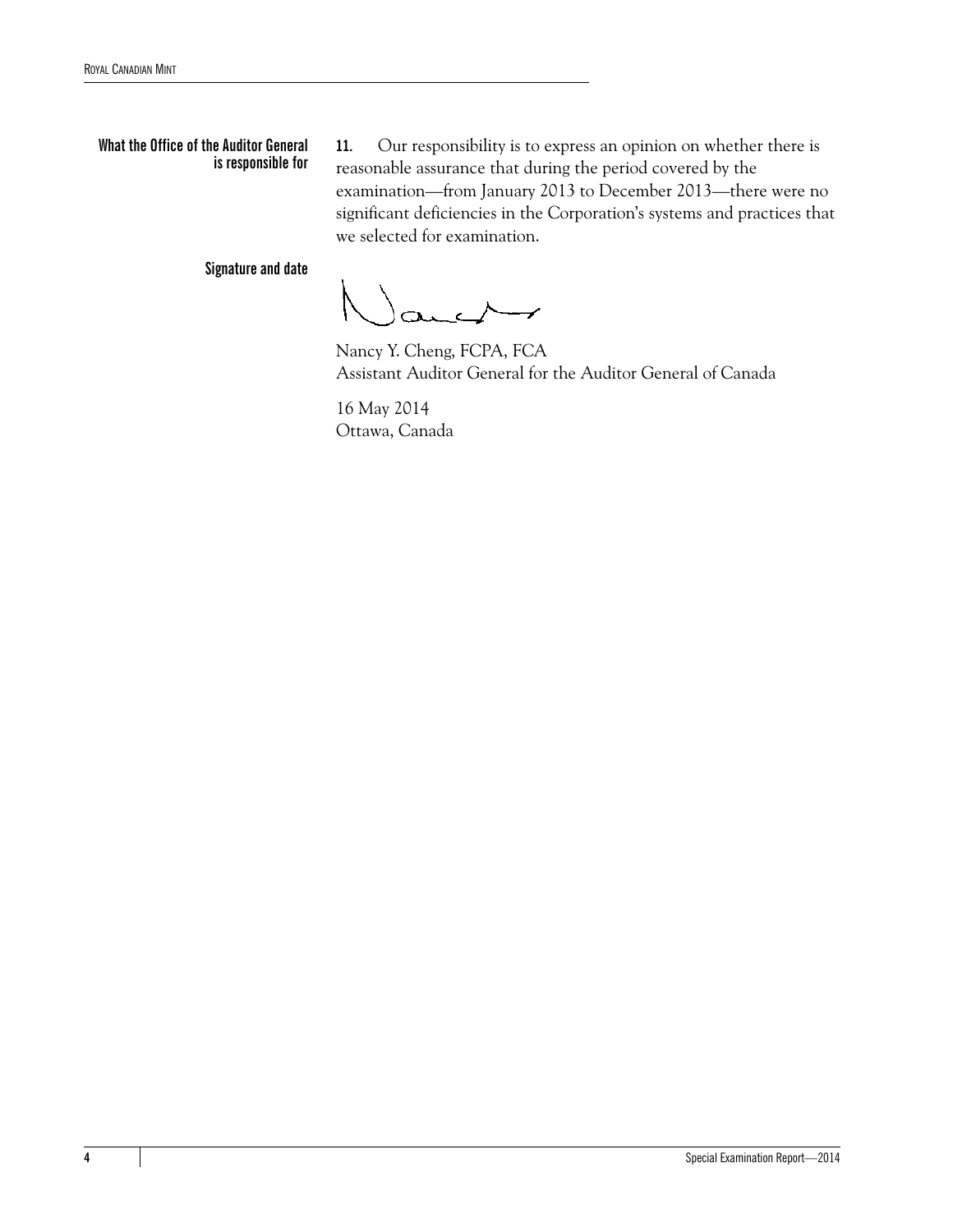### <span id="page-10-0"></span>**Overview of the Royal Canadian Mint**

**12.** The Royal Canadian Mint (the Corporation, or the Mint) is a Crown corporation owned solely by the Government of Canada. It formally reports to Parliament through the Minister of Finance by submitting annual reports on its operations. The *Royal Canadian Mint Act* requires the Corporation to mint coins in anticipation of profit and carry out other related activities (Exhibit 1).

**13.** As part of its mandate, the Mint produces and distributes coins for circulation and for use in trade and commerce, ensures an adequate supply of coins in the correct denominations throughout Canada, and provides advice to the Government of Canada on all matters related to coinage. These functions are served by its Canadian Circulation business line.

**14.** The Mint's other business lines carry out a variety of activities:

- **•** Numismatics and Collectibles—produces and sells innovative, high-quality, limited-mintage collectable coins and medals to customers in Canada and around the world.
- **•** Foreign Coinage—produces circulation coins, blanks, medals, medallions, and tokens for customers around the world. Other services to the global minting community include licensing of a number of Mint technologies and technical services based on products and processes developed by the Mint.

| <b>Business line</b>                                         | 2005  | 2006  | 2007  | 2008    | 2009    | 2010    | 2011    | 2012    | 2013    |
|--------------------------------------------------------------|-------|-------|-------|---------|---------|---------|---------|---------|---------|
| Canadian<br>Circulation                                      | \$111 | \$131 | \$174 | \$186   | \$185   | \$130   | \$137   | \$153   | \$133   |
| Numismatics and<br>Collectibles                              | \$57  | \$57  | \$56  | \$67    | \$72    | \$71    | \$93    | \$145   | \$167   |
| Foreign Coinage                                              | \$44  | \$25  | \$115 | \$99    | \$65    | \$40    | \$34    | \$30    | \$78    |
| Bullion, Refinery,<br>and Exchange<br><b>Traded Receipts</b> | \$224 | \$281 | \$287 | \$1,040 | \$1,712 | \$1,969 | \$2,895 | \$2,255 | \$2,997 |
| <b>Total revenue</b>                                         | \$436 | \$494 | \$632 | \$1,392 | \$2,034 | \$2,210 | \$3,159 | \$2,583 | \$3,375 |
| Net income                                                   | \$9   | \$11  | \$17  | \$38    | \$49    | \$34    | \$31    | \$30    | \$36    |
| <b>Dividend</b>                                              | \$1   | \$1   | \$1   | \$1     | \$5     | \$7     | \$10    | \$10    | \$10    |
| <b>Employees</b>                                             | 732   | 773   | 779   | 865     | 904     | 875     | 1,042   | 1,140   | 1,255   |

**Exhibit 1 The Mint realized record financial performance since our 2005 special examination (\$ millions)**

Sources: Annual reports from the Royal Canadian Mint from 2005 to 2013.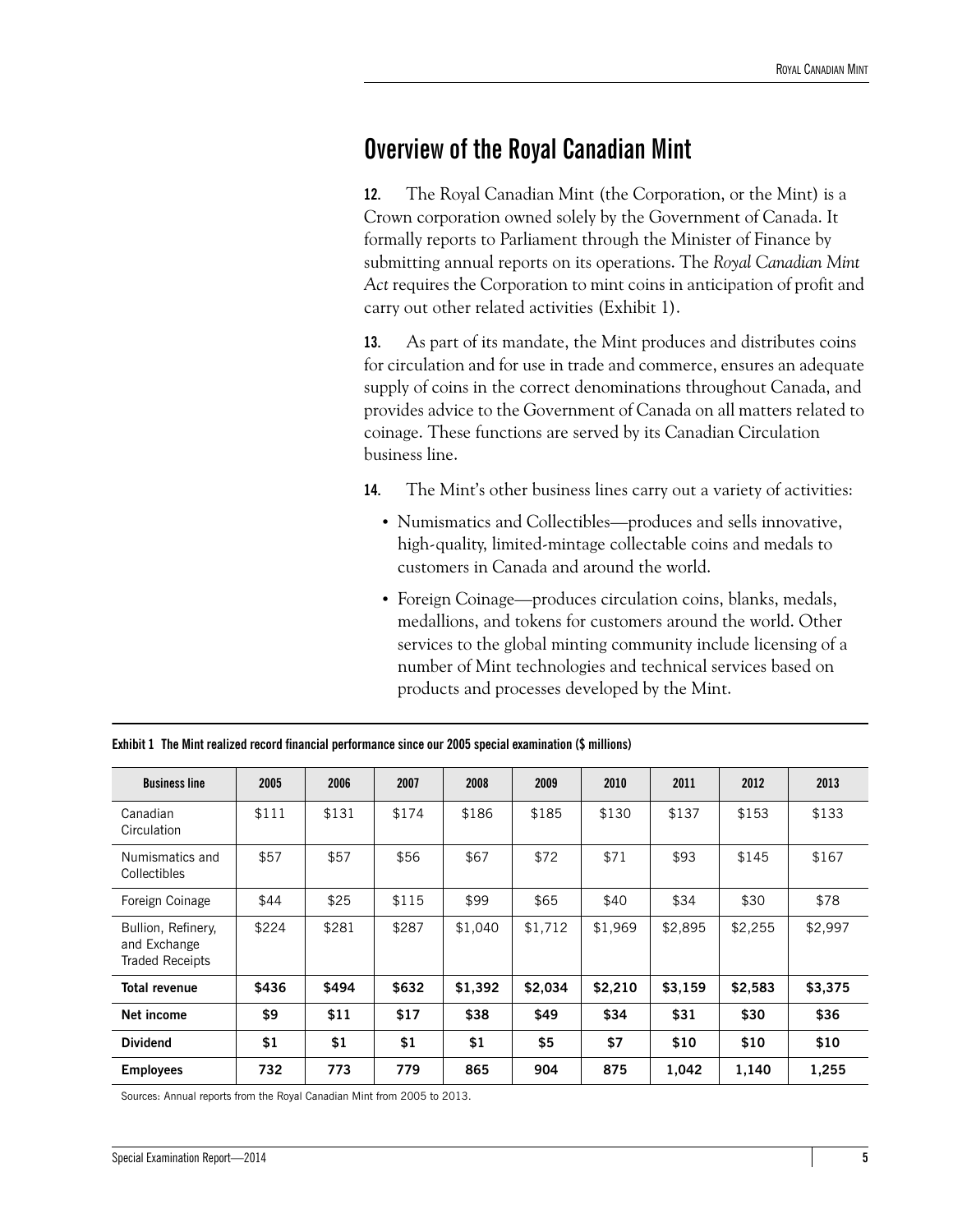**•** Bullion, Refinery, and Exchange Traded Receipts (ETRs)—refines and produces investment-type precious-metal products, such as the Maple Leaf gold and silver bullion coins, gold kilo bars, trade bars, and gold wafers. This business line also manages the ETRs that allow investors to buy and sell gold and silver on the Toronto Stock Exchange. Other services in this business line include gold and silver refining, assaying (that is, investigating the content of materials), and providing secure storage.

**15.** The Royal Canadian Mint primarily operates out of facilities in Ottawa and Winnipeg.

#### <span id="page-11-0"></span>**Focus of the special examination**

**16.** Our objective for this audit was to determine whether the systems and practices we selected for examination at the Royal Canadian Mint were providing it with reasonable assurance that its assets are safeguarded and controlled, its resources are managed economically and efficiently, and its operations are carried out effectively. For the examination, we selected systems and practices in the following areas: corporate governance; strategic planning, risk management, and performance measurement and reporting; human resource management; manufacturing operations and supporting practices; research and development; and health, safety, and the environment.

**17.** Further details on the audit objectives, systems and practices that we selected for examination, period of the audit, and criteria are provided in **About the Special Examination** at the end of the report.

### <span id="page-11-1"></span>**Observations and Recommendations**

<span id="page-11-3"></span><span id="page-11-2"></span>**Corporate governance 18.** Corporate governance refers to the structures, and systems and practices for overseeing the direction and management of an organization. Sound practices in corporate governance are essential for the Royal Canadian Mint (the Corporation, or the Mint) to be able to ensure that its assets are safeguarded and controlled, its resources are managed economically and efficiently, and its operations are carried out effectively.

> **19.** We examined whether the Mint has adopted an effective governance framework that incorporates best practices in its Board of Directors' stewardship, shareholder relations, and communications with the public.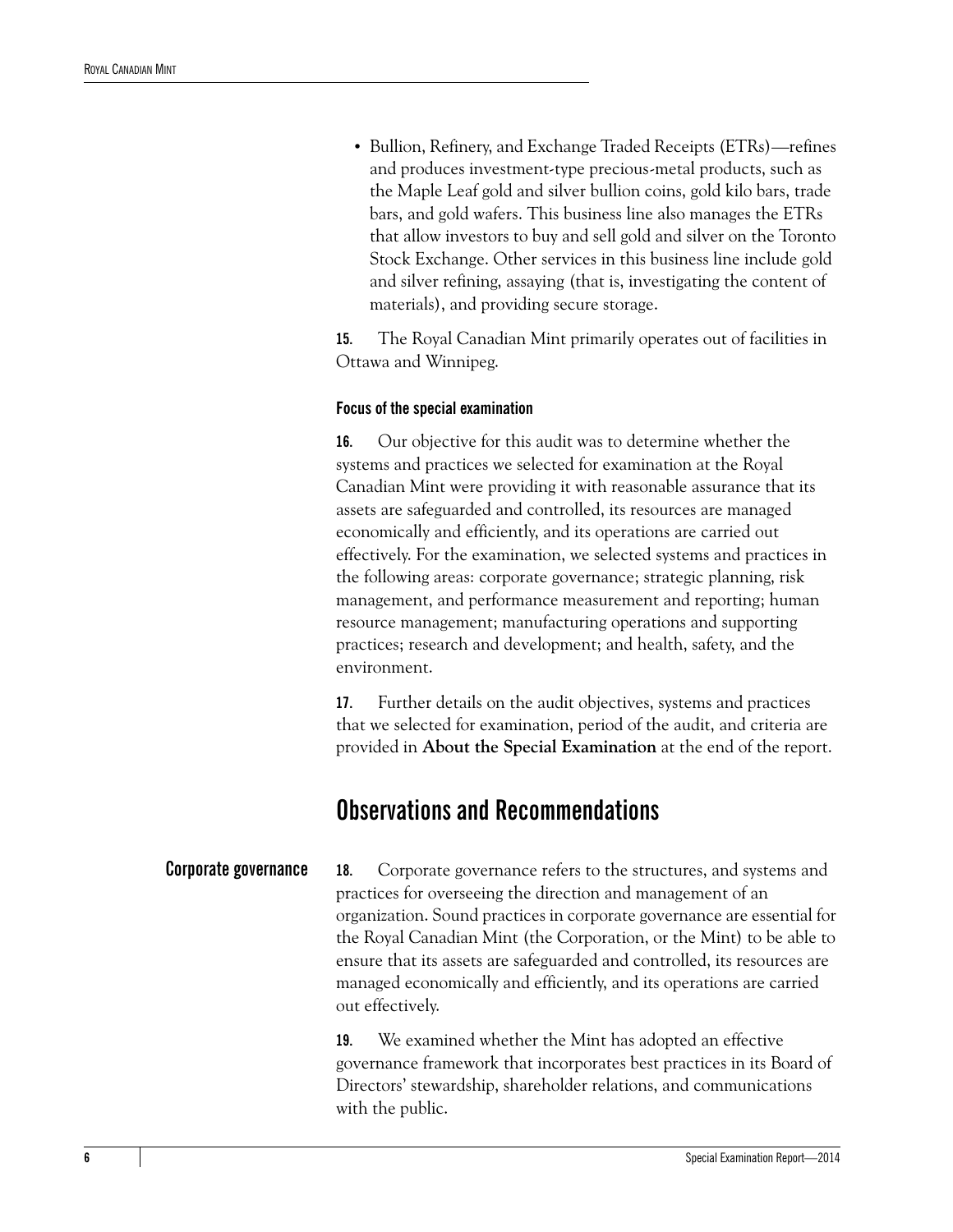**20.** We found that the Corporation has many elements of a good governance framework that meets the expectations of best practices in board stewardship, shareholder relations, and communications with the public.

#### <span id="page-12-0"></span>**The Board of Directors has many elements of a good governance framework**

**21.** The Board of Directors consists of 10 directors, including the President and Chief Executive Officer. This number is within the range required by the *Royal Canadian Mint Act*. The Board is supported by a number of standing and ad hoc subcommittees whose roles and responsibilities are described in their respective terms of reference.

**22.** The Board has developed and maintains a Board Competency Profile that describes, among other things, the roles and responsibilities and necessary competencies, skills, and experience of its directors. This profile is periodically updated and shared with the Minister of Finance. The directors declare annually any potential conflicts of interest and refrain from participating in Board discussions when there is a potential for conflict of interest.

**23.** New directors participate in an orientation session and keep abreast of developments in corporate governance and the minting industry by participating in various conferences and workshops. The Board obtains information about the Mint from management, independent internal auditors, external auditors, and consultants. The Board has asserted that it receives the information that it requires.

**24.** To monitor its own effectiveness, the Board performs an annual self-assessment and provides a summary of the assessment to the Minister. Various standing committees also perform periodic selfassessments.

**25.** When directors' terms are set to expire, the Board recommends nominees to the Minister. Terms of three critical positions are expiring in 2014: those of the President and Chief Executive Officer, the Chairperson of the Board, and the Chairperson of the Audit Committee. Initiatives have begun to address the first two expiries, according to the practice of submitting nominations within six months before terms are set to expire.

**26.** The Mint has various mechanisms in place to support ethics and values, such as its code of conduct, requirements to declare conflicts of interest, and occasional training for selected personnel on business ethics. However, we found that the Mint has not yet fully analyzed the requirements of the *Values and Ethics Code for the Public Sector* to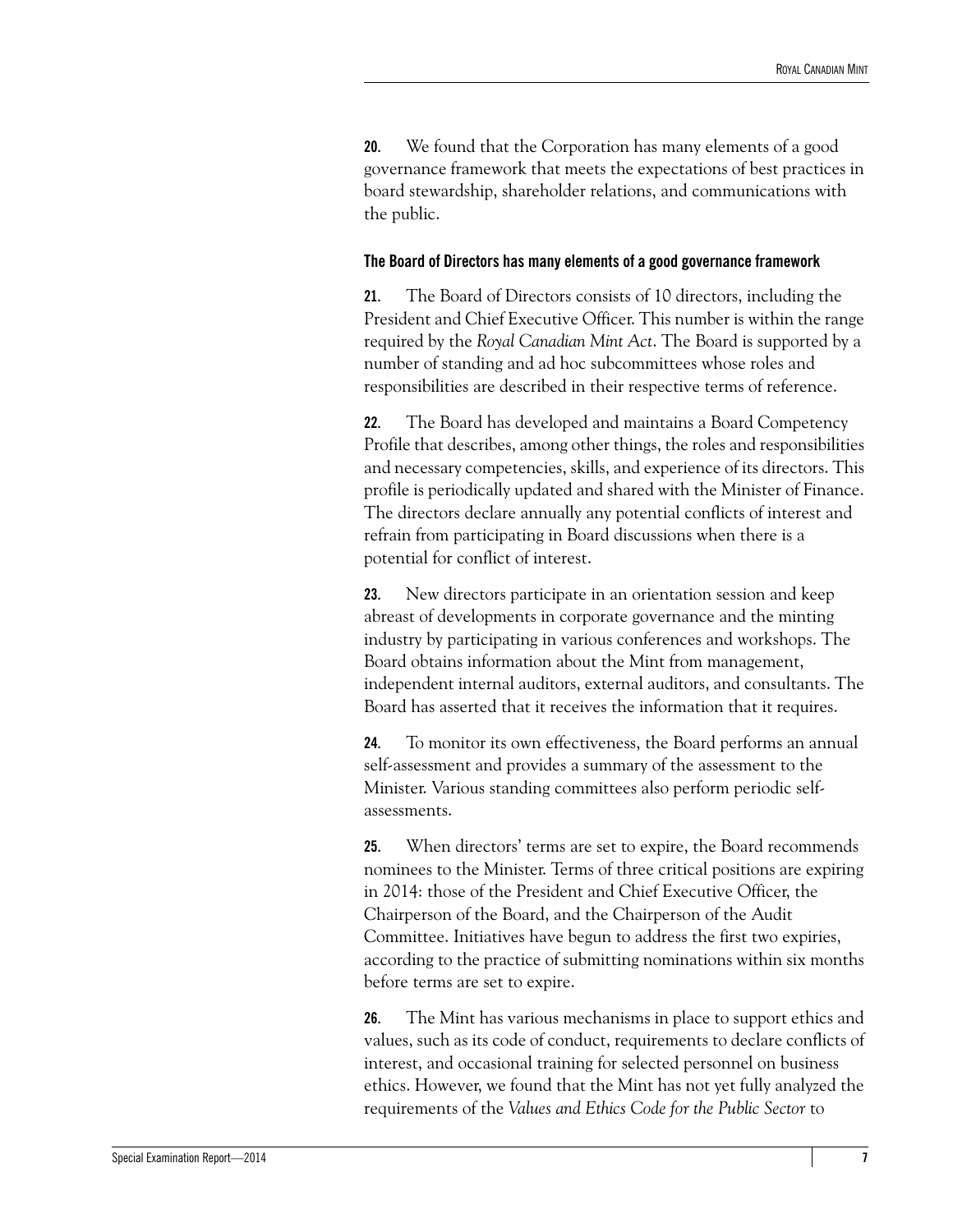ensure that all the required elements are incorporated into its internal policies. We encourage the Mint to undertake appropriate and timely steps to update its practices to ensure that it is fully compliant with the Code.

**27.** The Corporation communicates with stakeholders in various forms. For example, it holds annual general meetings and makes annual reports available to Parliament and, ultimately, to the public through its website. The website also includes the Mint's news releases as well as other corporate information, such as the quarterly financial statements and proactive disclosure of the travel and hospitality expenses incurred by officers and directors.

<span id="page-13-1"></span><span id="page-13-0"></span>**Strategic direction 28.** We examined several elements of the Royal Canadian Mint's strategic direction: strategic planning, risk management, and performance measurement and reporting.

- **•** Strategic planning defines an organization's long-term direction and priorities. It is important for ensuring that a corporation's objectives, strategies, and the way it allocates resources support the corporate mandate. This process involves an organization assessing and adjusting its strategic direction in preparation for, and in response to, changes in the organizational environment and the risks the organization faces.
- **•** Risk management, which is integral to this process, ensures that the organization has a comprehensive understanding of the internal and external factors affecting the achievement of its objectives. Risk management consists of identifying and assessing risks, as well as a process for documenting the steps that management has taken to mitigate them.
- **•** Performance measurement and reporting are important steps for making informed decisions, supporting management accountability, and demonstrating the extent to which the organization has achieved the expected results set out in its strategic plan.

**29.** We found that the Corporation specifies strategic direction and, overall, has specific and measurable goals and objectives to achieve its mandate. The Corporation has a sound enterprise risk management policy, but it cannot demonstrate that the policy has been implemented systematically, especially at its business line and divisional levels. At the corporate level, the Corporation monitors, measures, and reports on the achievement of its goals, objectives, and mandate. We noted that the development of a corporate social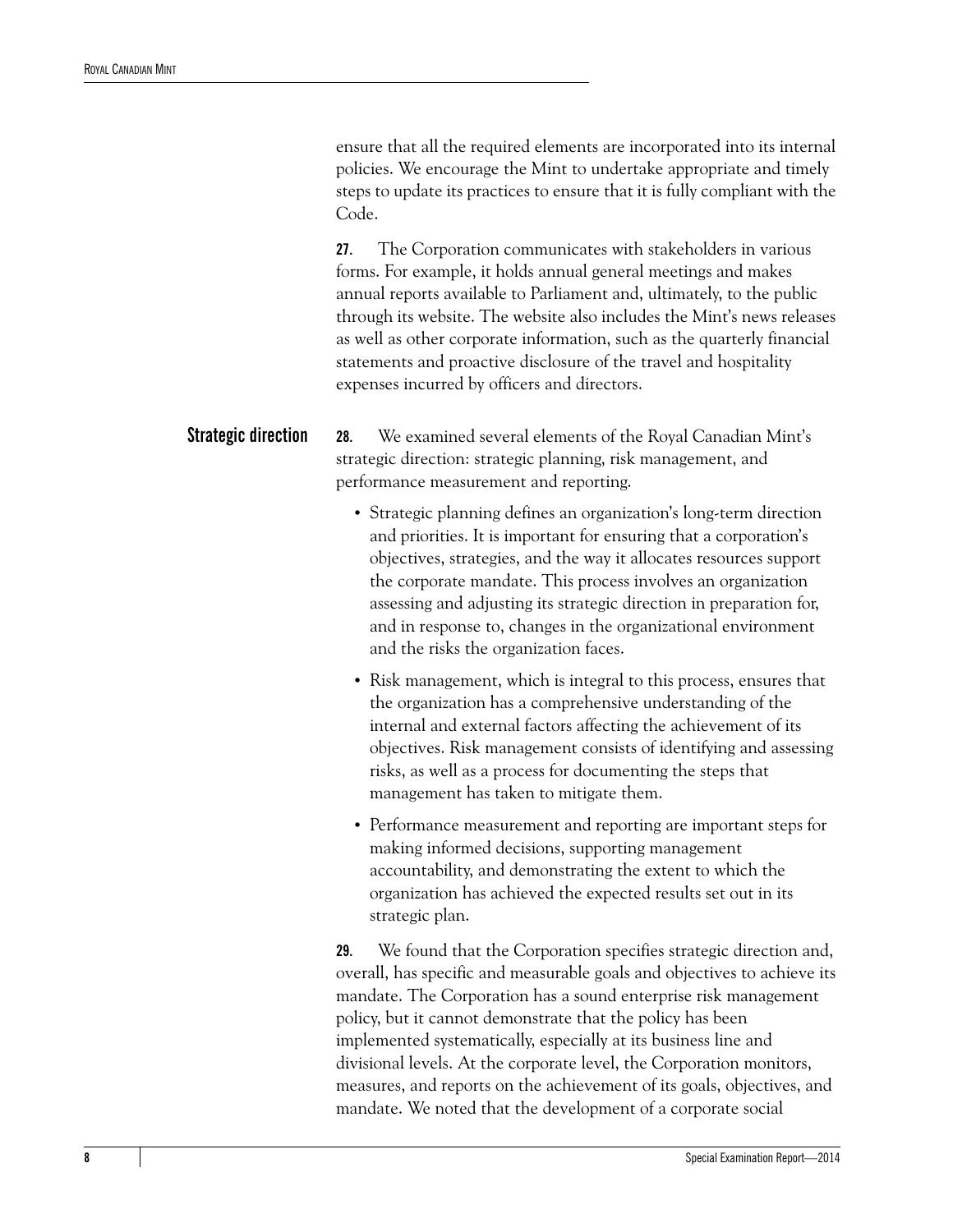responsibility framework has been slow and that, consequently, specific corporate targets and performance measures have not yet been established.

#### <span id="page-14-0"></span>**The Corporate plan sets strategic objectives for business lines and key divisions**

**30.** The Mint's 2014–2018 corporate plan sets out its mandate and mission, and presents its strategic objectives and corresponding performance targets and indicators. The document takes into consideration the Mint's internal and external environments, and its strengths and weaknesses. The objectives and strategies in the corporate plan serve as a basis for developing the operational plans for each of the Mint's business lines and key divisions. In general, the targets defined in the corporate plan are outlined in the existing operational plans. The Board of Directors is involved in various stages of the strategic planning process and approves the plan annually. In 2005, we recommended that the three key corporate objectives be clearly linked to the operational objectives of each business line. The Mint's current four corporate objectives have been carried forward to the business lines and key divisions, each of which identified a number of strategic sub-objectives that detail how they contribute to meeting the corporate objectives.

**31.** We found that operational plans existed for each of the business lines and had general links to the objectives in the corporate plan. However, some divisions of the Mint, such as information technology and research and development, did not have operational plans. Without these plans, the activities of these divisions might not align with corporate objectives, and might not be carried out in an efficient, economical, and effective manner. We encourage the Mint to develop, for all divisions, strategic and operational plans that align with both the corporate and divisional priorities.

#### <span id="page-14-1"></span>**Risk management practices are not aligned well with the Mint's Enterprise Risk Management Policy**

**32.** In a special examination we conducted in 2005, we recommended that the Mint develop a comprehensive plan for managing its most significant risks. Management accepted the recommendation and committed to applying a risk management process framework in a formalized, coordinated, and wellcommunicated fashion.

**33. Risk policies and frameworks.** The Mint developed its Enterprise Risk Management Framework in 2007, with an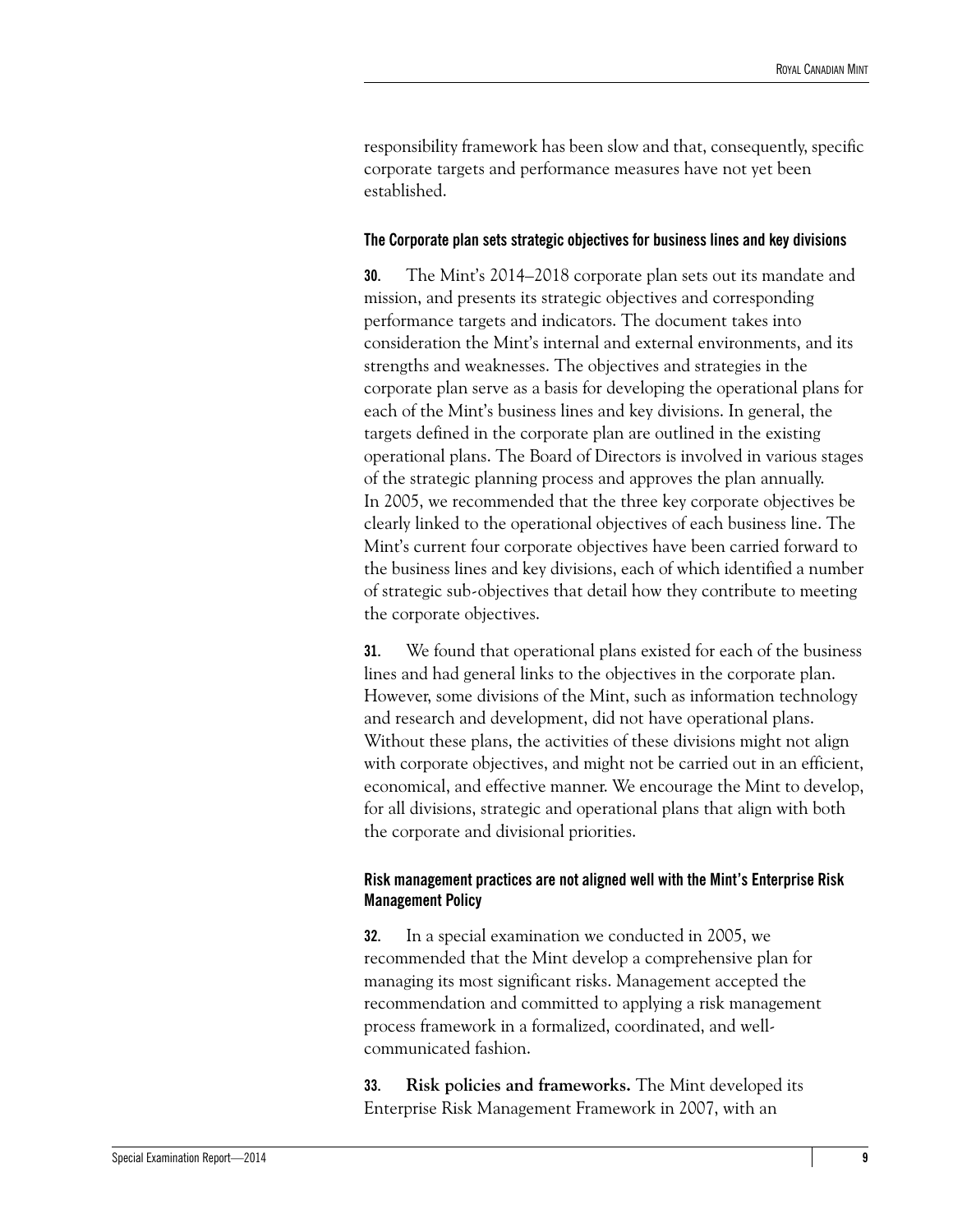accompanying narrative report. The Mint's Enterprise Risk Management Policy was put in place in 2009. These documents included all the required elements for a comprehensive and systematic approach to managing and documenting risks—including identifying risks, defining tolerances, developing and evaluating mitigation strategies and controls, reassessing and monitoring periodically, and assigning responsibility. The framework and policy also aimed to promote these practices at the corporate, business, and divisional levels.

**34.** While the original framework and the policy provided a basis for sound risk management systems and practices, we found that they have not been effectively implemented or documented. Weaknesses are more prominent at the business line and divisional levels. Moreover, the framework has recently been simplified and does not meet the policy objective of providing guidance to stakeholders and establishing a common understanding of the required approach to risk management at the Mint.

**35. Corporate risks.** Two separate key practices were used for identifying corporate risks at the Mint. The first is the spring corporate planning retreat, where the Board of Directors and management discuss the overall strategic direction of the Mint and the risks to achieving its objectives. The second key practice is an annual anonymous survey, for which managers and supervisors across the organization are asked to provide their assessments of various risks. The last survey was conducted in 2012; the results, including the risk profile, have not been presented to the Board. The Mint could not demonstrate that management has accounted for differences in the feedback generated through these two practices or has made the Board of Directors aware of these differences.

**36.** Management presents a quarterly enterprise risk management report to the Audit Committee of the Board of Directors. The report demonstrates how the Mint is performing relative to predetermined key risk or performance indicators and includes comparative results of the previous four quarters. We found that there is no clear mapping of the indicators in this report to the risks reported in the corporate plan. For example, the Mint acknowledges broadly that its operations and business activities present a "variety of risks related to health and safety, security and environment," but the quarterly risk management report does not contain related indicators. See our recommendation in paragraph 38.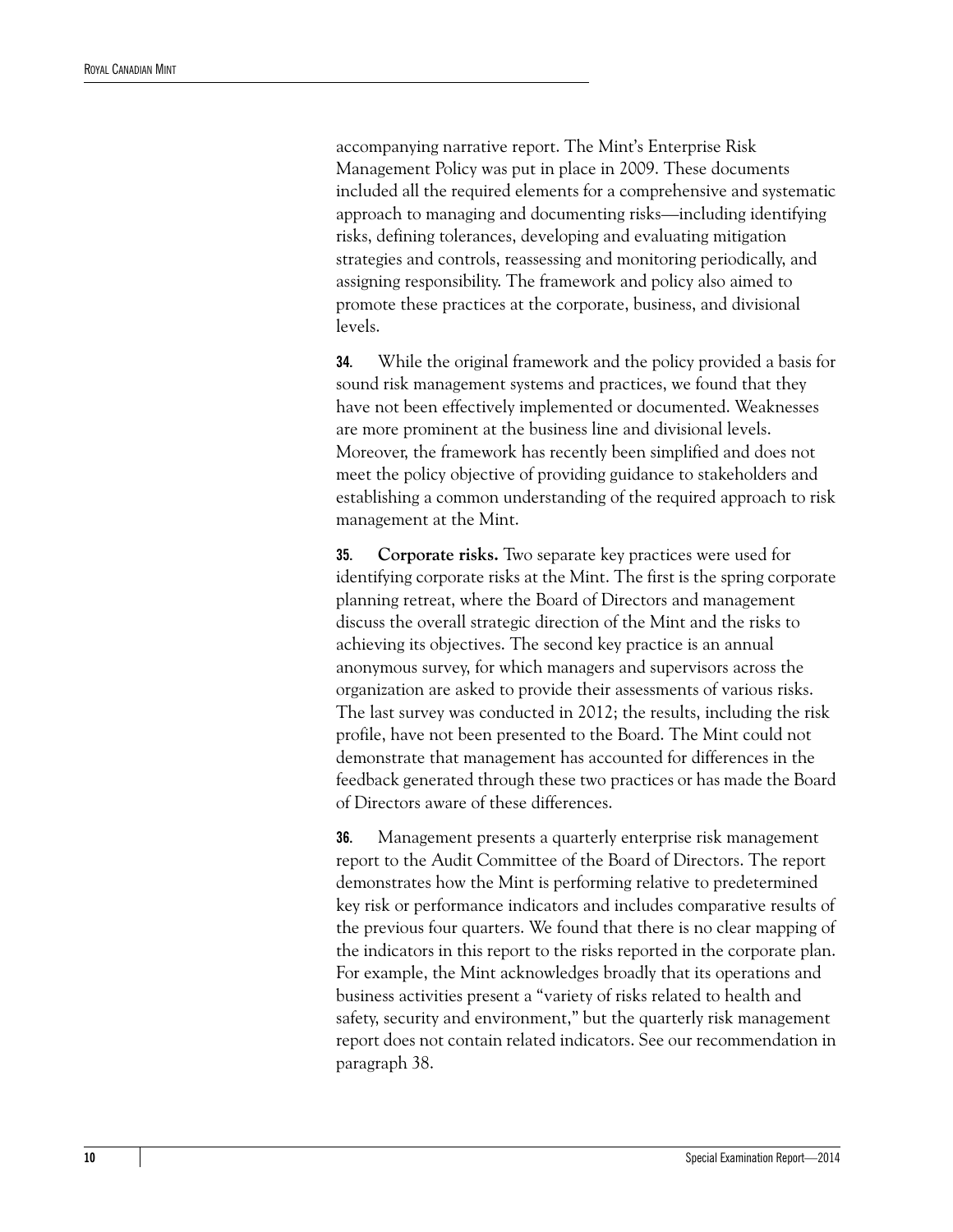**37. Business line and divisional risks.** We also assessed how risk management was performed at the business line and divisional levels, because this is an important input into corporate risk assessments. We found that risks are being discussed for the business lines at the executive level during quarterly business reviews; however, there is no documentation to illustrate that risk management principles have been systematically applied as required by the Mint's policy. A few examples demonstrate that risk management principles are not being applied in several areas:

- **•** Sound management of information technology practices require assessments (such as threat and risk assessments and privacy impact assessments), as we recommended in our 2005 special examination. Threat and risk assessments have not been performed for the corporate information technology environment or for the mission-critical systems we looked at. A privacy impact assessment that we expected to see in one of the mission-critical systems we examined had not been performed.
- **•** Risk assessments for human resources are performed by the Human Resource Division, primarily in relation to key staff within the Division itself, rather than for the Mint as a whole.
- **•** The Mint's corporate-level risk mitigating plans (such as disaster recovery plans and business continuity plans) are outdated. The updating of these plans had been recommended by the Mint's Internal Audit function in 2010, but progress has been slow.

**38. Recommendation.** The Royal Canadian Mint should take steps to implement its Enterprise Risk Management Policy effectively. These steps include developing the basis for periodic completion of risk assessments, which consists of identifying risks, preparing risk profiles and implementing appropriate risk responses, and reporting on the effectiveness of risk responses. This implementation should take place at the corporate, business line, and divisional levels, and include identifying owners of key risks and clarifying and enforcing roles and responsibilities.

*The Corporation's response. Agreed. Management of the Royal Canadian Mint firmly supports effective risk management across the Corporation. While risks are routinely discussed and considered in the Corporation's management practices, the Corporation will undertake additional measures to clearly define required documentation to demonstrate implementation of its Enterprise Risk Management Policy.*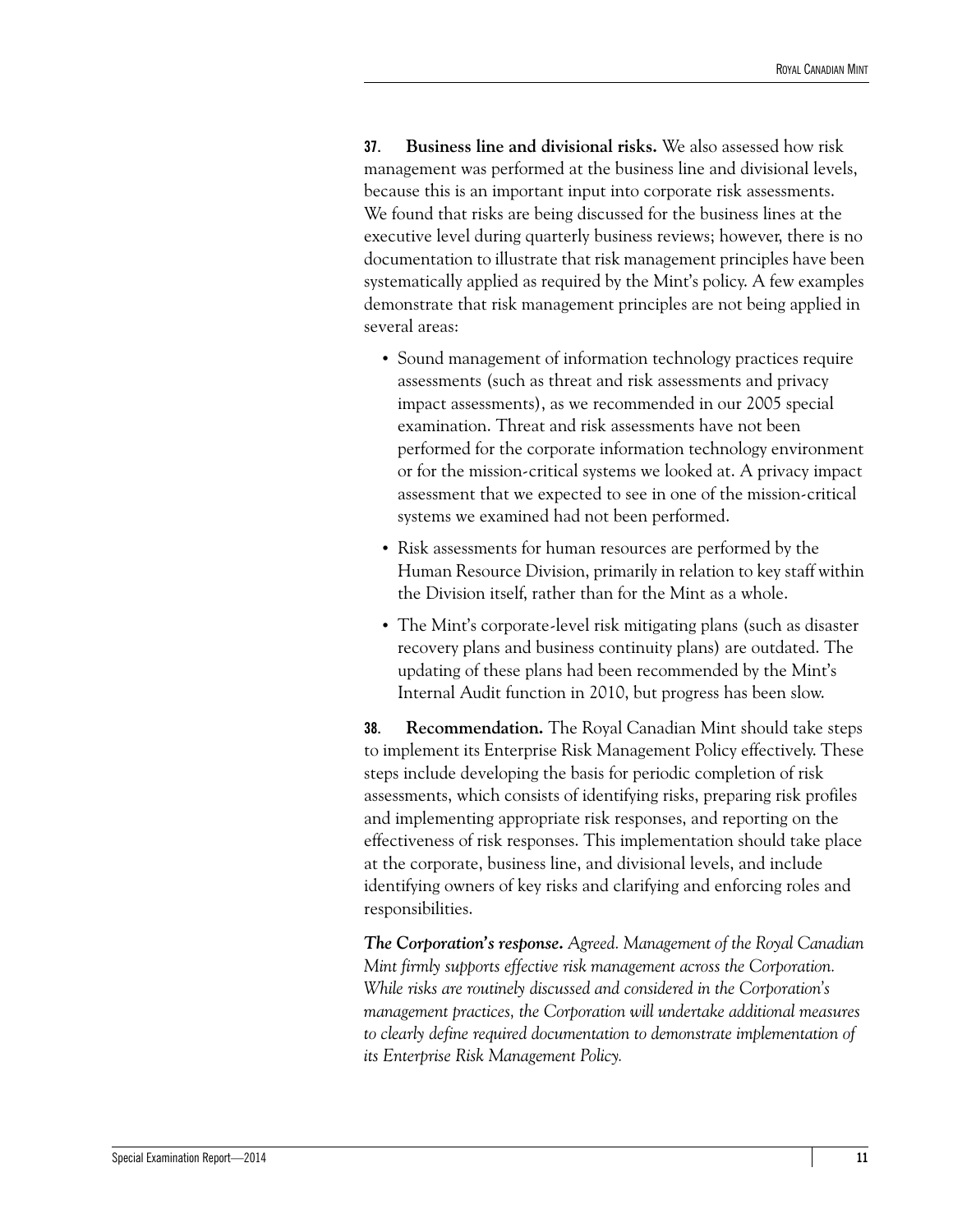*In early 2014, a corporate risk profile was created to assess risks to corporate objectives. In addition, risk owners were identified for key risks and roles and responsibilities will be increasingly clarified and enforced.*

*Throughout the remainder of 2014, the Corporation will enhance current practices through increased standardization in risk assessments and documentation. It will also revise the reporting formats of presentations to the Executive Committee and the Audit Committee to provide the basis for evaluation of control activities and effectiveness of risk responses, thus ensuring that risks are being properly managed.*

#### <span id="page-17-0"></span>**The Corporation has processes in place to measure its performance and communicate results**

**39.** To ensure effective management, a corporation must measure its performance. A well-designed performance assessment process and appropriate performance indicators provide an overview of the results achieved, and facilitate decision making for management and the Board of Directors.

**40.** The Mint's corporate plan describes how performance against stated strategic objectives will be measured. These performance indicators are measured and reported to the Board quarterly through a corporate scorecard.

**41.** However, we noted a gap in one of the areas. In 2008, the Mint added a key corporate objective related to applying best practices in corporate social responsibility (CSR). The key strategic initiative for this objective is to apply best practices in CSR through the Mint's CSR framework. The development of the CSR framework has been slower than expected and, as of the end of our examination phase, it had not been completed. We found that business lines and divisions have defined their own sub-objectives for this overall objective, but it is not clear what key performance targets the Corporation as a whole wishes to meet to ensure that this particular objective is achieved. We encourage the Mint to develop targets for its CSR objective and report on performance against the objective.

**42.** We assessed the communication of results to external stakeholders through the Mint's 2012 annual report. In general, we found that the information in the report clearly articulates the Mint's initiatives, challenges, and performance results, providing stakeholders with an appreciation of the Mint's overall performance.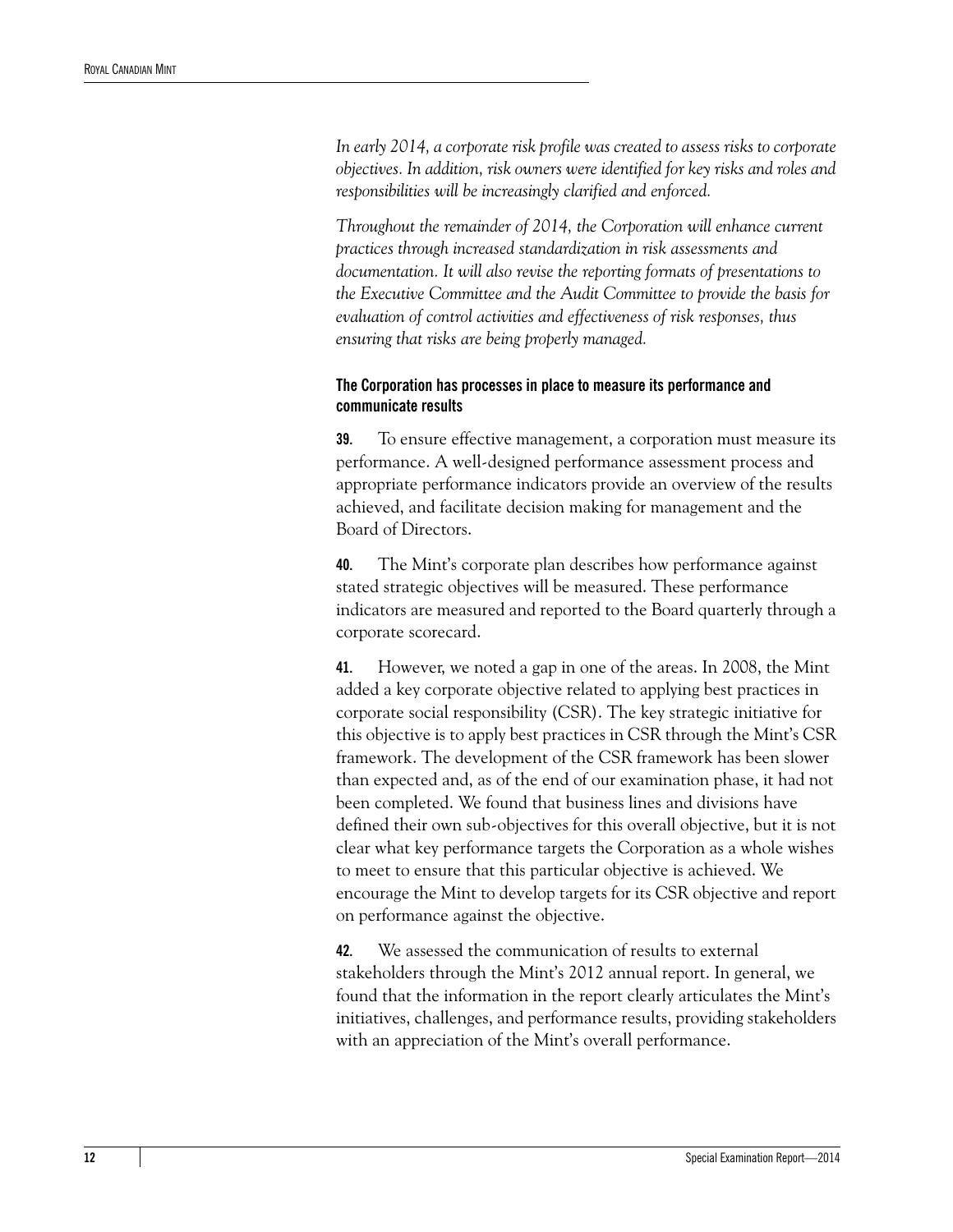<span id="page-18-2"></span><span id="page-18-0"></span>**Human resource management 43.** Effective management of human resources supports a corporation's ability to recruit and retain enough people with the right skills needed to meet its objectives. Since our last special examination, the number of employees of the Royal Canadian Mint has grown from 732 to 1,255 full-time equivalents and is expected to continue growing. This growth rate puts additional pressure on managing human resources at the Mint to recruit, develop, and retain the people it needs.

> **44.** We examined whether the Mint manages human resources in a manner that provides it with the human resource capacity and work environment needed to achieve its goals and objectives. We assessed certain indicators for potential problems and, in the absence of such indicators, focused on key areas such as compensation practices, training and development, and workforce planning.

> **45.** Generally, we found that the Corporation has systems and practices in place to manage human resources in a manner that provides it with the human resource capacity and the work environment needed to achieve its goals and objectives. However, we noted that certain systems and practices need further development and that the Corporation should improve its workforce planning.

#### <span id="page-18-1"></span>**The Corporation continues to develop practices and tools for human resource management**

**46.** Competitive compensation is important for attracting and retaining qualified employees. The Mint's compensation practices for non-unionized employees are benchmarked against those of comparable organizations. Compensation packages of unionized employees are negotiated through collective bargaining. All staff are entitled to a performance bonus based on the attainment of corporate objectives and, in cases of non-unionized employees, personal performance objectives. Corporate performance objectives are directly linked to the planned corporate objectives. Non-unionized employees receive bonuses annually, after undergoing a performance evaluation process. Non-unionized employees are required to complete a declaration on conflicts of interest. However, unionized employees are not subject to an annual performance evaluation process, which would help to ensure that the employees are contributing to the organization's achievement of its objectives.

**47.** The Mint targets a specific percentage of its payroll budget to invest in training and development, and monitors spending against the target quarterly. The bulk of the training budget is managed by the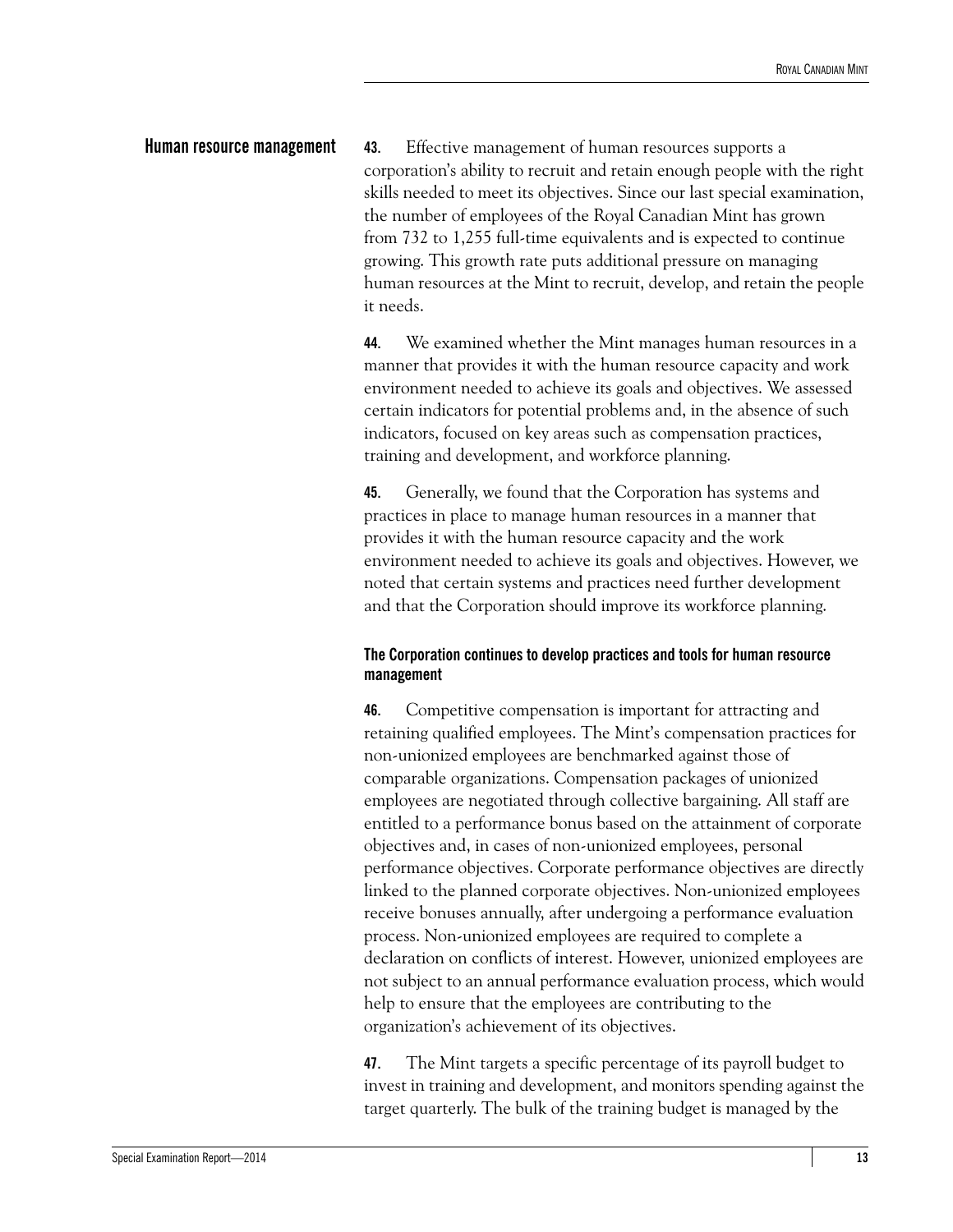Human Resource Division and the rest by business lines and other divisions in the organization. Monitoring whether required training has been completed is consequently the responsibility of various personnel throughout the Corporation, depending on the type of training obtained. The Mint does not have a training policy, which would be beneficial given the size of the Corporation and its significant growth in recent years.

**48.** In our 2005 special examination report, we recommended that the Mint develop a workforce plan and present it to the Board's Human Resources and Workplace Health and Safety Committee for endorsement. We found that the current workforce plan, which was presented to the Committee, primarily presents workforce statistics. These statistics are derived from the corporate planning process, which enables budget managers to determine staffing needs and serves for approval of personnel budgets. However, the document does not capture several key elements of an effective workforce plan, such as

- identifying current and future competencies and required skills;
- **•** assessing capabilities for critical areas; and
- setting priorities to achieve corporate objectives, including development of succession plans and strategies on recruitment, training, and retention.

Some of the elements, such as training, are considered and planned separately but, given the recent and anticipated growth in the workforce, the Mint would benefit from incorporating these elements into the plan.

**49.** Management is planning to develop a training policy. Management also advised us that the development of new competency profiles and a full rollout of the new Human Resource Management Information System are important initiatives aimed at more effective human resource management. Therefore, systems and practices supporting human resources need further development.

**50. Recommendation.** The Royal Canadian Mint should develop and implement a comprehensive workforce plan that identifies current and future workforce gaps, along with strategies for recruitment, training, and retention, to address these gaps.

*The Corporation's response. Agreed. By the second quarter of 2015, the Human Resource Division will enhance the workforce planning process to more effectively*

**•** *identify current and future workforce gaps;*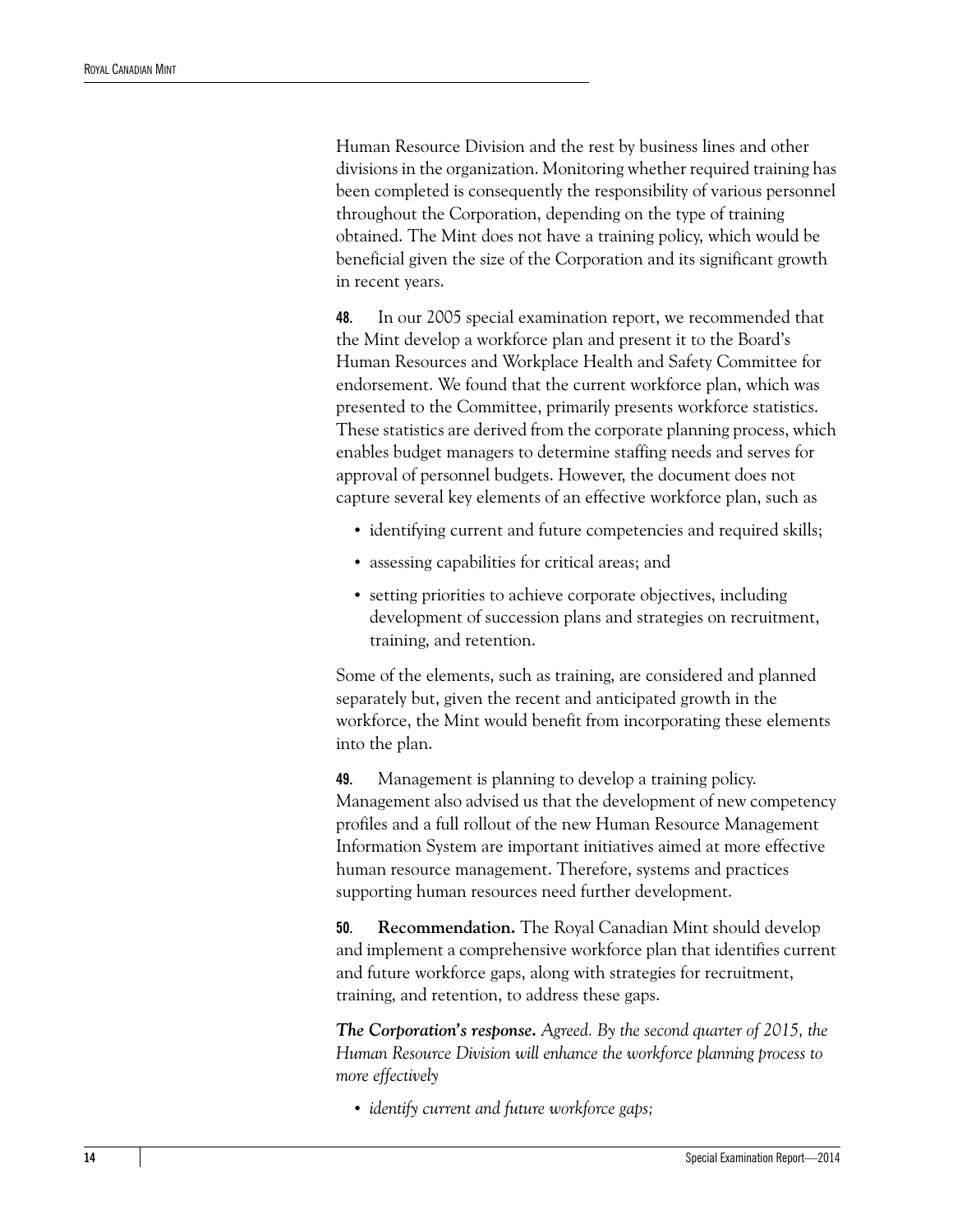- **•** *integrate the Corporation's growth forecast;*
- **•** *estimate the corresponding change in talent needs;*
- **•** *estimate internal and external availability of the talent needed to meet this forecast; and*
- **•** *identify a recruitment, retention, redeployment, leadership and employee development, and succession-planning strategy.*

### <span id="page-20-1"></span><span id="page-20-0"></span>**Manufacturing operations and supporting practices**

**51.** Effective manufacturing operations and supporting practices contribute directly to the quality of production, the overall productivity of resources employed, and timely delivery of products all of which are factors in corporate profitability.

**52.** We examined whether the Royal Canadian Mint has manufacturing systems and practices that are designed, implemented, and monitored in a manner that safeguards and controls assets, enables economical and efficient use of resources, and results in effective operations and the achievement of its mandate. In addition to the core manufacturing systems and practices, we examined supporting practices, such as those related to procurement and contracting; precious-metal hedging; the costing systems and practices; and precious-metal accounting reconciliation, tracking, and safeguarding processes. We also looked at the Foreign Coinage business line's sales strategy, contract costing, and project management and monitoring.

**53.** We found that the Corporation has manufacturing systems and practices that are designed, implemented, and monitored in a manner that safeguards and controls assets, enables economical and efficient use of resources, and results in effective operations and the achievement of its mandate. However, we also found a number of supporting practices that should be improved:

- **•** We noted that certain corporate cost-allocation practices do not accurately reflect the costs of some activities for business lines and could, therefore, adversely affect pricing and decision making.
- **•** In the management of the Foreign Coinage business line, we found that systems and practices related to business development should be strengthened. These include articulating the sales strategy, improving the costing system for bid quotations, and capturing and incorporating intelligence gained during sales trips. The Corporation should also improve its systems and practices related to the analysis of lessons learned on selected projects.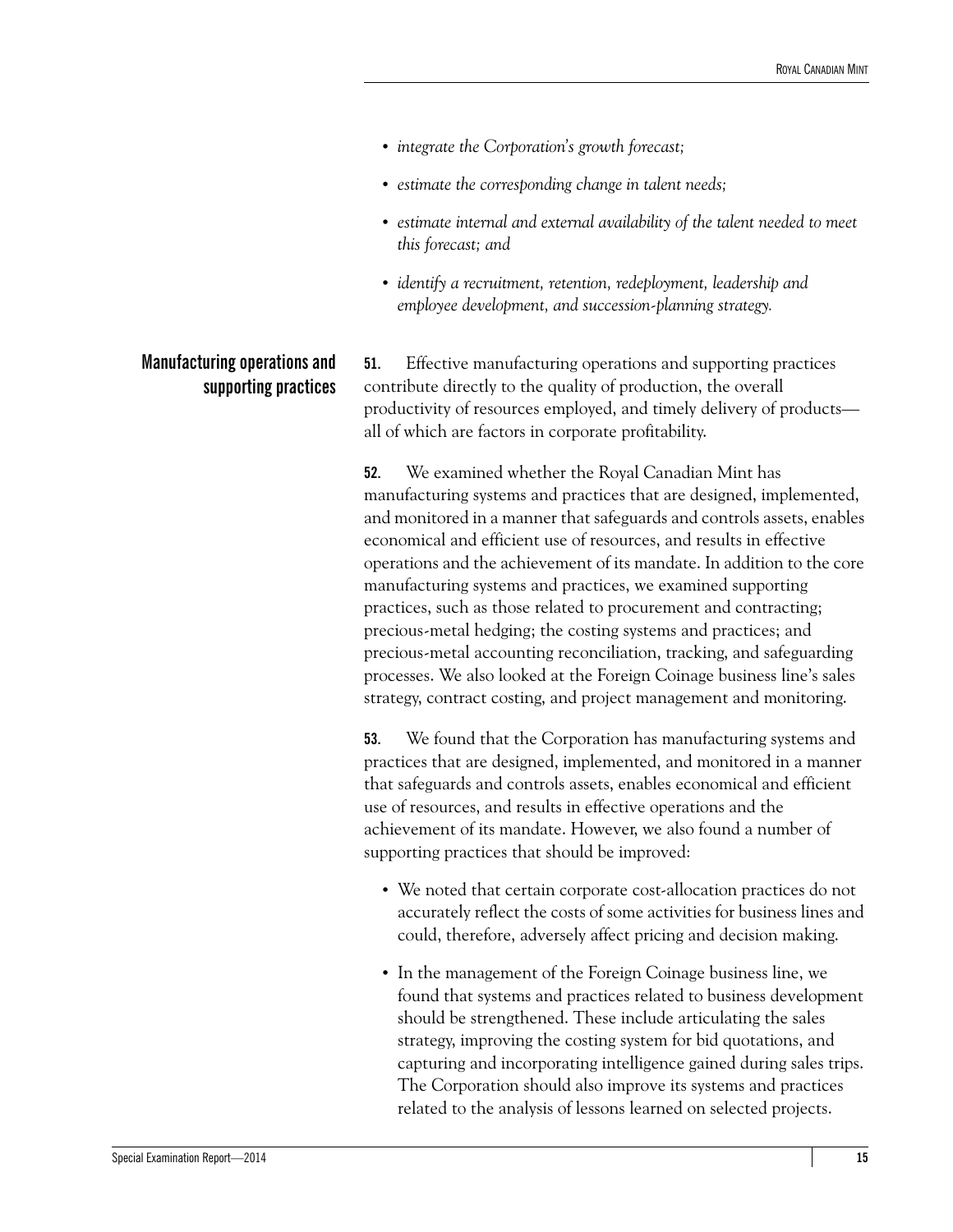We also noted the following areas of particular concern:

- **•** We found that some procurement and contracting activities for goods and services not related to metals lack sufficient guidance, and that weaknesses in existing controls expose the Corporation to various risks.
- **•** We found that documentation related to travel and hospitality activities did not provide sufficient information to assess whether related expenses were reasonable. We also found that key controls for managing these activities were not operating effectively.

#### <span id="page-21-0"></span>**Manufacturing operations at the Ottawa and Winnipeg plants are well managed**

**54.** Effective and efficient Ottawa and Winnipeg plant operations are critical to the Corporation's ability to fulfill its mandate. The Mint's manufacturing facilities are certified under the ISO quality management standard (ISO 9001:2008). This ISO certification standard requires the Mint to develop and maintain a quality management system to ensure that customer requirements are met by providing high-quality products and services in a timely and costeffective manner. The Mint has documented its quality management activities in its Workplace Intelligence for Systemic Enhancement (WISE) system. This system includes process mapping and documentation of facility-specific activities related to the design, manufacturing, distribution, and support of its products and of refinery products and services. The WISE system is accessible to all Mint employees.

**55.** WISE outlines a series of continuous improvement and monitoring initiatives, such as the Corrective and Preventative Action Requests (CPAR) process. The CPAR process identifies and corrects significant or repetitive problems in production and product quality. We found that processes to prioritize, assign, and monitor the status of CPAR requests were in place and operating effectively.

**56.** We also found that operational key performance indicators had been established for each of the manufacturing facilities and that these indicators could be used to measure and monitor the economical and efficient management of resources and the productivity and quality of operations. We identified key monitoring activities taking place daily, weekly, monthly, and quarterly, and reviewed how management tracks and reports internally on key operational performance indicators. We attended daily "huddle board" meetings at each facility—"huddle boards" are white boards that are located in various working areas of the plants and that display information to be discussed regularly by key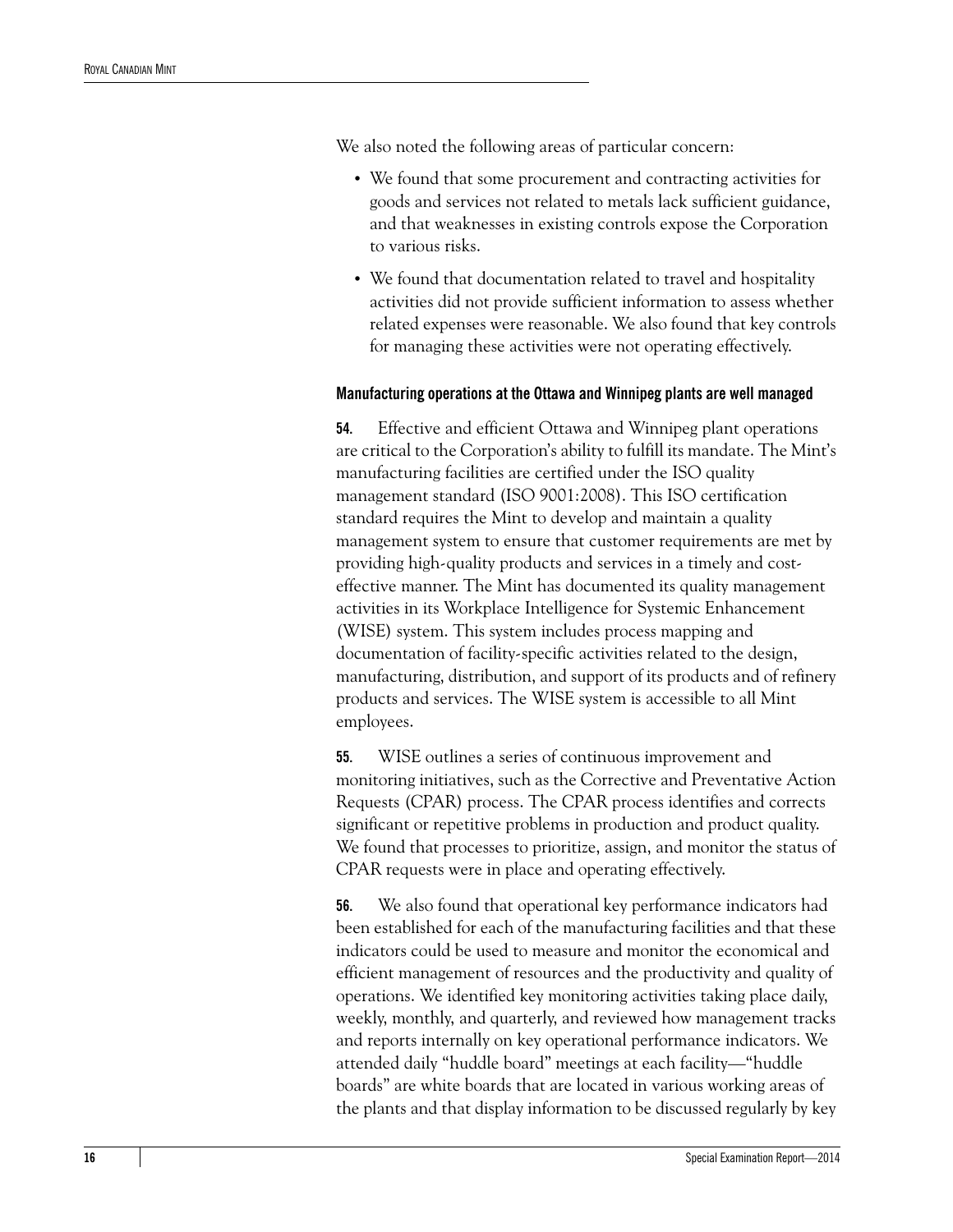personnel. We found that huddle boards were designed to communicate issues and concerns related to health and safety, quality, production, and continuous improvement; they also help management adjust the deployment of resources in a timely manner, which contributes to achieving daily production quotas.

**57.** Because the production and distribution of Canadian circulation coins are of great significance to Canadian trade and commerce, we assessed this element in the context of core manufacturing operations. It has been clearly stated to us that the Winnipeg plant's priority is to service domestic needs. In addition to shifting production toward Canadian circulation coins in the event of a short-term shortage, the Canadian Circulation business line maintains and manages an inventory throughout Canada, with the assistance of its external partners. The level of production is based on ongoing forecasting of needs.

#### <span id="page-22-0"></span>**Insufficient direction and certain procurement and contracting practices for non-metals expose the Mint to various risks**

**58.** Effective procurement and contracting practices contribute to the economical and efficient management of financial resources. The Mint's procurement and contracting activities are performed by several different areas of the organization, depending on the type of procurement. Base metals and precious metals comprise the most significant procurement activity.

**59.** For additional guidance, the Mint's procurement policy refers employees to its corporate card directive and "other procurement directives," but these other procurement directives do not exist. Therefore, this policy is the key reference document for employees. The Mint has a Justification for Sole-Source Purchases form to be used when the goods or services are available from only one single supplier or contractor. However, a directive for sole-source purchases currently exists only in draft form. Given the decentralized nature of procurement and contracting activities, the existing procurement and contracting suite of policies and directives is not sufficient to guide employees toward fully meeting corporate policy objectives.

**60.** We found several control weaknesses in our evaluation of procurement and contracting practices of goods and services not related to metals that exposed the Corporation to various risks:

**•** The approval requirements for the Justification for Sole-Source Purchases form are unclear and were not always met. In one case, the approval process began after the contract had already been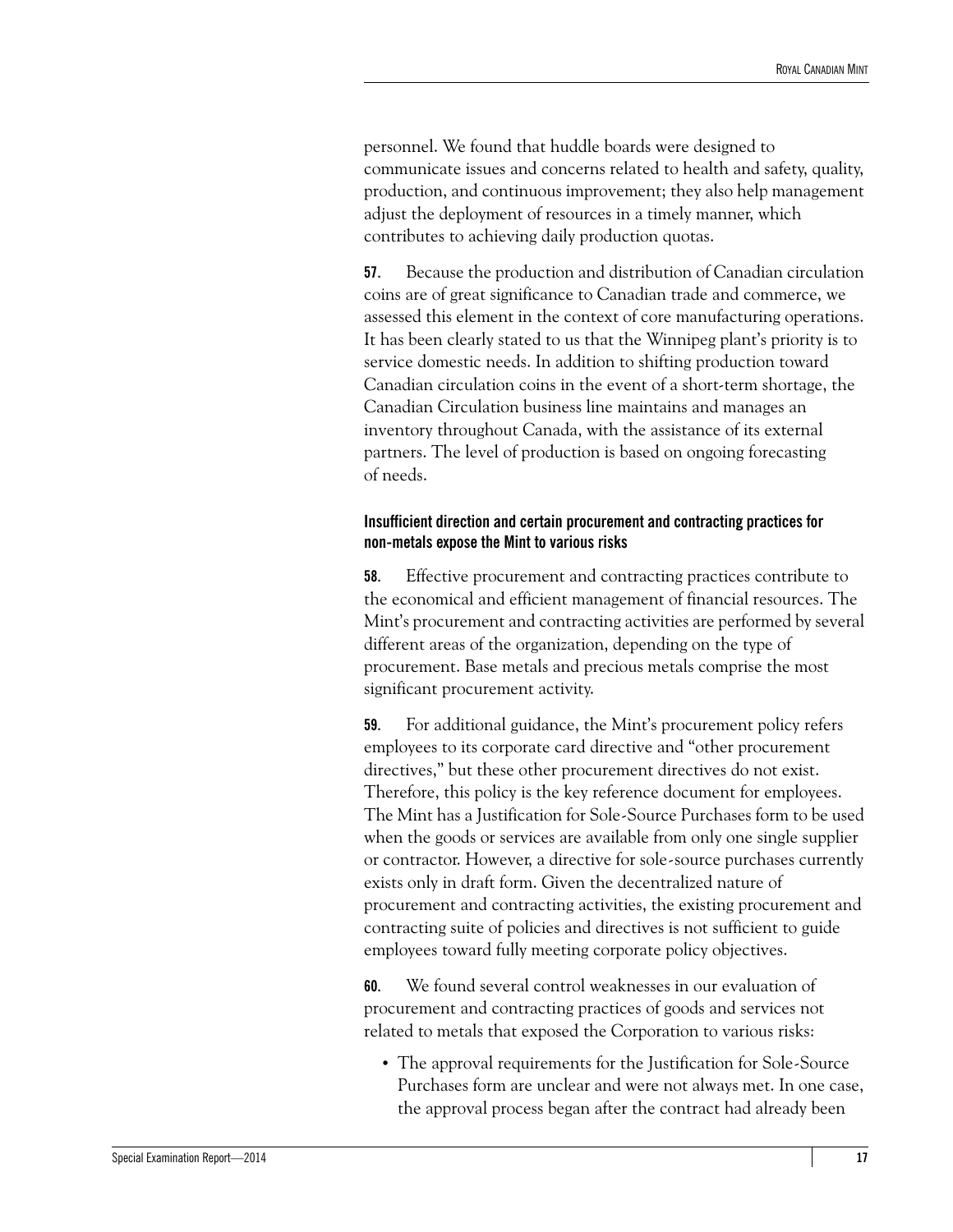signed and, even then, the final approval was not documented on the form.

- **•** Payments to a storage facility had been made over the course of years without a contract or other formal agreement in place.
- **•** Some procurement practices were not in full compliance with international trade agreements.

These examples demonstrate that more direction and guidance are necessary.

**61. Recommendations.** The Royal Canadian Mint should develop directives and guidelines in support of its policy to cover all procurement and contracting methods, along with an effective monitoring process for them. The Mint should ensure that all transactions are carried out in accordance with these instruments and are supported by supplier agreements. The Mint should also ensure its procurement activities comply fully with relevant trade regulations.

*The Corporation's response. Agreed. In 2014, the Corporation will review, update, and issue procurement directives; implement a performance monitoring process to support procurement activities across all areas of the business; and ensure compliance with relevant trade regulations.*

#### <span id="page-23-0"></span>**Precious-metal hedging strategies and practices mitigate price volatility**

**62.** Effective precious-metal hedging strategies and practices essentially, financial techniques that the Mint uses to mitigate potential losses in its metal transactions—contribute to the economical use of financial resources. The Mint purchases a variety of precious metals for its Bullion, Refinery, and Exchange Traded Receipts (ETRs) business line and its Numismatics and Collectibles business line, and is exposed to volatility in precious-metal prices.

**63.** The Mint has practices to mitigate this volatility. The Mint has a metal-hedging policy, which identifies hedging principles and defines roles and responsibilities. To mitigate the risk associated with price volatility and uncertainty, the Mint performs bullion transactions through contracts that place volatility risk outside the Corporation. For transactions related to its numismatics products, the Mint enters into forward contracts based on its forecast precious-metal purchasing needs. When hedging instruments were used, the Mint's Precious Metal Committee met as considered necessary throughout the year to assess the effectiveness of the hedge.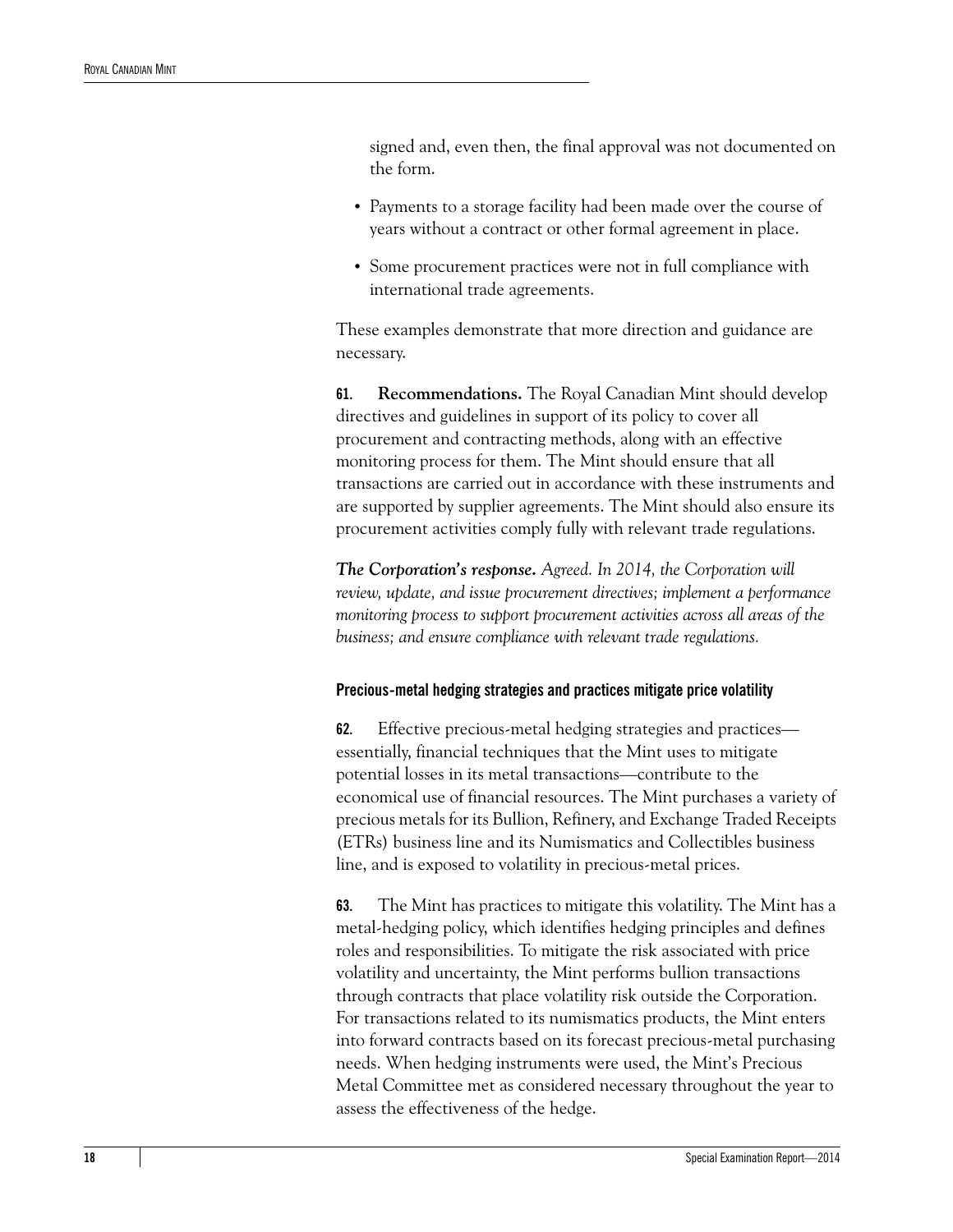#### <span id="page-24-0"></span>**Some cost allocations do not accurately reflect the cost of support for business lines**

**64.** The Mint's mandate to mint coins in anticipation of profits requires product costing systems and practices that provide accurate cost information to support sound business decisions. Cost information also plays a role in the Mint's negotiated compensation from the Government of Canada for the Mint's services of providing and managing the production and distribution of Canadian circulation coins.

**65. Variable costs.** For each of its products, the Mint develops standard manufacturing costs that include a proportion of material, direct labour, and variable overhead costs and are based on production estimates and throughputs.

**66.** Because standard costs are estimates, differences from actual costs arise. We found that the Mint records such differences in variance accounts for each plant. The Mint's information systems are not currently configured to allocate these differences to specific products, but a significant portion of these differences can be allocated to appropriate business lines. Currently, the Mint does not perform this allocation to the business lines. Consequently, business lines' operating profits do not fully reflect the financial results of their operations. Because the differences in 2013 were significant for the Winnipeg plant, the operating profits of the Canadian Circulation business line and, more significantly, the Foreign Coinage business line were overstated. Our recommendation is in paragraph 69.

**67. Fixed costs.** The Mint does not have a formally developed methodology or guidelines for allocating corporate fixed costs. Allocations are based on cost centre managers' judgment. We found that some cost allocations to business lines do not reflect the level of services provided by those business lines. For example, all research and development costs are allocated to the Canadian Circulation business line, even though some research and development initiatives specifically support other business lines.

**68.** The allocation model for the Winnipeg plant's fixed costs was developed in the 1990s, reassessed in 2007, and again in late 2013. Since 2007, domestic coin production has undergone significant changes. Most recently, the Mint completed a facility expansion in Winnipeg that was opened in June 2013 but is expected to start fully operating in 2014. Servicing the anticipated growth in the Foreign Coinage business line was one key reason for the expansion; another was the anticipated need to refurbish equipment to produce Canadian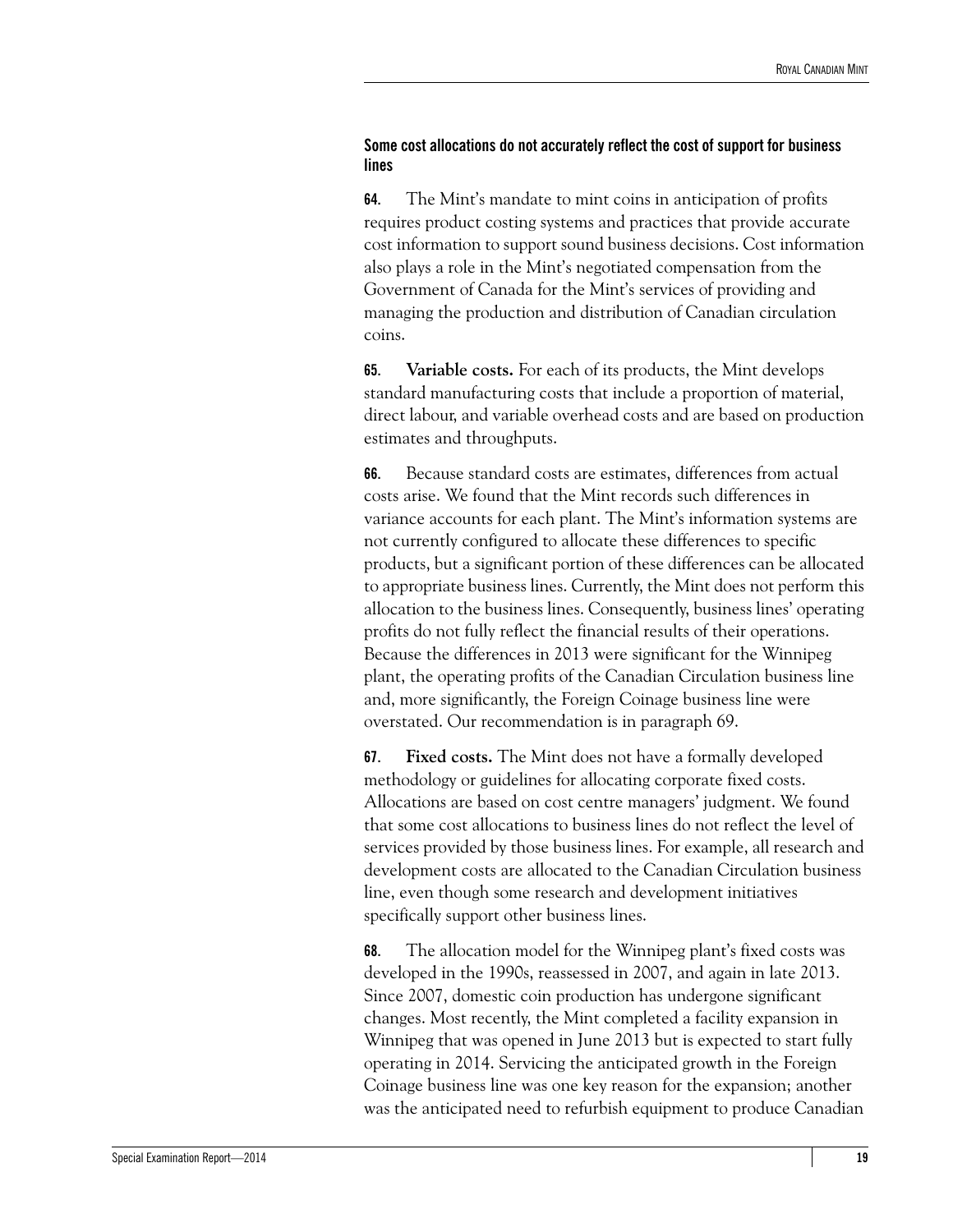circulation coins. The latest cost allocation reassessment did not lead to changes in the allocation percentages, as we would have expected, given the incremental costs of the expansion for the Foreign Coinage business line. Without changes to the model, the Canadian Circulation business line would absorb a higher amount of plant costs, which would affect the quality of information for making sound pricing and other business decisions.

**69. Recommendation.** The Royal Canadian Mint should review its costing methodologies and develop additional guidelines to allocate plant variances to specific products and business lines. It should ensure the consistent allocation of corporate and plant fixed costs to business lines, to generate more accurate costing data in support of decision making.

*The Corporation's response. Agreed. In 2014, the Corporation will review its cost allocation methodologies and develop methods and guidelines to allocate plant variances and corporate and fixed plant costs to business lines in a more consistent and accurate manner.*

#### <span id="page-25-0"></span>**Accounting reconciliation of precious metals requires continued attention**

**70.** Effective processes for tracking and safeguarding precious-metal inventories enable management to accurately account for and control its valuable assets. The Mint processes and stores significant amounts of precious metals, primarily gold and silver, in its Ottawa plant for its Bullion, Refinery, and ETR business line and its Numismatics and Collectibles business line. Normal refining processes inherently involve some losses, which must be estimated for accounting purposes. At current precious-metal prices, even small quantities are valuable, and differences could directly or indirectly affect the Mint's profitability. Therefore, effective systems and practices are important to ensure that the metals are fully accounted for and safeguarded.

**71.** Over recent years, the Mint has undertaken various initiatives toward improving the precious-metal reconciliation process and safeguarding products and materials. These initiatives included conducting external consultations and revisiting its processes. The implementation of new tools within the current financial system is expected to be completed in 2014 and is an example of efforts that the Mint expects will strengthen its reconciliation processes to ensure that its records accurately reflect its physical resources and that sources of variances are well understood.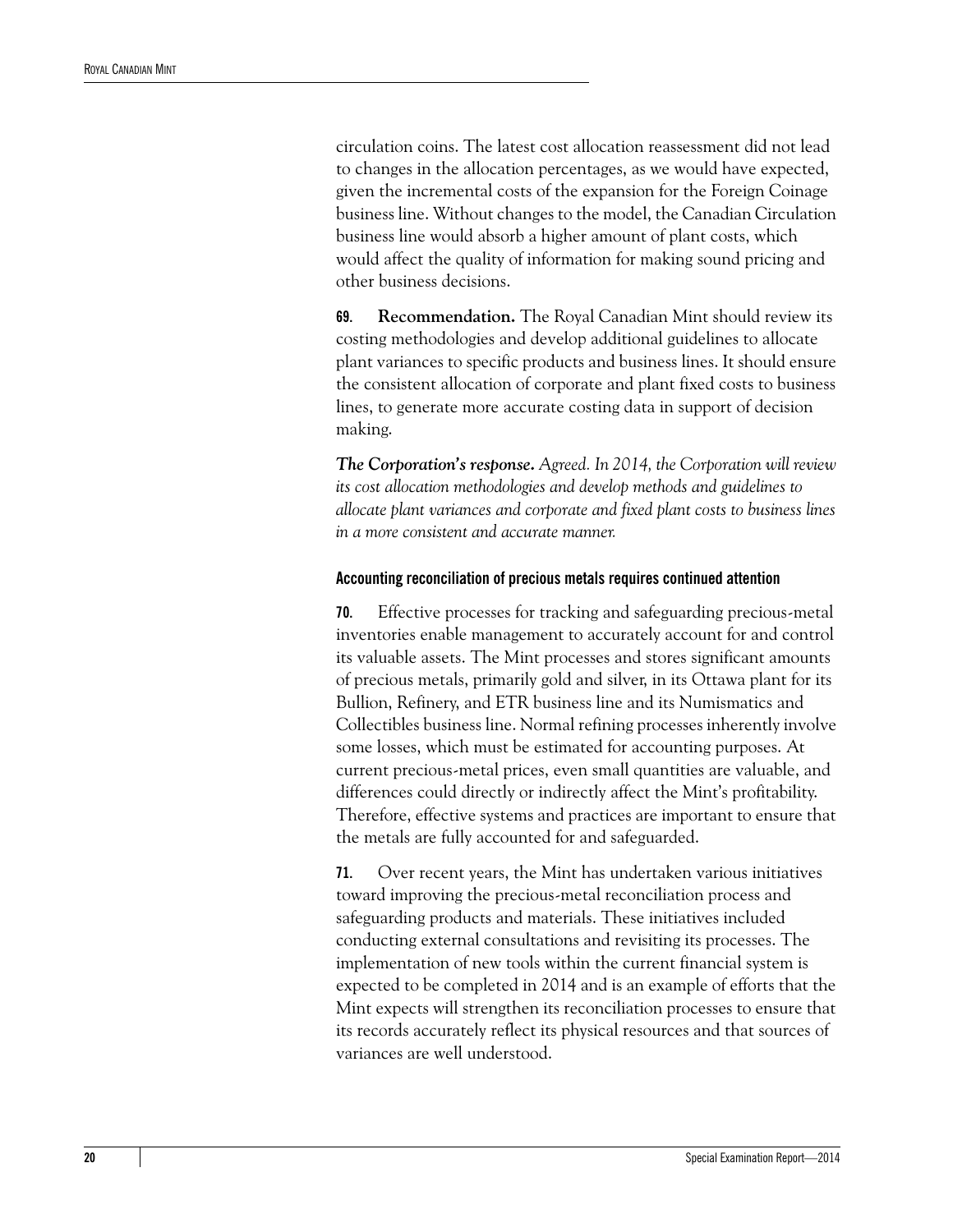**72.** Currently, the Mint performs counts and reconciliations four times a year. The results are presented and discussed at meetings of the Audit Committee of the Board of Directors. In 2013, two concurrent reconciliations presented variances between the records and the physical count that were outside of the Mint's tolerance levels. While performing the reconciliation for the following quarter, the Mint advised us that it identified a procedural error as the cause of the majority of those variances. Due to the complexity and challenges of the reconciliation process, the Mint needs to continue strengthening instructions and training for employees involved in this process, and management needs to continue to closely monitor this area.

#### <span id="page-26-0"></span>**The business development systems and practices of the Foreign Coinage business line contain weaknesses**

**73.** The Foreign Coinage business line competes internationally for predominantly foreign circulation coins and blanks. In recent years, the Foreign Coinage business line's financial performance has suffered because of the effects of global economic conditions on the size of the market and competitive environment. The declining revenue trend was broken in 2013 as a result of the delivery of larger contracts.

**74.** In-house manufacturing of some blanks and circulation coins for foreign countries takes place in the Winnipeg plant by using the capacity that is not required for the production of the Canadian circulation coins. In deciding in November 2010 to expand the plant, the Mint made a strategic decision to grow its foreign coinage operations beyond the capacity of the existing plant. The \$68-million expansion included the new Hieu C. Truong Centre of Excellence for Research and Development and took into account the need to refurbish existing equipment. The official opening of these facilities was in June 2013, and the facilities were expected to start operating fully in 2014. Management decision making needs to consider that the Foreign Coinage business line is no longer restricted to just using the excess capacity of the old facility.

**75.** The Mint requires sound systems and practices to support successful bids and deliver foreign contracts at a profit. We found that, once a contract has been awarded, the Winnipeg plant manages manufacturing operations well. However, weaknesses exist in the systems and processes related to business development. We define business development as including the implementation of the sales strategy and preparation of bid quotations. The business line would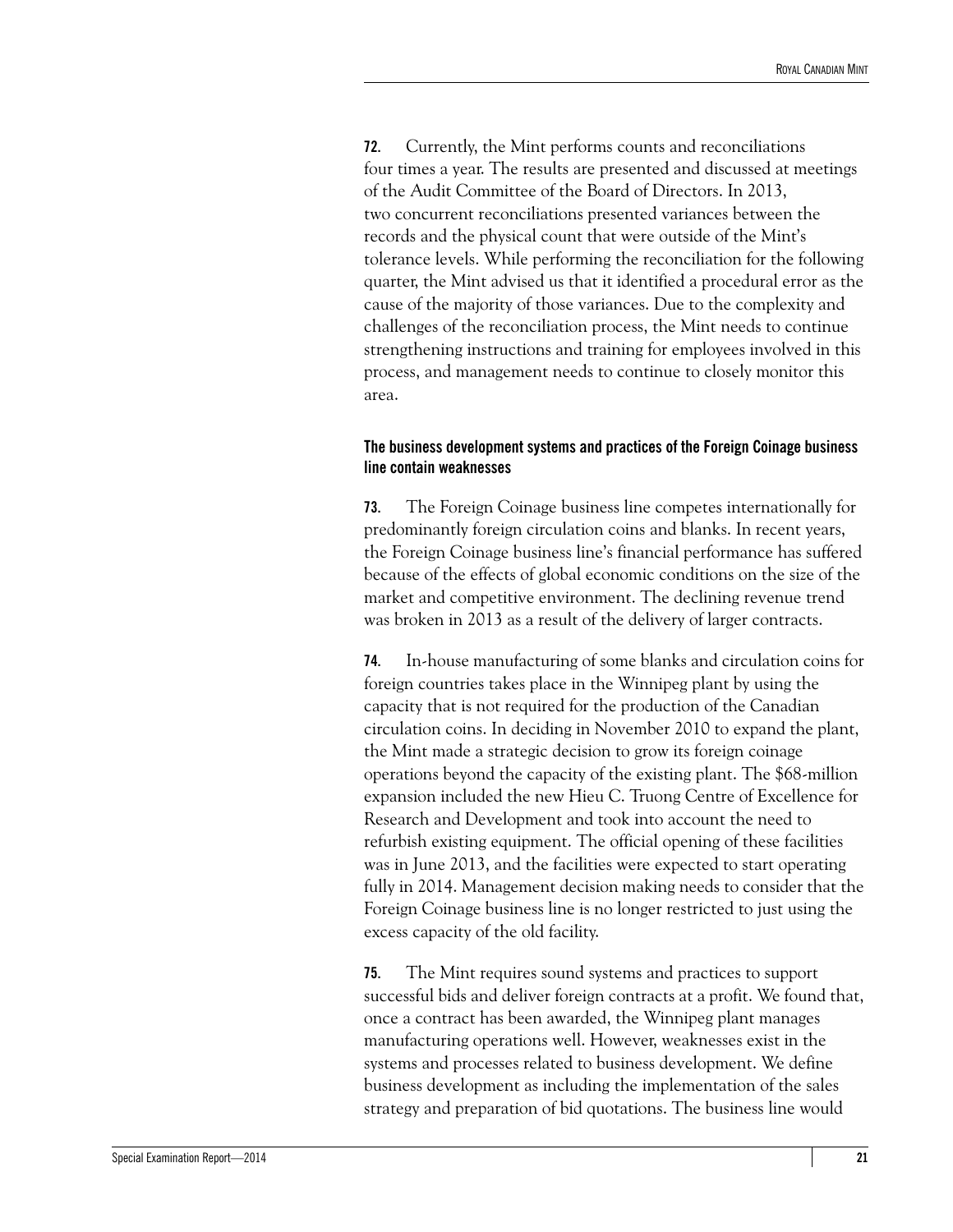also benefit from more comprehensive analysis of lessons learned on selected projects.

**76. Implementation of the sales strategy.** In mid-2013, management of the Foreign Coinage business line communicated a fundamental change in its sales strategy to the Board and the rest of Mint's management in high-level, conceptual terms; a comprehensive document describing how to implement the sales strategy does not exist. The corporate plan articulates the Foreign Coinage business line's strategic objectives; the business line's operating plan serves as the primary means to focus and direct business activity. We found that the elements related to the sales strategy in the previous year's plan are similar to those of the latest operational plan. So, the plan does not provide a clear direction for significant changes.

**77.** The main changes in the new sales strategy were a targeted market strategy and a focus on a specific "basket" of value-added products. We looked for evidence of how the business line had prioritized the implementation of changes in its country-specific sales strategies, because sales representatives will continue to travel and develop business opportunities during the implementation period of the new strategy. We found that many of the individual country strategies had been developed early in 2012; it is, therefore, not evident whether the intended changes for the new sales strategy had been incorporated for those countries. Without updated sales strategies for specific countries, there is a risk that the new sales strategy will not be implemented effectively. We also noted that other core aspects of the sales strategy, such as new products and a technology consulting business, were still being developed, therefore limiting management's ability to implement some of the prerequisites to successful business development.

**78.** Successful development and implementation of strategies require integration of risk management in the process. Moreover, operating in foreign countries poses a great number and variety of internal and external risks. The Foreign Coinage business line had conducted some high-level risk discussions at executive quarterly business reviews and assessments relating to delivery and credit risks prior to bidding for larger contracts. But, the Foreign Coinage business line had not conducted a comprehensive risk assessment or a fraud-risk assessment. As a result, its management cannot demonstrate that it is prepared to deal effectively with certain adverse events that could have been identified by carrying out such risk assessments.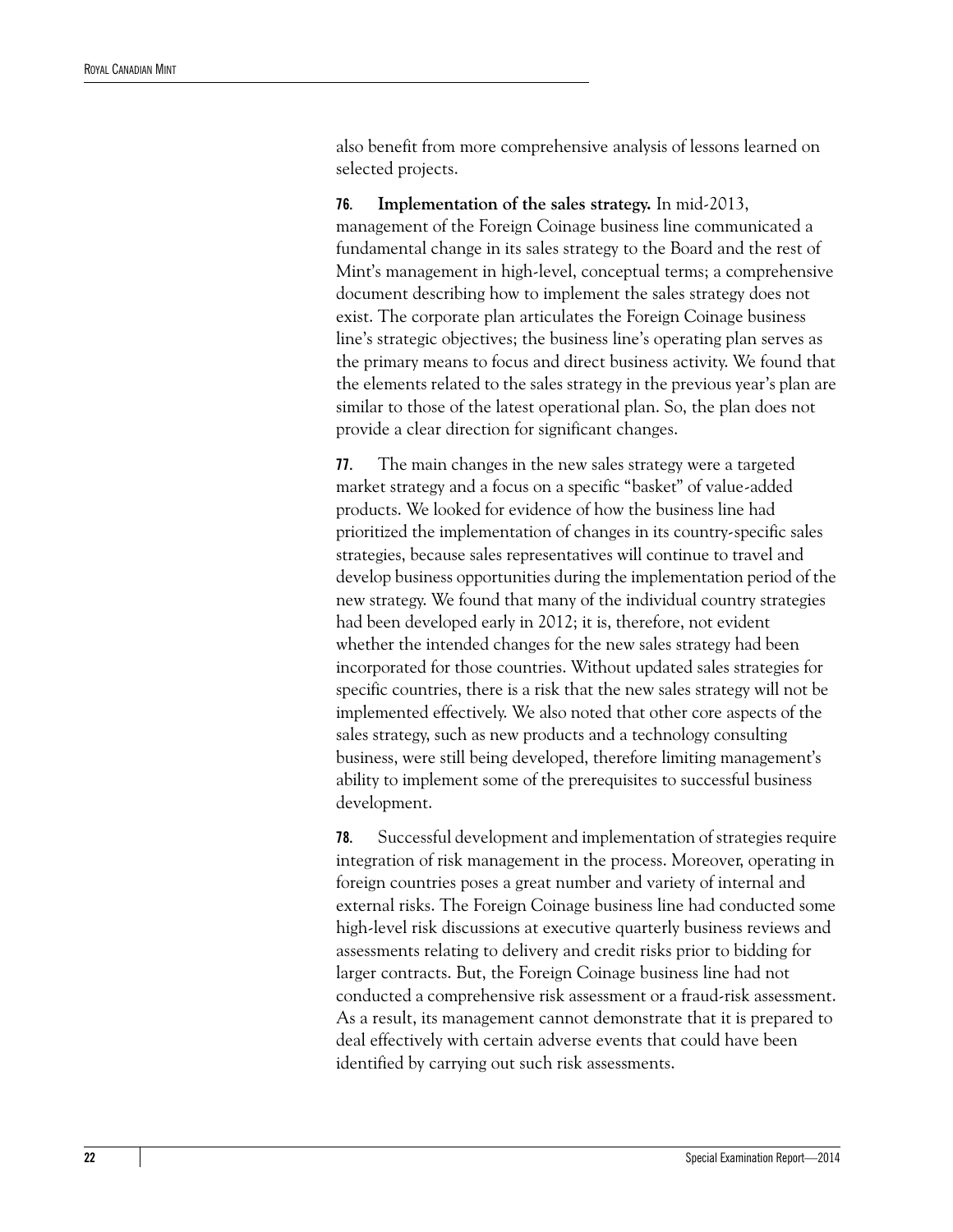**79.** The Foreign Coinage business line sales representatives travel extensively throughout the year to meet with existing or potential clients, and to develop relationships with key country representatives and officials. We found that the business line has no systematic means to document and retain key market intelligence gained through these trips. This is important not only for continually refining the sales strategy, but also for reassigning sales representatives to countries in an orderly way, especially in the event of unplanned departures of sales personnel, as was the case in 2013.

**80. Recommendations.** The Royal Canadian Mint should formulate a comprehensive sales strategy and ensure that sales strategies for specific countries clearly align with it. The Mint should also ensure that intelligence gained from meetings with external stakeholders is documented and used to refine country strategies, as appropriate.

*The Corporation's response. Agreed. All sales strategy documentation within the Foreign Coinage business line is currently being consolidated into one comprehensive framework that will incorporate sales objectives, targeted market and competitor analyses, and relevant country sales and marketing strategies for products and consulting services.*

*Since early 2014, the sales staff has been required to prepare trip reports that include trip details and describe achievements against trip objectives. Capturing and storing all vital customer data and intelligence gathered through travel and other activities will be strengthened through the introduction of a customer relationship management system in 2014.*

**81. Preparation of bid quotations.** We noted that the Foreign Coinage business line is lacking a key tool to prepare bid quotations accurately. The business line has a quotation-costing system that estimates the costs of different elements to derive proposed contract pricing for tenders. Because of the system's lack of flexibility, some manufacturing scenarios are modelled outside the costing system. As a result, considerable efforts are invested in the adjustment of outputs from the costing system, in order to develop a competitive bid quotation. Furthermore, in 2013, the costing model incorporated a cost element that should not have been included in the calculation of contribution margins. Consequently, understated contribution margins were reported to the Mint's decision-making Bid Review Committee. Management advised us that, according to its analysis of lost contracts, this inaccuracy did not affect the outcome of the bids.

**82.** In our view, management should reassess cost drivers currently used to allocate certain indirect costs in its quotation-costing system.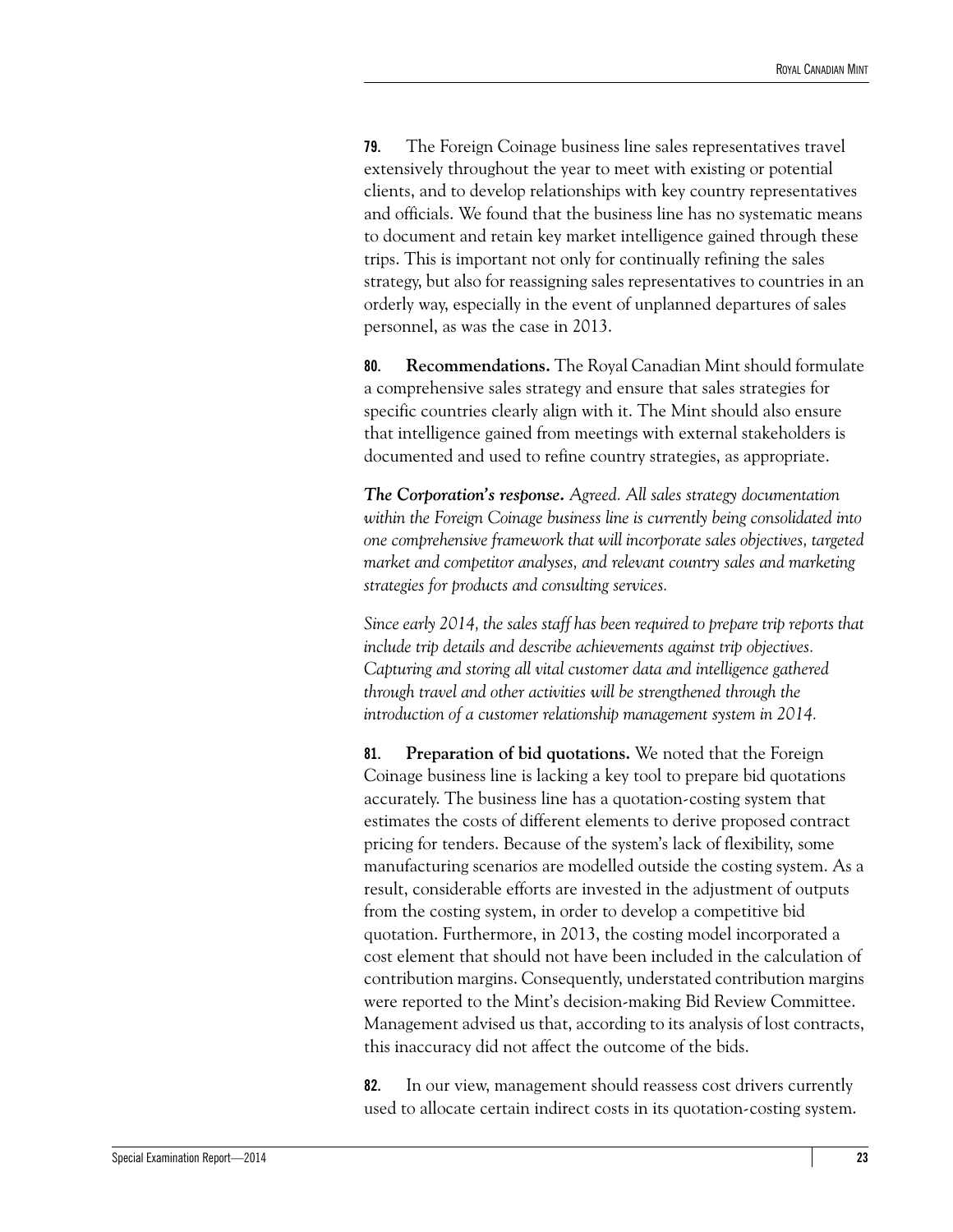It is imperative that the Foreign Coinage business line prepare accurate and timely costing information to assist decision makers with the pricing of quotations.

**83. Recommendation.** The Royal Canadian Mint should review its costing methodologies for the preparation of bid quotations and upgrade its costing model to make its cost-modelling more efficient for the scenarios the business line encounters in its tenders.

*The Corporation's response. Agreed. In 2014, the Foreign Coinage business line's quoting process was fully mapped, procedures enhanced, and the issue related to understated contribution margins was addressed. Throughout the remainder of 2014, the Corporation will review and improve its costing methodologies and systems and introduce more efficient cost-modelling.*

**84. Project management and monitoring.** Management and delivery of contracts is executed by employees in both Ottawa and Winnipeg. Once a contract is awarded, the Ottawa-based project management team leads the coordination of the contract by working closely with the Winnipeg team, which includes engineering, production, and finance personnel. The Winnipeg team is responsible for scheduling, planning, and executing the foreign contract; the Ottawa team is responsible for monitoring progress, communicating with the customer, and coordinating activities such as freight and transportation.

**85.** We noted that, during 2013, the Winnipeg plant put in place a formal review process to address issues identified during production. Winnipeg staff performed a comprehensive analysis of lessons learned on two foreign-denomination contracts, in order to identify best practices, opportunities for improvement, and challenges related to the production of the denominations. But the analysis did not extend to considering whether opportunities for improvement exist for sales, quoting, and project management activities in Ottawa. A comprehensive analysis of lessons learned on selected projects would encompass all aspects of the contract delivery process and look to identify areas for continuous improvement.

**86.** Management performs and communicates monthly reviews of the Foreign Coinage business line's overall financial performance, including assessing potential business development opportunities, project delivery challenges, and sales and marketing activities. The business line updates its operational plans quarterly to reflect progress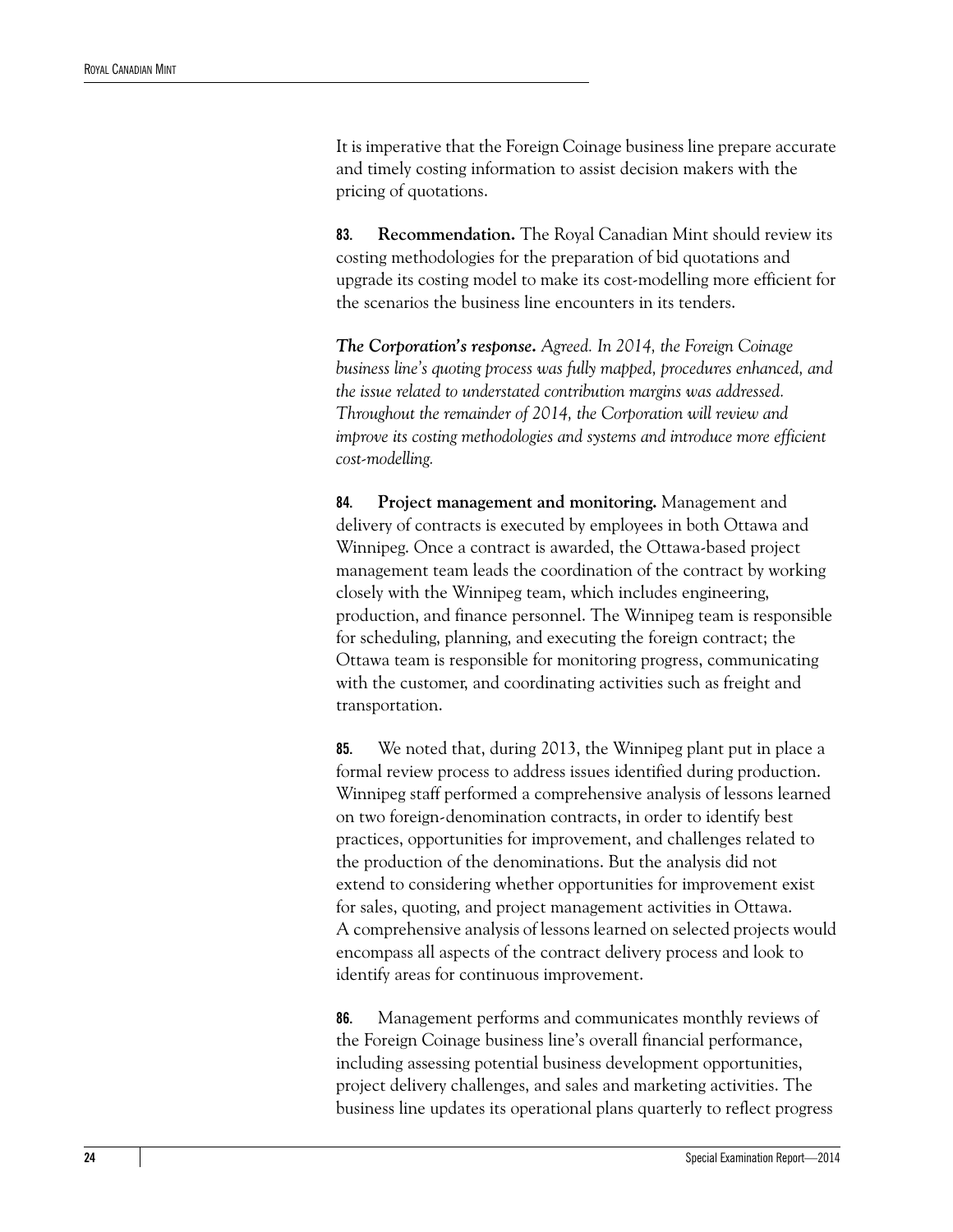made. Additionally, the executive committee receives quarterly business review reports on overall sales activities and operations.

**87. Recommendation.** The Royal Canadian Mint should develop criteria for conducting analyses of lessons learned on selected projects to include opportunities for improvement in sales, quoting, and project management activities, as well as in manufacturing and production activities.

*The Corporation's response. Agreed. The Foreign Coinage business line will examine opportunities to enhance and improve the current win/loss postmortems (lessons learned) by performing a more comprehensive analysis. This review will be conducted in 2014 and any required changes will be implemented as soon as possible.*

#### <span id="page-30-0"></span>**Key controls in managing and administering travel and hospitality activities are not operating effectively**

**88. Management and administration.** In our assessment of how information gained through travel by the Foreign Coinage business line is being used, we found control weaknesses in the management and administration of travel and hospitality activities. We expanded our examination to include travel claims from other business lines and divisions to assess whether the observed weaknesses also applied to travel and hospitality activities for the rest of the Corporation.

**89.** For a commercial Crown corporation seeking to secure international business, travel outside Canada and extended hospitality can be costly. We selected travel claims related to 16 individual or group travel and hospitality activities outside Canada for examination. This sample represented approximately \$340,000 of the Mint's total of about \$4.7 million in travel and hospitality expenses and \$132.8 million in operating expenses for 2013, which exclude the cost of goods sold.

**90.** The Mint's Corporate Travel Policy, which was last revised in 2012, requires that an Authority to Travel and Travel Advances form be completed prior to travelling. This form requires details such as destinations and travel dates, along with cost estimates and a general description of the purpose of the trip. We found that cost estimates had not been provided in 13 of the 16 forms. In the remaining cases, the estimate was a fraction of the actual expense, rendering the cost estimate uninformative. We also found that none of the forms were accompanied by business itineraries or business objectives, which would help to determine whether the trips were being organized effectively and efficiently, and ultimately whether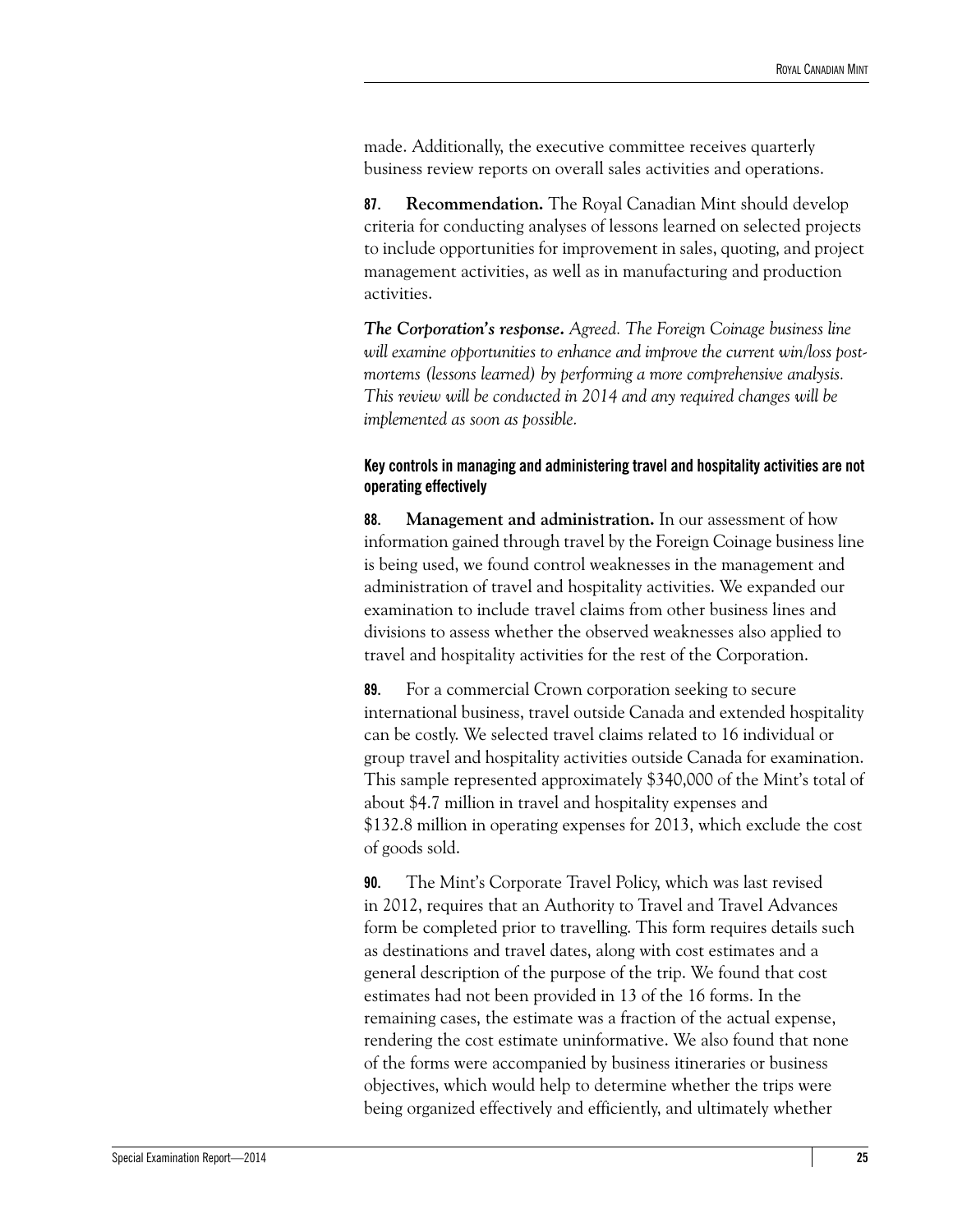the trips' benefits justified the costs. Information on the organization of the trip and cost estimates is especially important, because 12 of the 15 claims that included air fare showed flight itinerary changes (several changes in many cases), which came at additional costs.

**91.** We found that certain other requirements of the Corporate Travel Policy and the Hospitality Policy were not met. The most common deviation that we observed is that, in 10 of 12 travel claims that included hospitality expenses, itemized receipts and a description of the purpose had not been provided, contrary to what was required by the policy. It is difficult for the Corporation to demonstrate that the total cost of a purchase was reasonable without a receipt that lists the purchased items.

**92.** We also found cases where some elements of the travel claim were inappropriate and cases where, in our view, there was insufficient demonstration of regard for economy. We also observed instances where the financial control principle of segregation of duties had not been adhered to, as individuals approved travel claims that included some of their own costs.

**93.** All of the claims in our sample had passed through multiple approvals or reviews without generating documentary evidence of closer scrutiny or additional explanations prior to reimbursement of the claimed expenses. Our recommendations are in paragraph 96.

**94. Proactive disclosure.** To aid in transparency, the Mint proactively discloses the travel and hospitality expenses of its executive officers and members of the Board of Directors on its website.

**95.** We observed a number of areas for improvement in the implementation of this practice. We noted that the information is not timely; the Mint posts information approximately six months after the end of the quarter in which the travel and hospitality activity took place. We also found that some posted information was inaccurate and that travel and hospitality expenses for certain trips did not include all costs. We observed an administrative practice and a Hospitality Policy requirement that are not conducive to effectively capturing complete costs for disclosure purposes.

**96. Recommendations.** The Royal Canadian Mint should

• review its Corporate Travel Policy, Hospitality Policy, and any related guidelines to ensure that they are up to date and clearly outline requirements;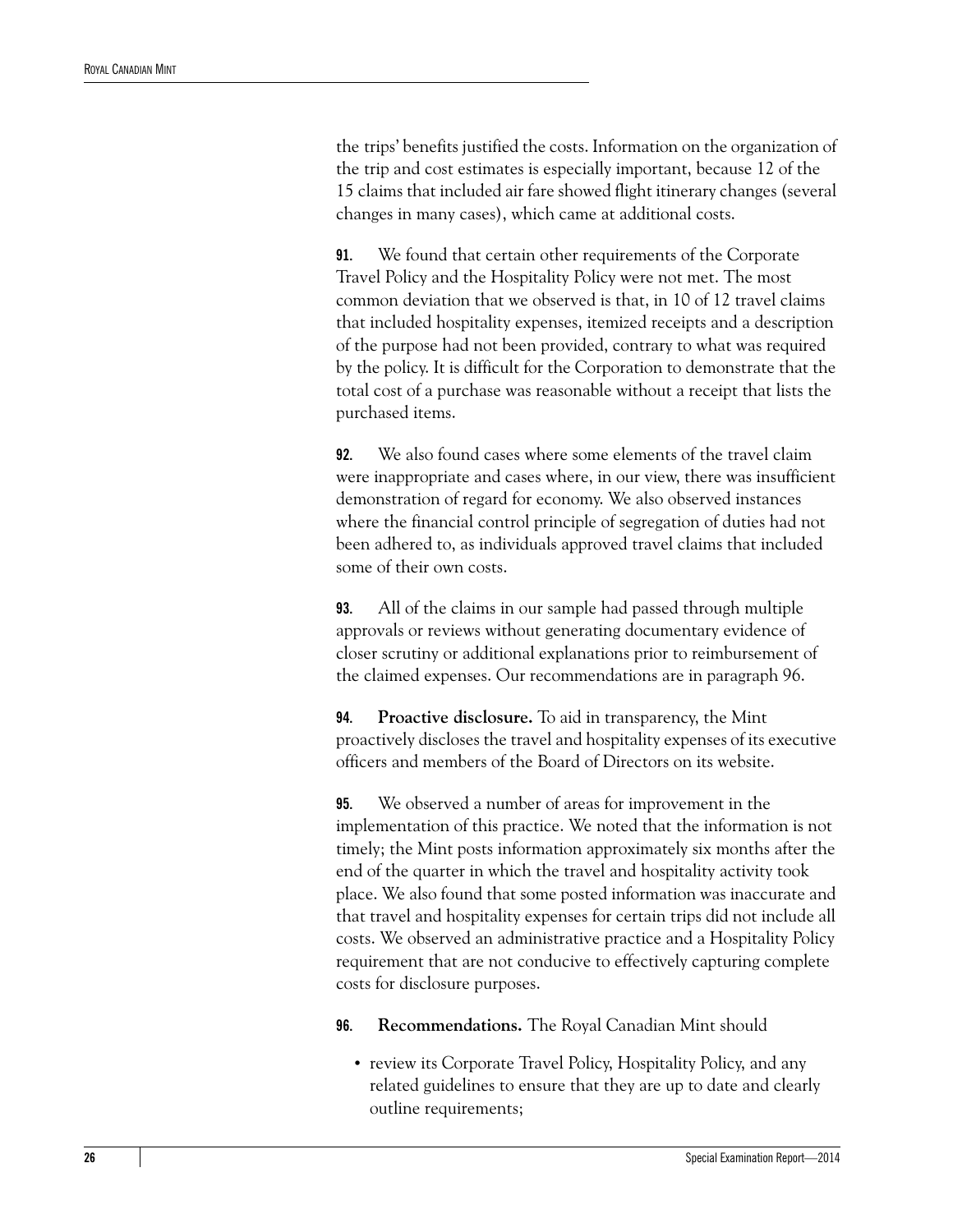- **•** ensure that all employees participating in, managing and administering travel and hospitality activities are made fully aware of the requirements of the Corporate Travel Policy and Hospitality Policy;
- **•** ensure that sufficient and appropriate documentation accompany all travel requests and expense claims and be maintained on file to support assessment of expenses and their reasonableness; and that this documentation be subject to review and challenge against corporate policies before reimbursement occurs; and
- **•** implement practices to ensure timeliness, accuracy, and completeness of proactive disclosure.

*The Corporation's response. Agreed. The Corporation is currently reviewing its Corporate Travel Policy, Hospitality Policy, and related guidelines against best practices and its commercial objectives and will make necessary modifications. In 2014, the Corporation will undertake the appropriate level of training and awareness to ensure implementation of any modifications. Furthermore, the Corporation will implement procedures to improve documentation, timeliness, and completeness of proactive disclosure.*

<span id="page-32-1"></span><span id="page-32-0"></span>**Research and development 97.** Effective and focused research and development activities contribute to the creation of innovative products and services. The Royal Canadian Mint views continued innovation as important for achieving its vision to be the best mint in the world, and as one of the keys to improving the performance of its Foreign Coinage business line. The Mint spent just over \$8 million on research and development activities in 2013. In June of that year, it opened the Hieu C. Truong Centre of Excellence for Research and Development as part of the Winnipeg plant expansion.

> **98.** Research and development activities are carried out by the Research and Development Division. A separate project office is dedicated solely to the development of the Mint's digital currency, called the MintChip™, and is part of the Mint's strategy to address risks related to the future of traditional currency.

**99.** We examined how the Mint identifies, approves, prioritizes, and monitors its research and development activities. We found that the Corporation identifies and selects research and development activities to support achieving its objectives within the scope of its mandate. Nevertheless, we noted that project selection and management of the Research and Development Division require more formalization, including establishing an operational plan to set measurable goals and objectives for Division-specific activities. We also noted that existing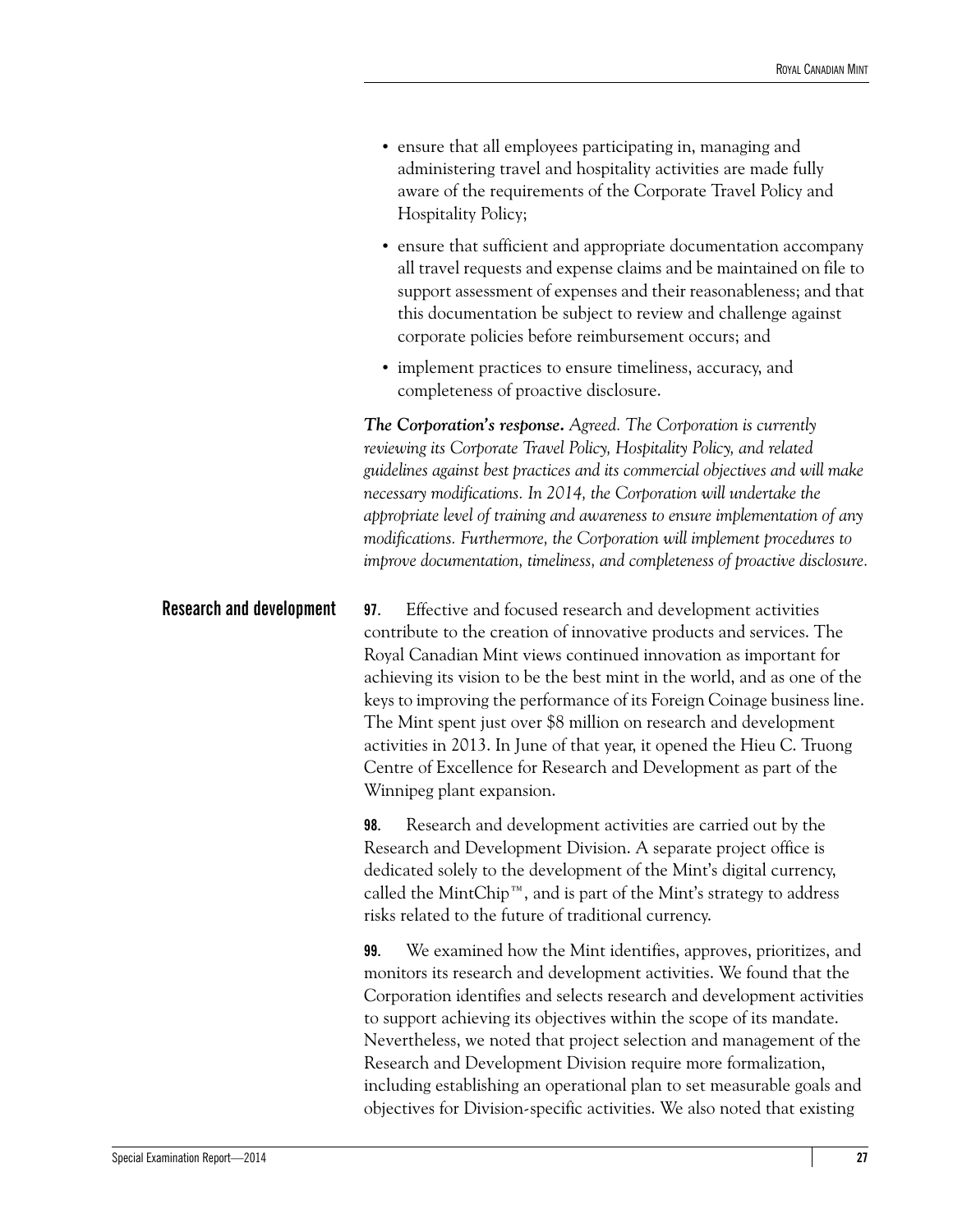processes focus on the technical delivery of products and technologies and do not place significant emphasis on financial modelling, which would help optimize the use of corporate resources.

#### <span id="page-33-0"></span>**Research and development activities are not managed in a structured fashion**

**100.** The Research and Development Division contributes to the Mint's corporate plan through the annual planning exercise. The Division provides various inputs into this process, but it does not have its own operational plan to support more effective, economical, and efficient use of its resources and measurement of its performance.

**101.** The Division had over 50 different projects in various stages during 2013. We observed that they are within the mandate of the Corporation. The selection and approval of key projects are performed through the Research and Development Steering Committee, consisting of senior stakeholders from various parts of the Corporation. They meet regularly to discuss the status of "top 10" projects and to consider any new ones. The selection of the top 10 projects is largely based on stakeholders' experience and informal assessments.

**102.** In 2011, the Research and Development Division developed a formal process for new product research and development. The process requires, among other things, a project charter that includes financial estimates. In one project that we examined, the financial estimates were not included in the project charter, nor was there a separate financial business case. Because the MintChip™ constituted a significant research and development initiative outside the Division, we also reviewed its latest business case. We found that, while the research and development activities were within the mandate of the Corporation, it did not consider scenarios for key plausible outcomes. Business cases that include modelling of costs and potential revenues under different scenarios would allow management to assess expected profitability and compare against other potential initiatives to help optimize the use of the Mint's research and development resources.

**103.** Overall, the Corporation focuses its monitoring on the top 10 projects, and most of the emphasis is on technical aspects and timelines. In the absence of a detailed operational plan to set specific measurable goals and objectives, and a more formal basis for selecting projects, there is a risk that resources of the Division will not be used effectively, economically, and efficiently.

**104.** The Mint is currently addressing recommendations of an externally conducted benchmarking study, which reached conclusions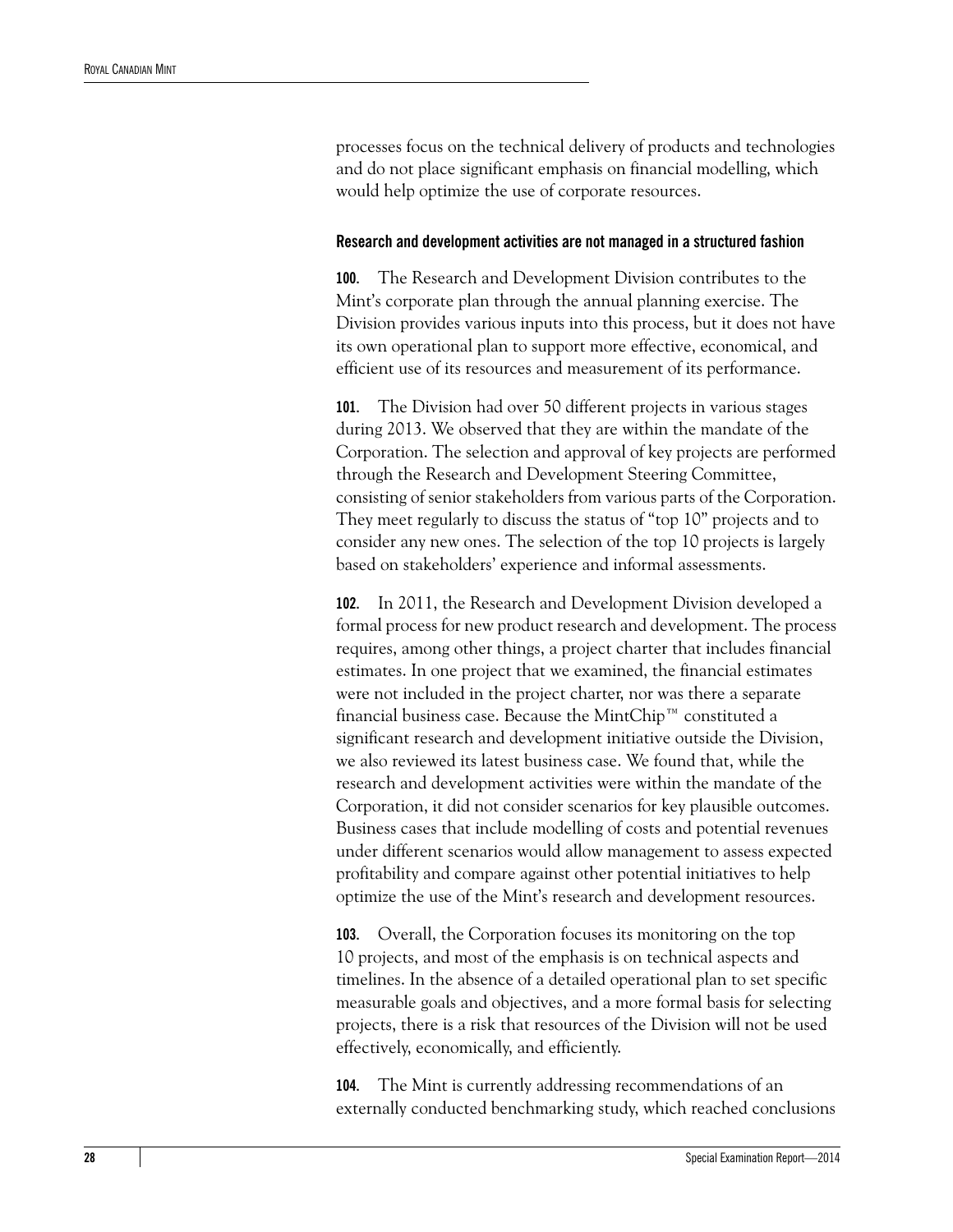similar to ours; the study also raised observations on areas we had not examined. The Mint has prepared a preliminary action plan and now needs to ensure that a comprehensive action plan is developed and fully implemented.

### <span id="page-34-1"></span><span id="page-34-0"></span>**Health, safety, and the environment**

**105.** Effective environmental and health and safety management systems and practices help organizations to identify and address the effects of their activities on employees, the general public, and the environment. The nature of the Royal Canadian Mint's manufacturing and refining operations in the Ottawa and Winnipeg plants makes those systems and practices particularly important.

**106.** We examined whether environmental risks associated with the Mint's strategies and operations are identified and assessed and whether the Corporation mitigates those risks and monitors and reports on its environmental performance. We examined the management of risks associated with the use and handling of hazardous substances and radiation-emitting equipment that are regulated under the *Canada Labour Code* and other safety legislation. We also examined the Mint's emergency preparedness and response regime.

**107.** Overall, we found that the Corporation is focusing on addressing environmental compliance requirements. The Corporation has recently identified and assessed its environmental risks as part of its effort to develop an environmental management system (EMS). As the EMS is still in development, the Corporation needs to evaluate comprehensively whether existing programs and operational controls appropriately mitigate all those risks. We found that systems and practices to mitigate occupational health and safety risks pertaining to the handling of hazardous substances and certain specialized equipment are in various stages of development and implementation. We found that the Corporation's practices related to hazardous chemicals are generally sound. However, those that apply to radiation safety are less advanced, as radiation safety guidance and training have yet to be provided, and administrative requirements are yet to be completed. We also found that the Corporation has identified and is now addressing several key gaps related to compliance with applicable health and safety laws and regulations. We note that the Corporation needs to ensure that its health, safety, and emergency response systems and practices identify and address all remaining risks, and that it needs to establish a systematic monitoring regime.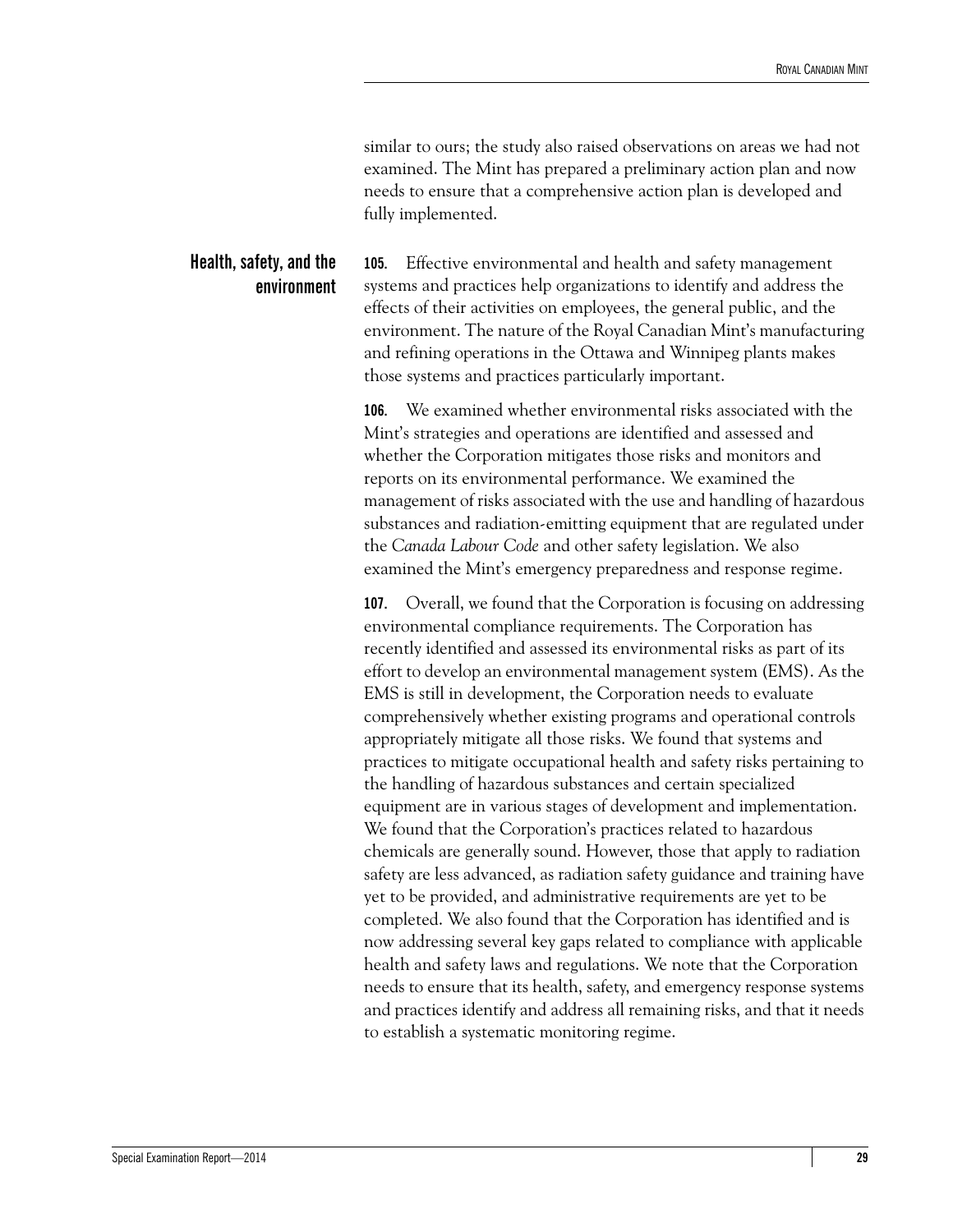#### <span id="page-35-0"></span>**An environmental management system is in development**

**108.** The Mint has an environmental policy that is directed at ensuring that environmental effects are identified and managed. The policy's objectives include compliance with legal requirements and sustainable use of natural resources.

**109.** During the course of our audit, we observed that environmental management practices focus predominantly on activities related to compliance. Detailed procedures and work instructions are in place for several core areas, such as management of hazardous waste, movement of dangerous goods, wastewater discharges, and ozone-depleting substances. Reporting to environmental authorities was also undertaken as required.

**110.** Given the long history and nature of its operations, we expected that the Mint would have a comprehensive EMS in place, but it is still in development. The Mint's objective is to adopt an EMS that reflects requirements of the ISO environmental management standard (ISO 14001:2004). To assess the status of its existing environmental management practices against the requirements of the standard, the Mint engaged an external review in 2011. The review found that the Mint had a number of initiatives and activities in place to address and react to certain environmental risks and, consistent with our observations, that more work would be required to make it into a proactive system geared toward performance improvement.

**111.** Following the 2011 external review, the Mint increased the staffing of its environmental management team from two to five members. It established action plans for developing an EMS that would reflect the requirements of ISO 14001:2004 in both Ottawa and Winnipeg. The original target dates for completion were July and December 2013, respectively, but the development of the systems is behind schedule.

**112.** We found that the Mint has recently completed a corporate exercise to identify and assess environmental risks related to internal operations. It has also prepared a draft EMS manual and formalized requirements in various areas, including training and compliance auditing. However, a number of areas remain works in progress. The Mint has not prepared a mapping of existing programs and operational controls against the identified risks to ensure that appropriate mitigating measures are in place. Environmental objectives, targets, and key performance indicators have not been approved. A detailed compilation of environmental laws and regulations was started in late 2012, and its finalization is pending the Mint's final assessment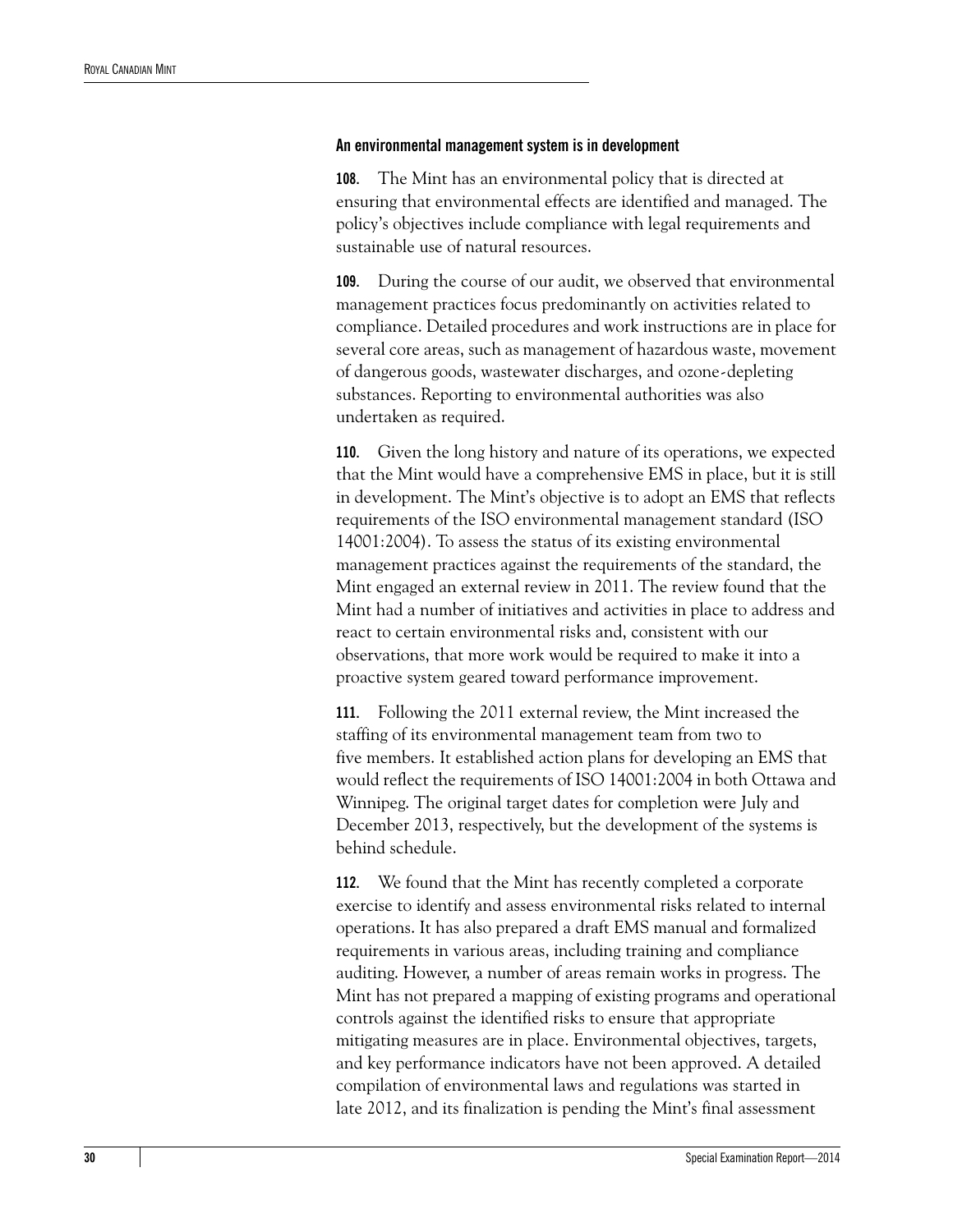with regard to provincial and municipal requirements that are relevant to its operations.

- **113. Recommendations.** The Royal Canadian Mint should
	- **•** establish a clear, time-bound objective for completing its inventory of provincial and municipal legal and regulatory requirements; and
	- **•** commit to a target date and devote the necessary resources to implementing its environmental management system.

*The Corporation's response. Agreed. In early 2014, the Corporation's Environment Division was incorporated under the Corporate Health and Safety Division. This change is expected to improve the accountability of environmental leadership and practices throughout the Corporation and allow a more harmonized approach to completing the roadmap by the end of 2014, toward implementing the Corporation's environmental management system.*

*The Corporation will complete an inventory of provincial and municipal legal and compliance requirements by the end of 2014 and develop an action plan to implement measures deemed to be best practices and pertinent to the Corporation's operations.*

#### <span id="page-36-0"></span>**Health and safety practices and an Emergency Preparedness and Response Framework have gaps**

**114. Health and safety.** The Corporation's minting and refining operations use more than 2,000 hazardous substances. The Corporation also operates specialized equipment such as lasers, ultrasound devices, and x-ray machines that pose varying radiation safety hazards. *Canada Labour Code* requirements are applicable in both cases. Radiation safety requirements noted in Health Canada safety codes are applicable to some equipment and, in the case of one piece of equipment, the *Nuclear Safety and Control Act* applies.

**115.** We found that the Mint's practices for managing hazardous chemicals are generally sound. Chemicals are well labelled and appropriately stored, and information and training is provided to appropriate personnel. We note that, as a more comprehensive and preventive response to incidents in the chlorine storage room in 2011 and 2012, an important project is currently under way in the Ottawa refinery to improve ventilation, in order to reduce operator exposure in the room and minimize risks to the surrounding environment.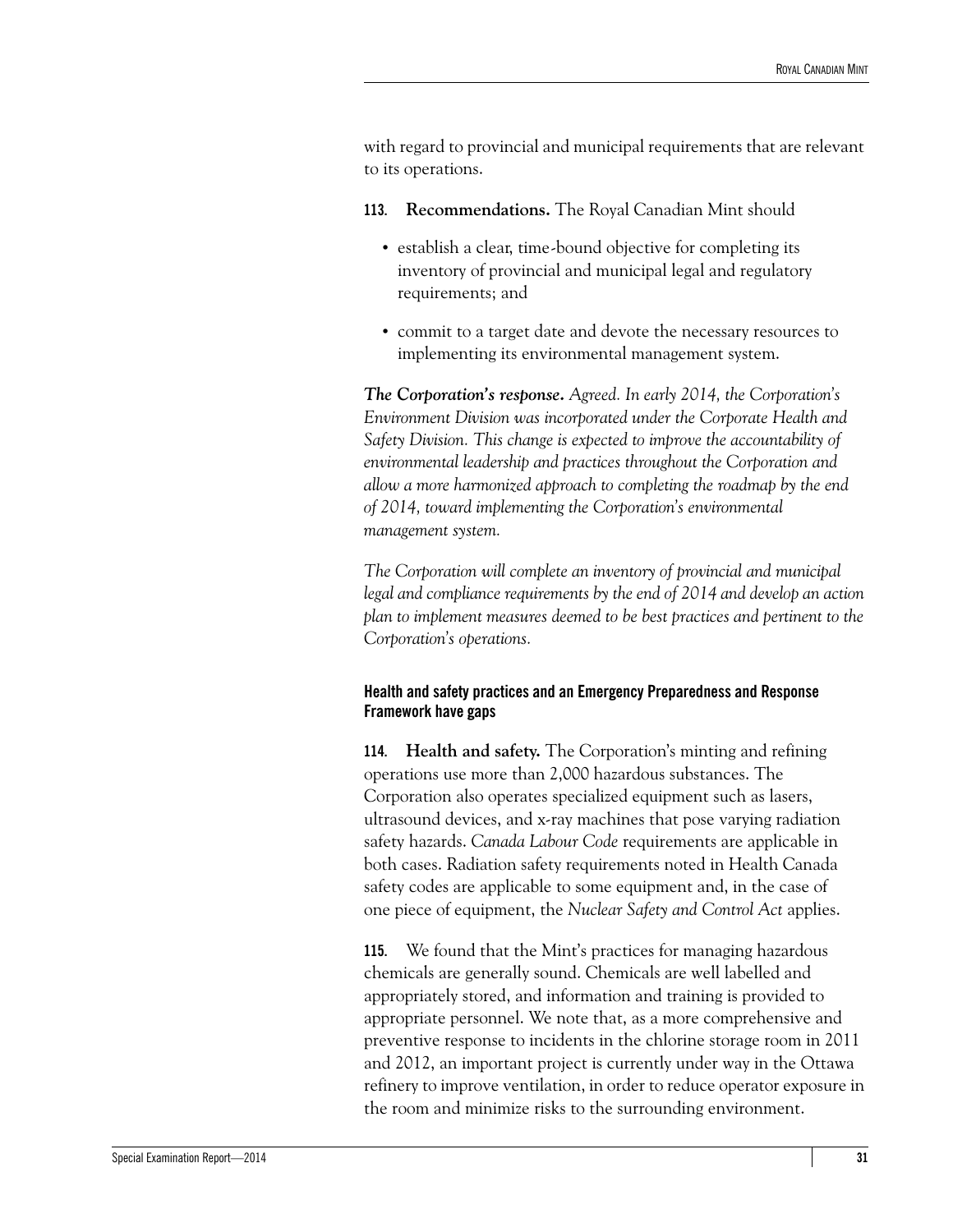**116.** Radiation safety practices are less advanced. An external review conducted in 2012 identified several gaps, including non-compliance with some regulatory requirements. While some of these issues were administrative, others included a need for guidance and radiation safety training. Since then, the Mint has taken steps toward addressing the various gaps identified through the review. A list of radiationemitting equipment has been compiled, and radiation safety officers have been appointed and trained at both locations. A new radiation safety program that includes awareness and training for front-line staff and supervisory personnel is awaiting approval for implementation in 2014.

**117.** The Mint is currently implementing an action plan geared toward addressing a number of key risks, weaknesses, and compliance gaps that it identified through a preliminary risk assessment undertaken in 2012.

**118.** We observed other systems and practices used to promote health and safety, including a process to identify and mitigate health and safety risks before adopting or changing processes or using new equipment. The Mint also performs job hazard assessments in Ottawa, but not in Winnipeg. Management of health and safety risks for specific jobs and tasks can be strengthened by formalizing requirements and ensuring that they are consistently applied across the organization.

**119.** When health and safety (or environmental) incidents occur, the Mint conducts investigations to determine the circumstances and root causes of the incidents. Investigators prepare reports that identify corrective or preventive actions. The health and safety group in Ottawa has created a registry to track completion of corrective actions, but the corresponding registry for Winnipeg is less comprehensive. We also note that a similar registry for environmental incidents does not exist.

**120.** Regular inspections and periodic audits are necessary to ensuring that sound management and compliance practices are being followed, and to minimize the risk of incidents. Regular health and safety workplace inspections are being performed at both locations. While detailed reviews were commissioned recently for radiation safety and emergency preparedness, and various inspections are conducted on a regular basis, the Mint does not perform periodic audits and evaluations of its health and safety programs and practices. Furthermore, audits or evaluations to assess the Corporation's overall compliance with the health and safety requirements of the *Canada Labour Code* or other applicable legislation have not been conducted.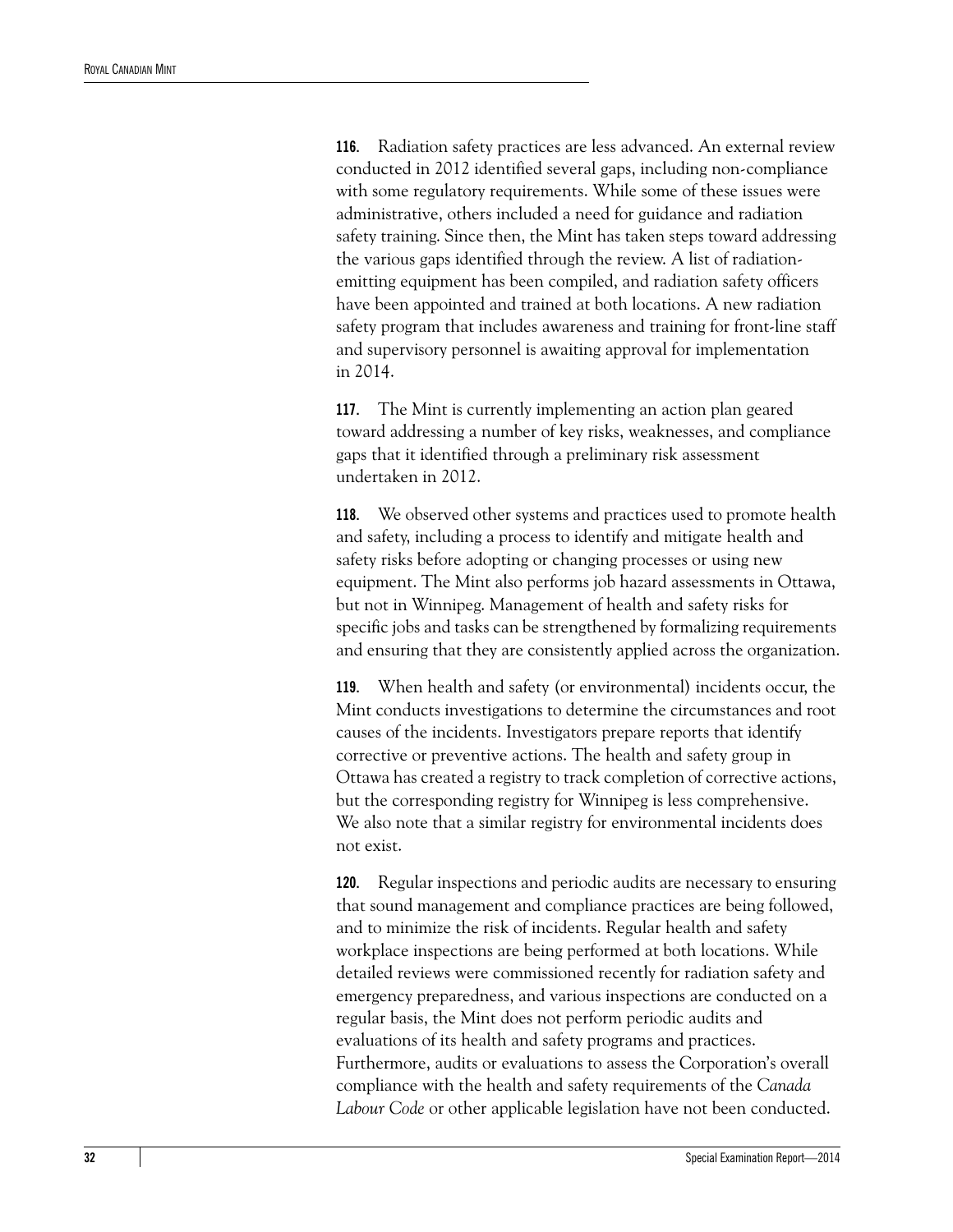- **121. Recommendations.** The Royal Canadian Mint should
	- **•** complete the implementation of its radiation safety program expeditiously;
	- **•** continue implementing its health and safety operational plan to address the remaining compliance gaps;
	- **•** conduct a comprehensive risk assessment and put in place appropriate risk mitigation and monitoring measures; and
	- **•** establish an ongoing monitoring and compliance regime for health and safety issues.

*The Corporation's response. Agreed. The health and safety of employees is a priority, and the Corporation has invested significant resources to ensure that employees are protected against occupational injury and illness.*

*The Radiation Safety Program will be presented to the Corporate Policy Health and Safety Committee in June 2014 for approval; implementation of the program will proceed throughout the remainder of the year. Engineering controls, however, are already in place and radiation safety officers have been formally trained and are working toward addressing the administrative issues identified during the Program's development.*

*The Corporation will take the necessary steps to address the remaining compliance gaps identified by its health and safety operational plan and to ensure that a comprehensive risk assessment is developed in parallel to the development of a Hazard Identification and Assessment Program, scheduled to commence in 2014. This program will ensure that the Corporation is monitoring compliance across both plants, while driving preventive and continuous improvement initiatives.*

**122. Emergency preparedness and response.** Emergency preparedness and response measures help an organization effectively respond to emergency scenarios that could pose threats to the health and safety of employees, nearby communities, the environment, and its own operations and assets.

**123.** We observed that measures are in place to ensure readiness to respond to fires and chemical emergencies. Fire safety inspections are undertaken regularly, evacuation plans for fire-related emergencies are in place, and fire drills are conducted. In case of chemical emergencies, spill kits, eyewash, and shower stations are located in production and refinery areas. Hazardous materials (Hazmat) teams are in place at both locations to act as first responders. A comprehensive chemical emergency response procedure has been drafted, though only for the Ottawa location.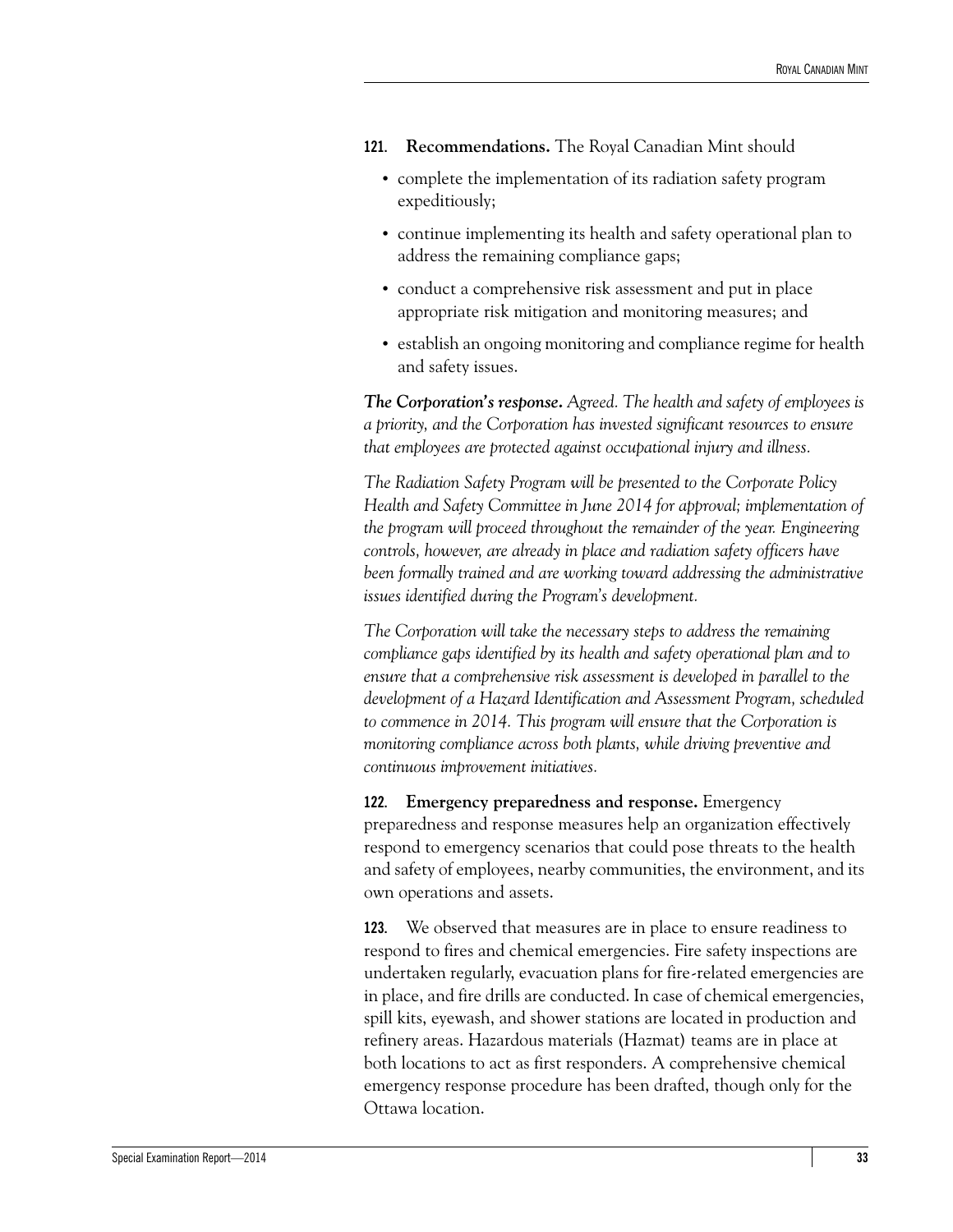**124.** While these measures address many of the requirements of the *Canada Labour Code* and other legislation, procedures for other types of emergencies, such as workplace violence and power outages, are not in place. The Mint informed us how it would respond to some other potential threats involving safety and security, but those procedures should be clarified, documented, and communicated to staff.

**125. Recommendation.** The Royal Canadian Mint should develop and implement a comprehensive emergency preparedness and response framework on a timely basis.

*The Corporation's response. Agreed. In 2014, the Corporation will allocate the necessary resources to address the remaining elements of an emergency preparedness program and will work toward full implementation of the program across the Corporation by the second quarter of 2016.*

### <span id="page-39-0"></span>**Conclusion**

**126.** In our opinion, based on the criteria established, there is reasonable assurance that, during the period covered by the examination, there were no significant deficiencies in the Royal Canadian Mint's systems and practices that we selected for examination. The Corporation has maintained these systems and practices in a manner that provides it with reasonable assurance that its assets are safeguarded and controlled, its resources are managed economically and efficiently, and its operations are carried out effectively.

**127.** We found no significant deficiencies in the Corporation's systems and practices that we selected for examination. A significant deficiency is reported when there is a major weakness in the Corporation's key systems and practices that could prevent it from having reasonable assurance that its assets are safeguarded and controlled, its resources are managed efficiently and economically, and its operations are carried out effectively.

**128.** We noted good practices in a number of areas. However, we also noted some areas where the Royal Canadian Mint would benefit from improving its practices such as risk management; human resource management; costing; the Foreign Coinage business line; and health, safety, and the environment. Furthermore, we noted that procurement and contracting of non-metals, and the management and administration of travel and hospitality, require particular management attention.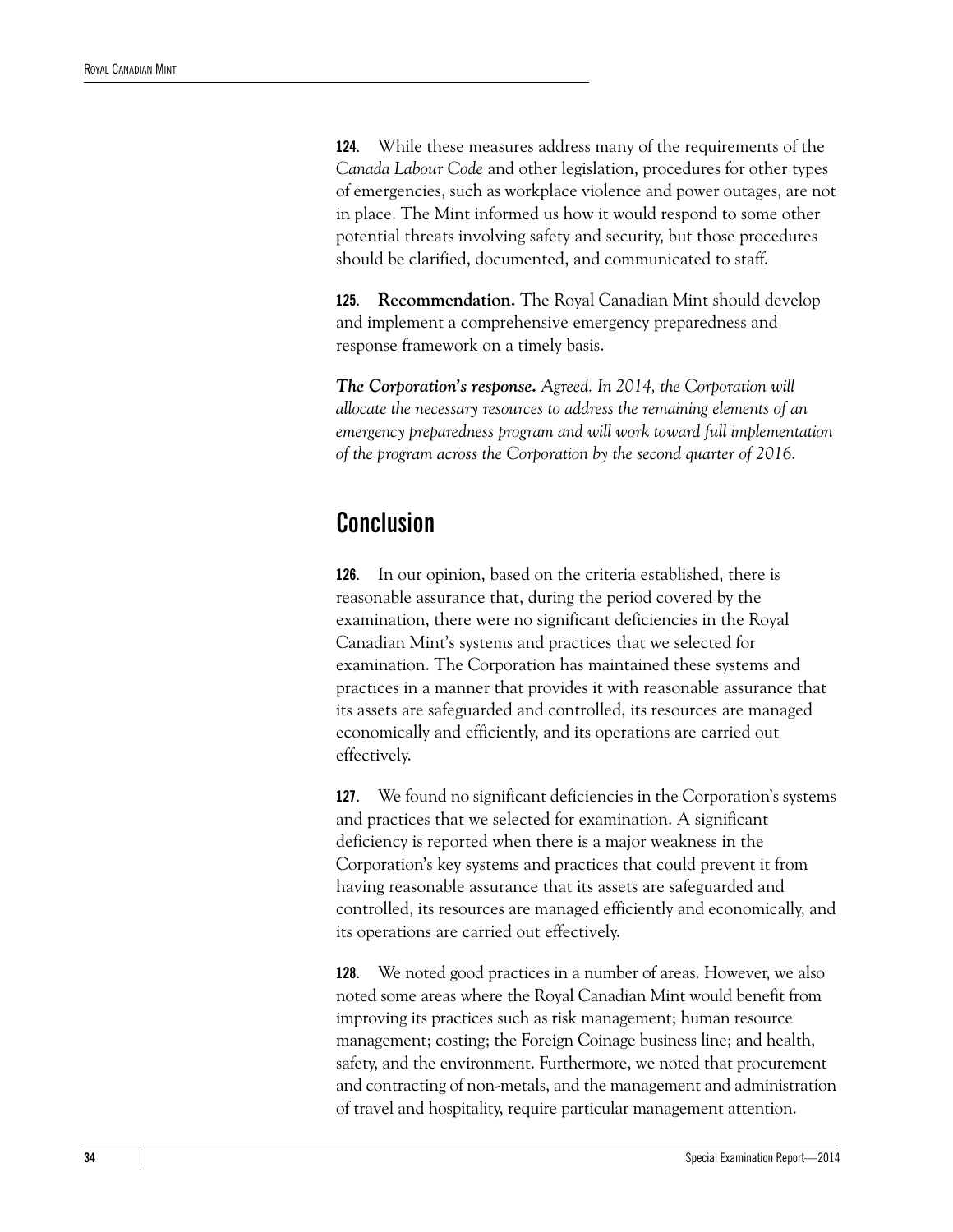## <span id="page-40-0"></span>**About the Special Examination**

All of the audit work in this report was conducted in accordance with the standards for assurance engagements set out by the Chartered Professional Accountants of Canada (CPA) in the CPA Canada Handbook—Assurance. While the Office adopts these standards as the minimum requirement for our audits, we also draw upon the standards and practices of other disciplines.

As part of our regular audit process, we obtained management's confirmation that the findings reported in this report are factually based.

#### **Objective**

Under section 138 of the *Financial Administration Act* (FAA), federal Crown corporations are subject to a special examination once every 10 years. Special examinations of Crown corporations are a form of performance audit where the objective is set by the FAA.

The Auditor General provides an opinion on the Corporation's systems and practices selected for examination. Special examinations answer the question: Do the Corporation's systems and practices examined provide reasonable assurance that assets are safeguarded and controlled, resources are managed economically and efficiently, and operations are carried out effectively? A significant deficiency is reported when there is a major weakness in the Corporation's key systems and practices that could prevent it from having reasonable assurance that its assets are safeguarded and controlled, its resources are managed efficiently and economically, and its operations are carried out effectively. The opinion for this special examination is found on page 1 of this report.

#### **Key systems and practices examined and criteria**

At the start of this special examination, we presented the Corporation's audit committee with an audit plan that identified the systems and practices, and related criteria, that we considered essential to providing the Corporation with reasonable assurance that its assets are safeguarded and controlled, its resources managed economically and efficiently, and its operations carried out effectively. These are the systems and practices and criteria that we used for our special examination.

These criteria were selected for this examination in consultation with the Corporation. They were based on our experience with performance auditing—in particular with our special examinations of Crown corporations—and on our knowledge of the subject matter. Management reviewed and accepted the suitability of the criteria used in the special examination.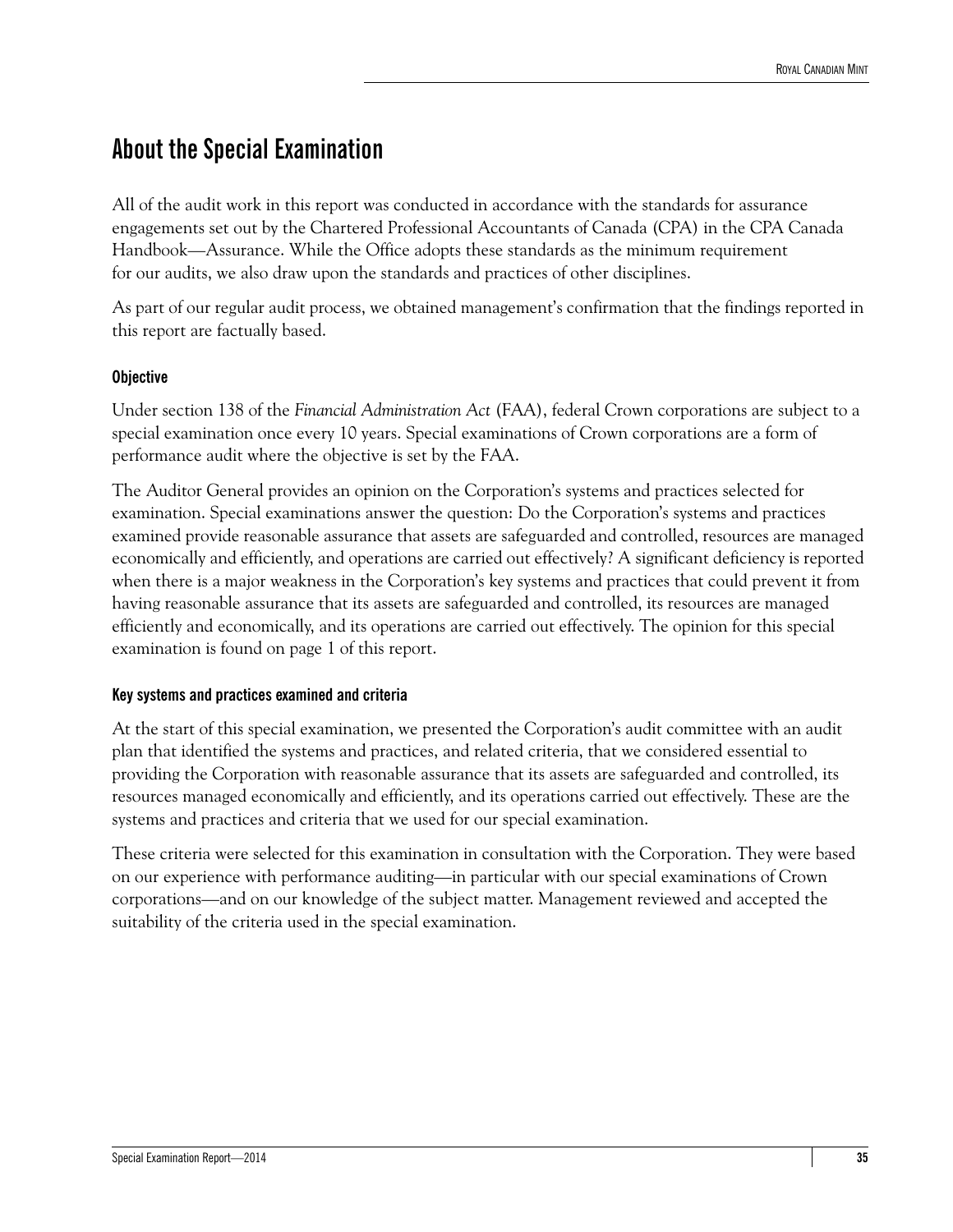| Key system and practice examined                                                                                                                                                                                                                                                                                                                                                                                                                                                                                     | Criteria                                                                                                                                                                                                                                                                                                                                                                                                                                                                                                                                                                                                                                                                                                                |  |  |
|----------------------------------------------------------------------------------------------------------------------------------------------------------------------------------------------------------------------------------------------------------------------------------------------------------------------------------------------------------------------------------------------------------------------------------------------------------------------------------------------------------------------|-------------------------------------------------------------------------------------------------------------------------------------------------------------------------------------------------------------------------------------------------------------------------------------------------------------------------------------------------------------------------------------------------------------------------------------------------------------------------------------------------------------------------------------------------------------------------------------------------------------------------------------------------------------------------------------------------------------------------|--|--|
| Corporate governance:<br>• Appointment of members and functioning of Board and<br>committees                                                                                                                                                                                                                                                                                                                                                                                                                         | To maximize the Corporation's effectiveness and its ability to<br>balance public policy objectives with its commercial objectives,<br>the Corporation should have a well-performing corporate<br>governance framework that meets the expectations of best                                                                                                                                                                                                                                                                                                                                                                                                                                                               |  |  |
| • Board self-assessment and independence<br>• Board information and resources<br>• Board oversight of corporate values and ethics and<br>compliance with the mandate<br>• Board approval and input into strategic plan and enterprise<br>risk management<br>• Communications with the public and shareholders<br>• Corporate values and ethics (including those of Mint<br>employees)                                                                                                                                | practices in Board stewardship, shareholder relations, and<br>communications with the public.                                                                                                                                                                                                                                                                                                                                                                                                                                                                                                                                                                                                                           |  |  |
| Strategic direction consisting of planning, risk management, and<br>performance measurement and reporting:<br>• Corporate strategic planning process<br>• Enterprise risk management program<br>• Organization-wide business continuity, emergency<br>preparedness, and disaster recovery plans<br>• Identification and management of mission-critical<br>information technology (IT) systems<br>• IT security risks and safeguards<br>• Performance measurement, evaluation, validation, and<br>reporting practices | The Corporation specifies strategic direction as well as specific<br>and measurable goals and objectives to achieve its mandate. Its<br>strategic directions, goals, and objectives take into account<br>government priorities, identified risks, and the need to control<br>and protect its assets and manage its resources economically<br>and efficiently.<br>The Corporation has an enterprise risk management process that<br>involves all levels of the Corporation. The process is designed to<br>identify, assess, and mitigate risks in order to help achieve the<br>Corporation's objectives.<br>The Corporation monitors, measures, and reports on the<br>achievement of its goals, objectives, and mandate. |  |  |
| Human resource management:<br>• Strategic and workforce planning process<br>• Recruitment and retention strategy<br>• Compensation practices<br>• Learning and development programs<br>• Performance management practices<br>• Labour relations strategy<br>• Health and safety programs                                                                                                                                                                                                                             | Human resources are managed in a manner that provides the<br>Corporation with the human resource capacity and the work<br>environment it needs to achieve its goals and objectives.                                                                                                                                                                                                                                                                                                                                                                                                                                                                                                                                     |  |  |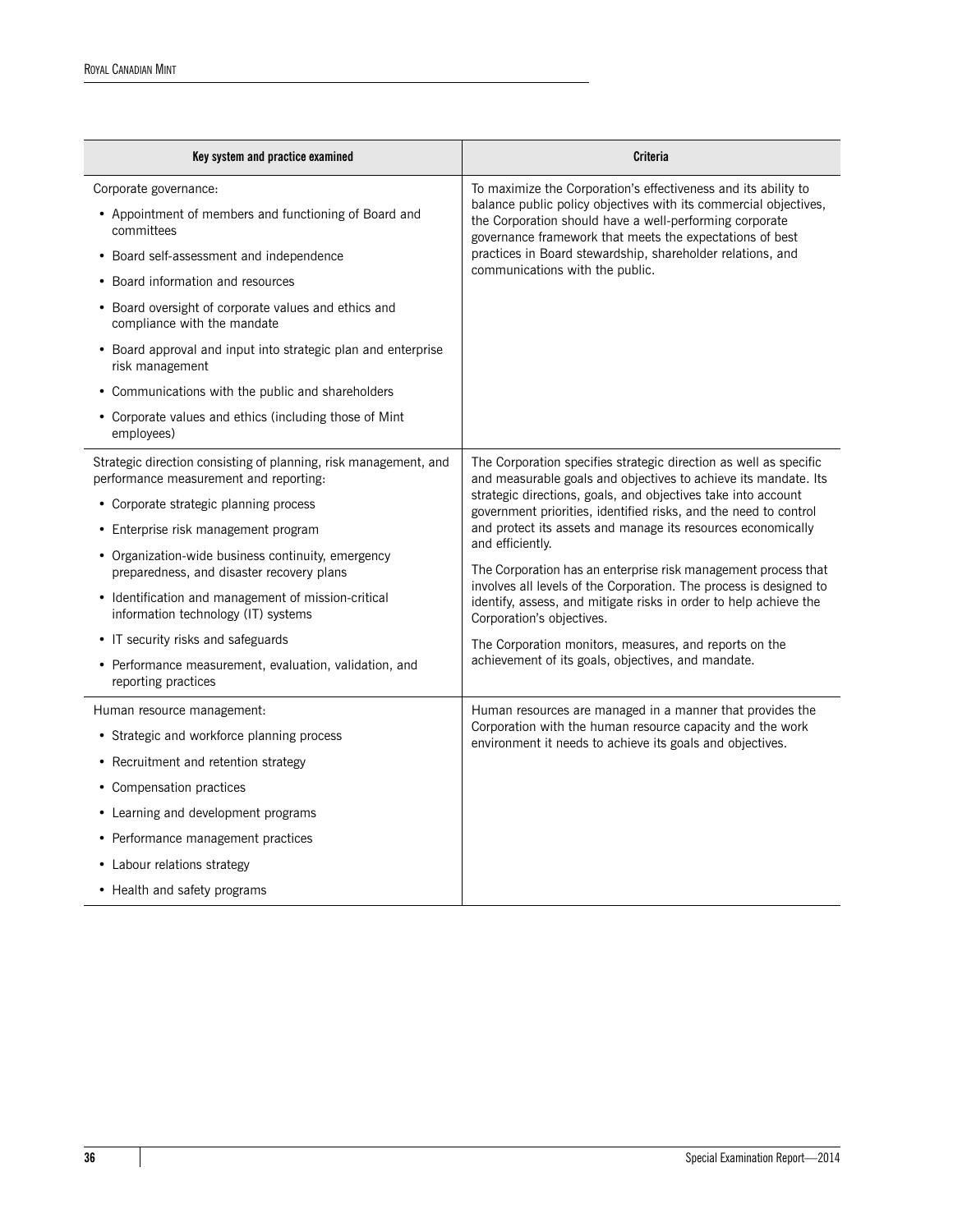| Key system and practice examined                                                                           | Criteria                                                                                                                                                                                            |  |  |
|------------------------------------------------------------------------------------------------------------|-----------------------------------------------------------------------------------------------------------------------------------------------------------------------------------------------------|--|--|
| Manufacturing operations and supporting practices.                                                         | The Corporation has manufacturing systems and practices that                                                                                                                                        |  |  |
| • Management of manufacturing operations                                                                   | are designed, implemented, and monitored in a manner that<br>safeguards and controls assets, enables economical and efficient                                                                       |  |  |
| • Procurement and contracting processes                                                                    | use of resources, and results in effective operations and the<br>achievement of its mandate.                                                                                                        |  |  |
| • Precious-metal hedging strategies                                                                        |                                                                                                                                                                                                     |  |  |
| • Costing systems and practices                                                                            |                                                                                                                                                                                                     |  |  |
| • Precious-metal reconciliation process                                                                    |                                                                                                                                                                                                     |  |  |
| • Precious-metal tracking and safeguarding processes                                                       |                                                                                                                                                                                                     |  |  |
| • Foreign Coinage business line sales strategy, contract costing,<br>and project management and monitoring |                                                                                                                                                                                                     |  |  |
| Research and development:                                                                                  | The Corporation identifies and selects research and development                                                                                                                                     |  |  |
| • Identification, prioritization, and monitoring of research and<br>development projects                   | activities in support of the achievement of its objectives and<br>within the scope of its mandate. The Corporation has specific<br>and measurable goals and objectives for these activities. It has |  |  |
| • Individual project management                                                                            | established and is using processes, methods, and tools to<br>coordinate and manage activities throughout the life of the<br>project, to monitor results.                                            |  |  |
| Health, safety, and the environment:                                                                       | The Corporation identifies and assesses risks to the environment                                                                                                                                    |  |  |
| • Environmental management system                                                                          | associated with the Corporation's operations and strategies,<br>including related risks to health and safety associated with the                                                                    |  |  |
| • Health and safety practices related to hazardous substances                                              | use and handling of hazardous substances. The Corporation                                                                                                                                           |  |  |
| • Emergency preparedness                                                                                   | mitigates these risks, and it monitors and reports on its own<br>performance and compliance with applicable laws and                                                                                |  |  |
| • Compliance with laws and regulations                                                                     | regulations.                                                                                                                                                                                        |  |  |

#### **Period covered by the special examination**

The special examination covered the systems and practices that were in place between January 2013 and December 2013. However, to gain a more complete understanding of the significant systems and practices, we also examined certain matters that preceded the starting date of the special examination. Additionally, to assess management responses and validate implementation of changes, we also examined certain matters subsequent to our last special examination opinion, dated 31 March 2005.

#### **Internal audit**

In carrying out the special examination, we did not rely on any internal audits. This was because the timing of work performed by the Mint's Internal Audit function was outside the special examination scope. However, we used audits completed by Internal Audit to inform our work.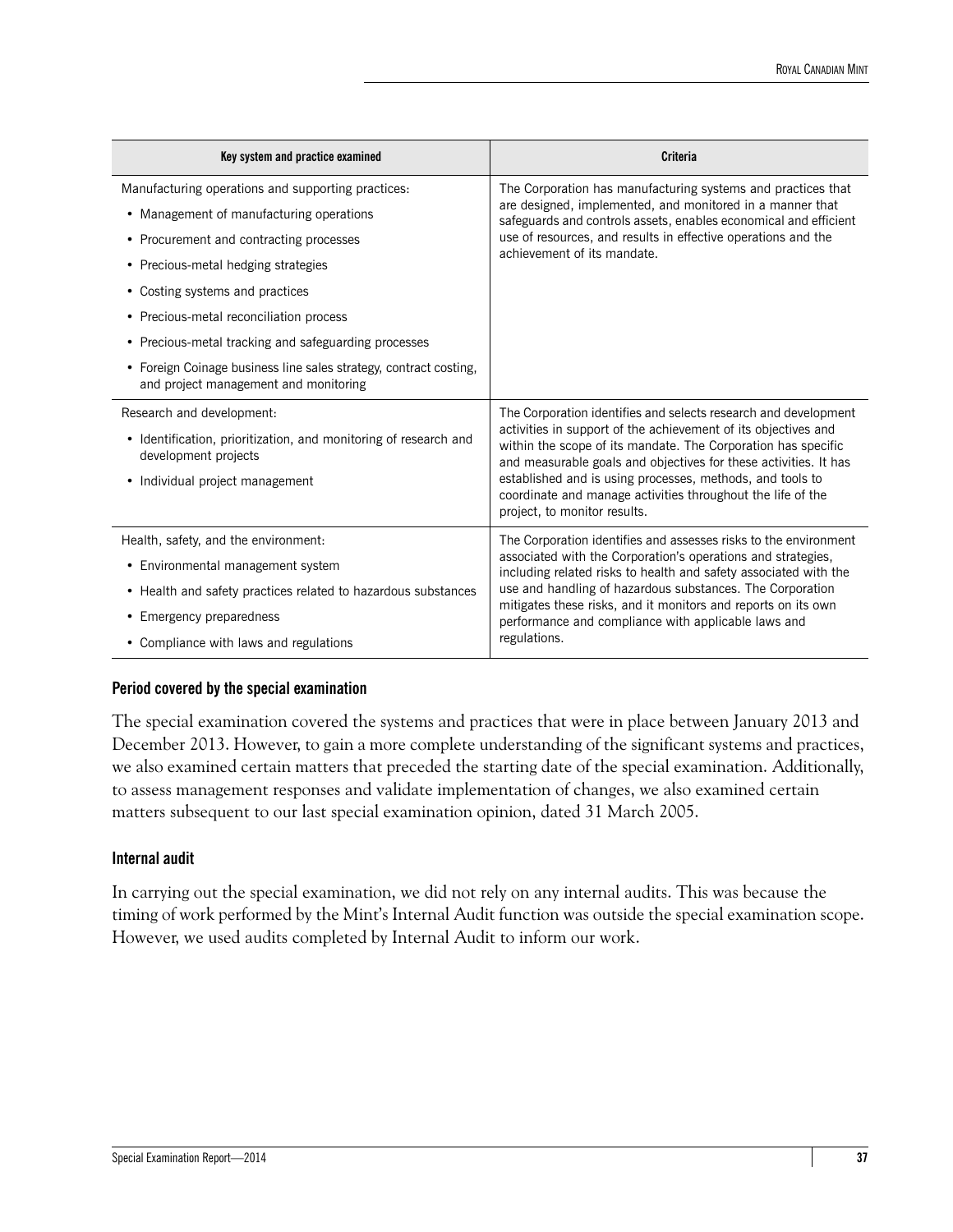#### **Audit team**

Assistant Auditor General: Nancy Y. Cheng Principal: Dusan Duvnjak Lead Director: Vicki Clement

Director: Donnalu Sabo Catherine Johns Adrienne Scott Daniel Spagnolo Alexandre Tremblay Mathieu Tremblay

For information, please contact Communications at 613-995-3708 or 1-888-761-5953 (toll-free).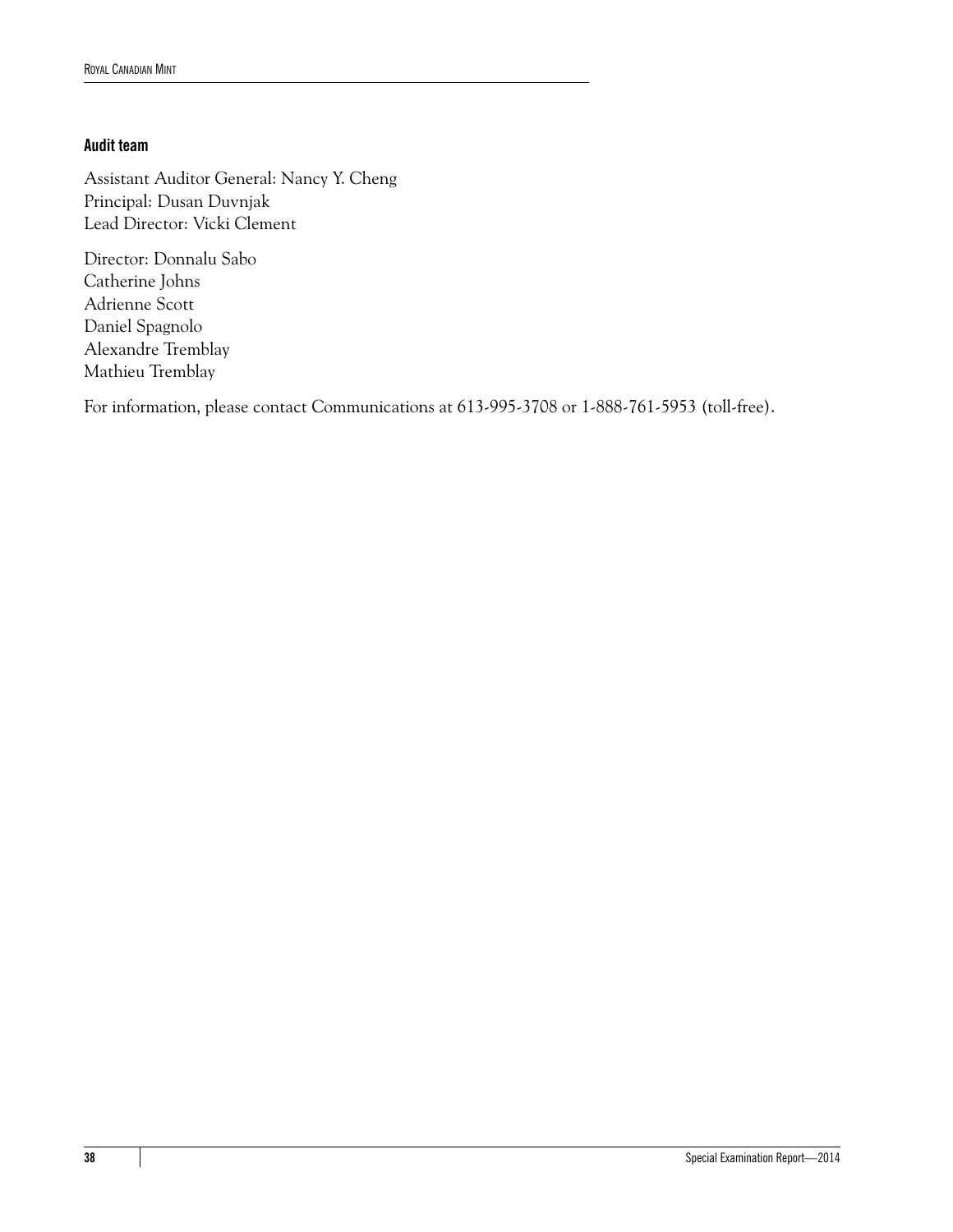### <span id="page-44-0"></span>**Appendix List of recommendations**

The following is a list of recommendations found in the Special Examination Report. The number in front of the recommendation indicates the paragraph where it appears in the report. The numbers in parentheses indicate the paragraphs where the topic is discussed.

| <b>Recommendation</b> | <b>Machanca</b><br>Resdonse |
|-----------------------|-----------------------------|
|-----------------------|-----------------------------|

#### **Strategic direction**

**38.** The Royal Canadian Mint should take steps to implement its Enterprise Risk Management Policy effectively. These steps include developing the basis for periodic completion of risk assessments, which consists of identifying risks, preparing risk profiles and implementing appropriate risk responses, and reporting on the effectiveness of risk responses. This implementation should take place at the corporate, business line, and divisional levels, and include identifying owners of key risks and clarifying and enforcing roles and responsibilities. **(32–37)**

Agreed. Management of the Royal Canadian Mint firmly supports effective risk management across the Corporation. While risks are routinely discussed and considered in the Corporation's management practices, the Corporation will undertake additional measures to clearly define required documentation to demonstrate implementation of its Enterprise Risk Management Policy.

In early 2014, a corporate risk profile was created to assess risks to corporate objectives. In addition, risk owners were identified for key risks and roles and responsibilities will be increasingly clarified and enforced.

Throughout the remainder of 2014, the Corporation will enhance current practices through increased standardization in risk assessments and documentation. It will also revise the reporting formats of presentations to the Executive Committee and the Audit Committee to provide the basis for evaluation of control activities and effectiveness of risk responses, thus ensuring that risks are being properly managed.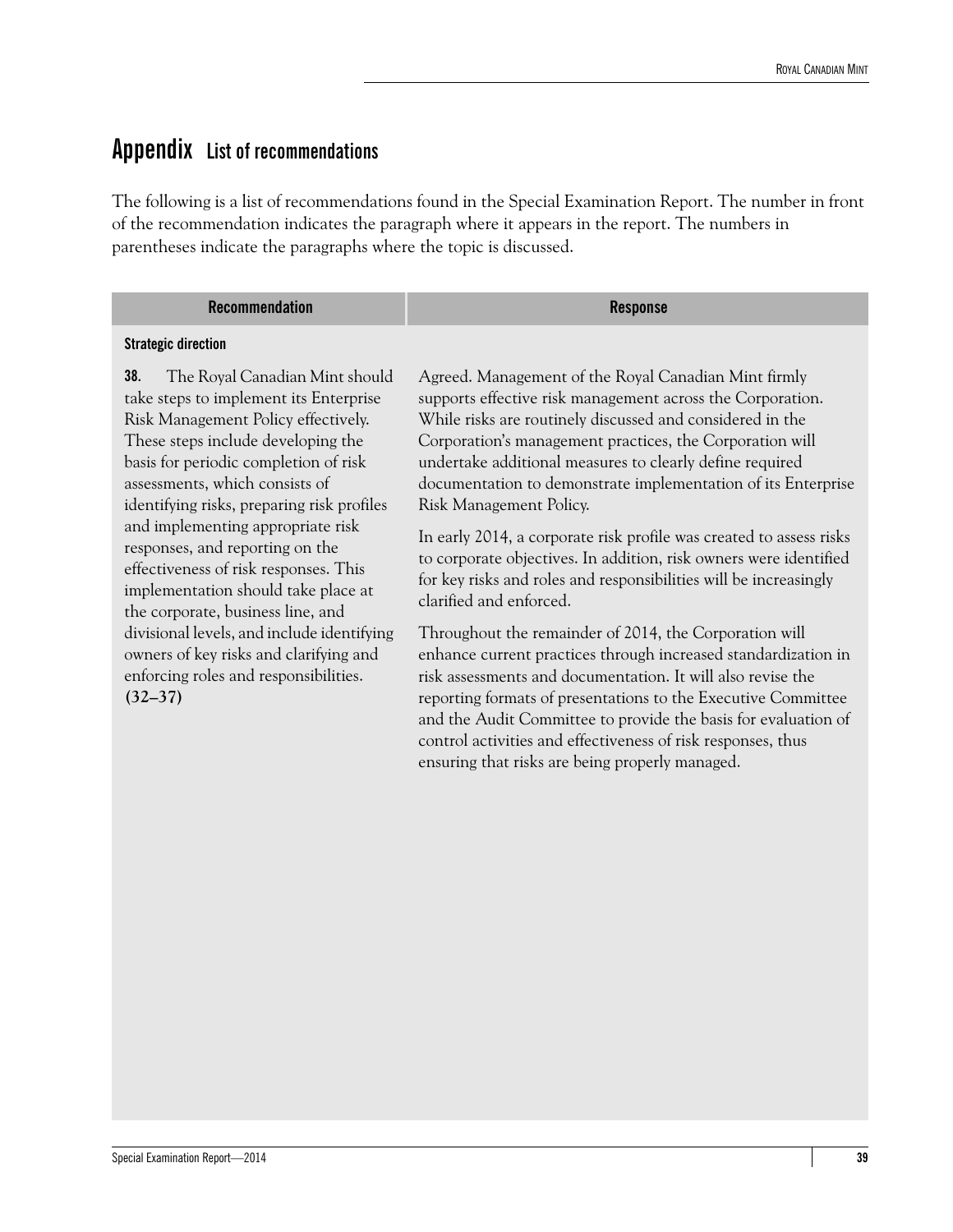| <b>Recommendation</b>                                                                                                                                                               | <b>Response</b>                                                                                                                          |
|-------------------------------------------------------------------------------------------------------------------------------------------------------------------------------------|------------------------------------------------------------------------------------------------------------------------------------------|
| Human resource management                                                                                                                                                           |                                                                                                                                          |
| The Royal Canadian Mint should<br>50.<br>develop and implement a<br>comprehensive workforce plan that<br>identifies current and future workforce<br>gaps, along with strategies for | Agreed. By the second quarter of 2015, the Human Resource<br>Division will enhance the workforce planning process to more<br>effectively |
|                                                                                                                                                                                     | • identify current and future workforce gaps;                                                                                            |
| recruitment, training, and retention, to                                                                                                                                            | • integrate the Corporation's growth forecast;                                                                                           |
| address these gaps. (46–49)                                                                                                                                                         | • estimate the corresponding change in talent needs;                                                                                     |
|                                                                                                                                                                                     | • estimate internal and external availability of the talent needed<br>to meet this forecast; and                                         |
|                                                                                                                                                                                     | • identify a recruitment, retention, redeployment, leadership<br>and employee development, and succession-planning strategy.             |
| Manufacturing operations and supporting practices                                                                                                                                   |                                                                                                                                          |

**61.** The Royal Canadian Mint should develop directives and guidelines in support of its policy to cover all procurement and contracting methods, along with an effective monitoring process for them. The Mint should ensure that all transactions are carried out in accordance with these instruments and are supported by supplier agreements. The Mint should also ensure its procurement activities comply fully with relevant trade regulations. **(58–60)**

**69.** The Royal Canadian Mint should review its costing methodologies and develop additional guidelines to allocate plant variances to specific products and business lines. It should ensure the consistent allocation of corporate and plant fixed costs to business lines, to generate more accurate costing data in support of decision making. **(64–68)**

Agreed. In 2014, the Corporation will review, update, and issue procurement directives; implement a performance monitoring process to support procurement activities across all areas of the business; and ensure compliance with relevant trade regulations.

Agreed. In 2014, the Corporation will review its cost allocation methodologies and develop methods and guidelines to allocate plant variances and corporate and fixed plant costs to business lines in a more consistent and accurate manner.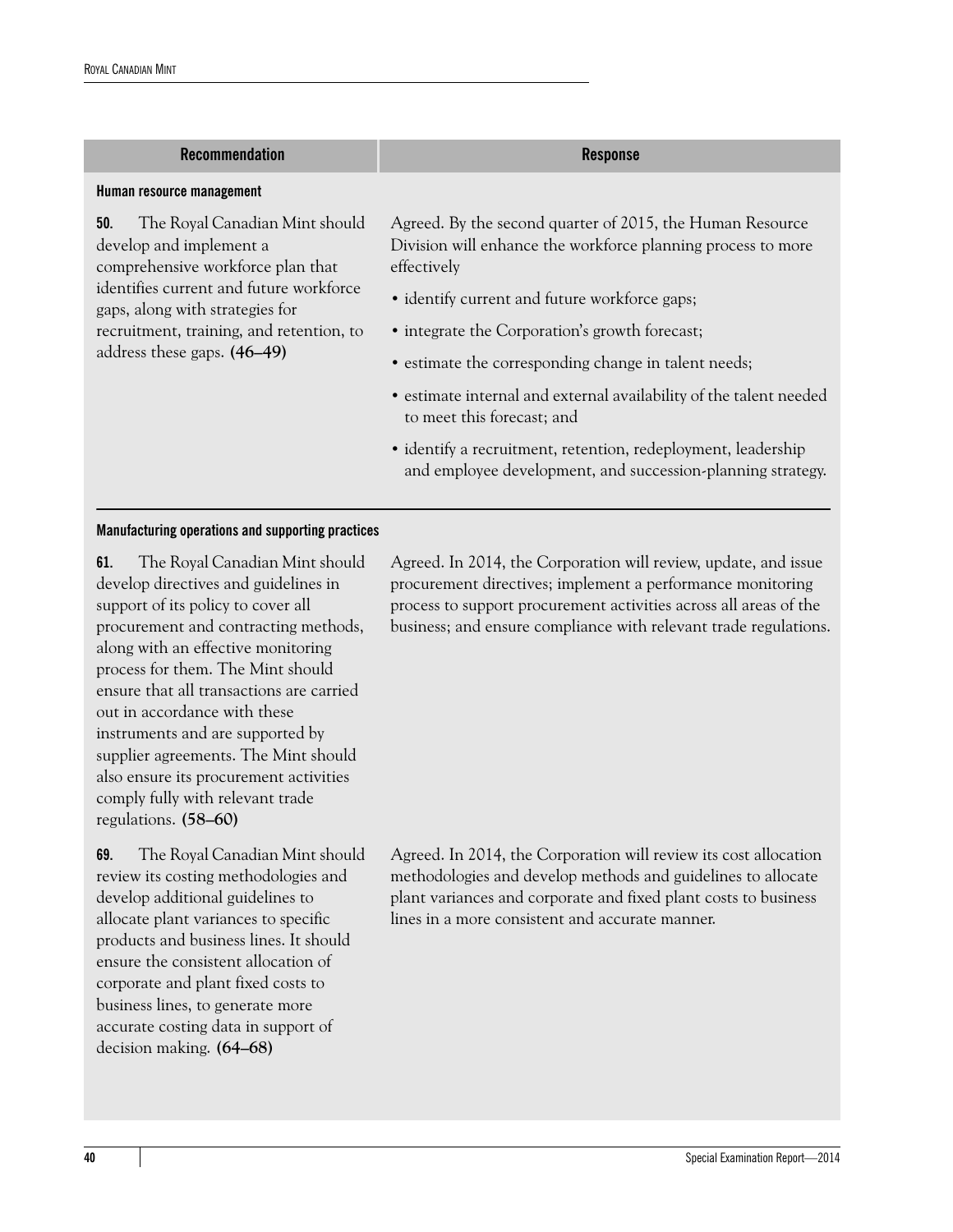| <b>Recommendation</b>                                                                                                                                                                                                                                                                                                                                            | <b>Response</b>                                                                                                                                                                                                                                                                                                                                                                                                                                                                                                                                                                                                                                                                                                                         |
|------------------------------------------------------------------------------------------------------------------------------------------------------------------------------------------------------------------------------------------------------------------------------------------------------------------------------------------------------------------|-----------------------------------------------------------------------------------------------------------------------------------------------------------------------------------------------------------------------------------------------------------------------------------------------------------------------------------------------------------------------------------------------------------------------------------------------------------------------------------------------------------------------------------------------------------------------------------------------------------------------------------------------------------------------------------------------------------------------------------------|
| The Royal Canadian Mint should<br>80.<br>formulate a comprehensive sales<br>strategy and ensure that sales strategies<br>for specific countries clearly align with<br>it. The Mint should also ensure that<br>intelligence gained from meetings with<br>external stakeholders is documented<br>and used to refine country strategies, as<br>appropriate. (76-79) | Agreed. All sales strategy documentation within the Foreign<br>Coinage business line is currently being consolidated into<br>one comprehensive framework that will incorporate sales<br>objectives, targeted market and competitor analyses, and<br>relevant country sales and marketing strategies for products<br>and consulting services.<br>Since early 2014, the sales staff has been required to prepare trip<br>reports that include trip details and describe achievements<br>against trip objectives. Capturing and storing all vital customer<br>data and intelligence gathered through travel and other<br>activities will be strengthened through the introduction of a<br>customer relationship management system in 2014. |
| 83.<br>The Royal Canadian Mint should<br>review its costing methodologies for the<br>preparation of bid quotations and<br>upgrade its costing model to make its<br>cost-modelling more efficient for the<br>scenarios the business line encounters<br>in its tenders. (81-82)                                                                                    | Agreed. In 2014, the Foreign Coinage business line's quoting<br>process was fully mapped, procedures enhanced, and the issue<br>related to understated contribution margins was addressed.<br>Throughout the remainder of 2014, the Corporation will review<br>and improve its costing methodologies and systems and<br>introduce more efficient cost-modelling.                                                                                                                                                                                                                                                                                                                                                                        |
| The Royal Canadian Mint should<br>87.<br>develop criteria for conducting analyses<br>of lessons learned on selected projects<br>to include opportunities for<br>improvement in sales, quoting, and<br>project management activities, as well<br>as in manufacturing and production<br>activities. (84-86)                                                        | Agreed. The Foreign Coinage business line will examine<br>opportunities to enhance and improve the current win/loss post-<br>mortems (lessons learned) by performing a more comprehensive<br>analysis. This review will be conducted in 2014 and any required<br>changes will be implemented as soon as possible.                                                                                                                                                                                                                                                                                                                                                                                                                       |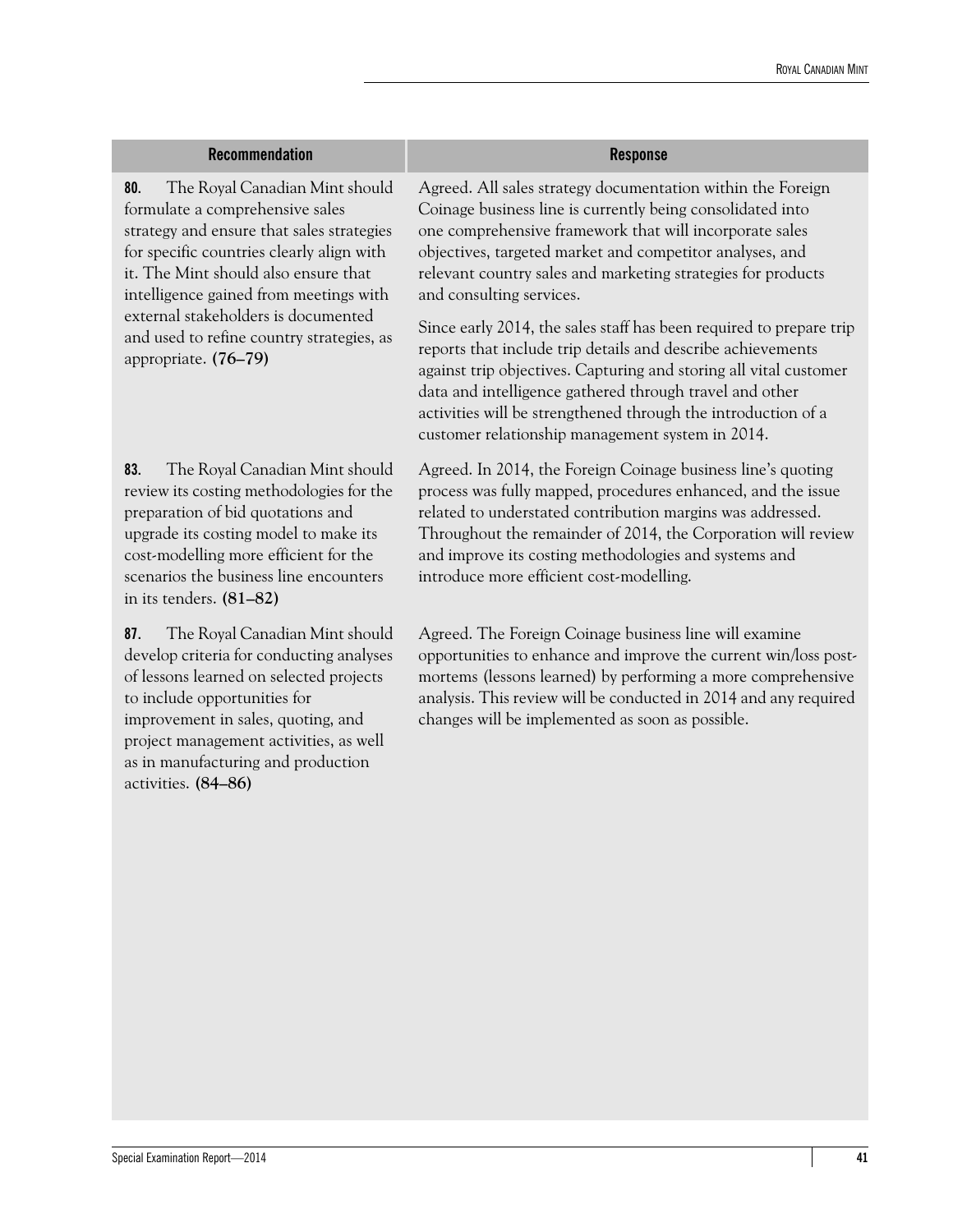| <b>Recommendation</b>                                                                                                                                                                                                                                                                                                                                                                                                                       | <b>Response</b>                                                                                                                                                                                                                                                                                                                                                                                                                                                                                                          |
|---------------------------------------------------------------------------------------------------------------------------------------------------------------------------------------------------------------------------------------------------------------------------------------------------------------------------------------------------------------------------------------------------------------------------------------------|--------------------------------------------------------------------------------------------------------------------------------------------------------------------------------------------------------------------------------------------------------------------------------------------------------------------------------------------------------------------------------------------------------------------------------------------------------------------------------------------------------------------------|
| 96.<br>The Royal Canadian Mint should<br>• review its Corporate Travel Policy,<br>Hospitality Policy, and any related<br>guidelines to ensure that they are up<br>to date and clearly outline<br>requirements;<br>• ensure that all employees<br>participating in, managing and<br>administering travel and hospitality<br>activities are made fully aware of the<br>requirements of the Corporate Travel<br>Policy and Hospitality Policy; | Agreed. The Corporation is currently reviewing its Corporate<br>Travel Policy, Hospitality Policy, and related guidelines against<br>best practices and its commercial objectives and will make<br>necessary modifications. In 2014, the Corporation will<br>undertake the appropriate level of training and awareness to<br>ensure implementation of any modifications. Furthermore, the<br>Corporation will implement procedures to improve<br>documentation, timeliness, and completeness of proactive<br>disclosure. |
| • ensure that sufficient and appropriate<br>documentation accompany all travel<br>requests and expense claims and be<br>maintained on file to support<br>assessment of expenses and their<br>reasonableness; and that this<br>documentation be subject to review<br>and challenge against corporate<br>policies before reimbursement occurs;<br>and                                                                                         |                                                                                                                                                                                                                                                                                                                                                                                                                                                                                                                          |
| • implement practices to ensure<br>timeliness, accuracy, and<br>completeness of proactive disclosure.<br>$(88-95)$                                                                                                                                                                                                                                                                                                                          |                                                                                                                                                                                                                                                                                                                                                                                                                                                                                                                          |
| Health, safety, and the environment                                                                                                                                                                                                                                                                                                                                                                                                         |                                                                                                                                                                                                                                                                                                                                                                                                                                                                                                                          |
| The Royal Canadian Mint should<br>113.<br>• establish a clear, time-bound                                                                                                                                                                                                                                                                                                                                                                   | Agreed. In early 2014, the Corporation's Environment Division<br>was incorporated under the Corporate Health and Safety<br>Division. This change is expected to improve the accountability of                                                                                                                                                                                                                                                                                                                            |

- objective for completing its inventory of provincial and municipal legal and regulatory requirements; and
- **•** commit to a target date and devote the necessary resources to implementing its environmental management system. **(108–112)**

environmental leadership and practices throughout the Corporation and allow a more harmonized approach to completing the roadmap by the end of 2014, toward implementing the Corporation's environmental management system.

The Corporation will complete an inventory of provincial and municipal legal and compliance requirements by the end of 2014 and develop an action plan to implement measures deemed to be best practices and pertinent to the Corporation's operations.